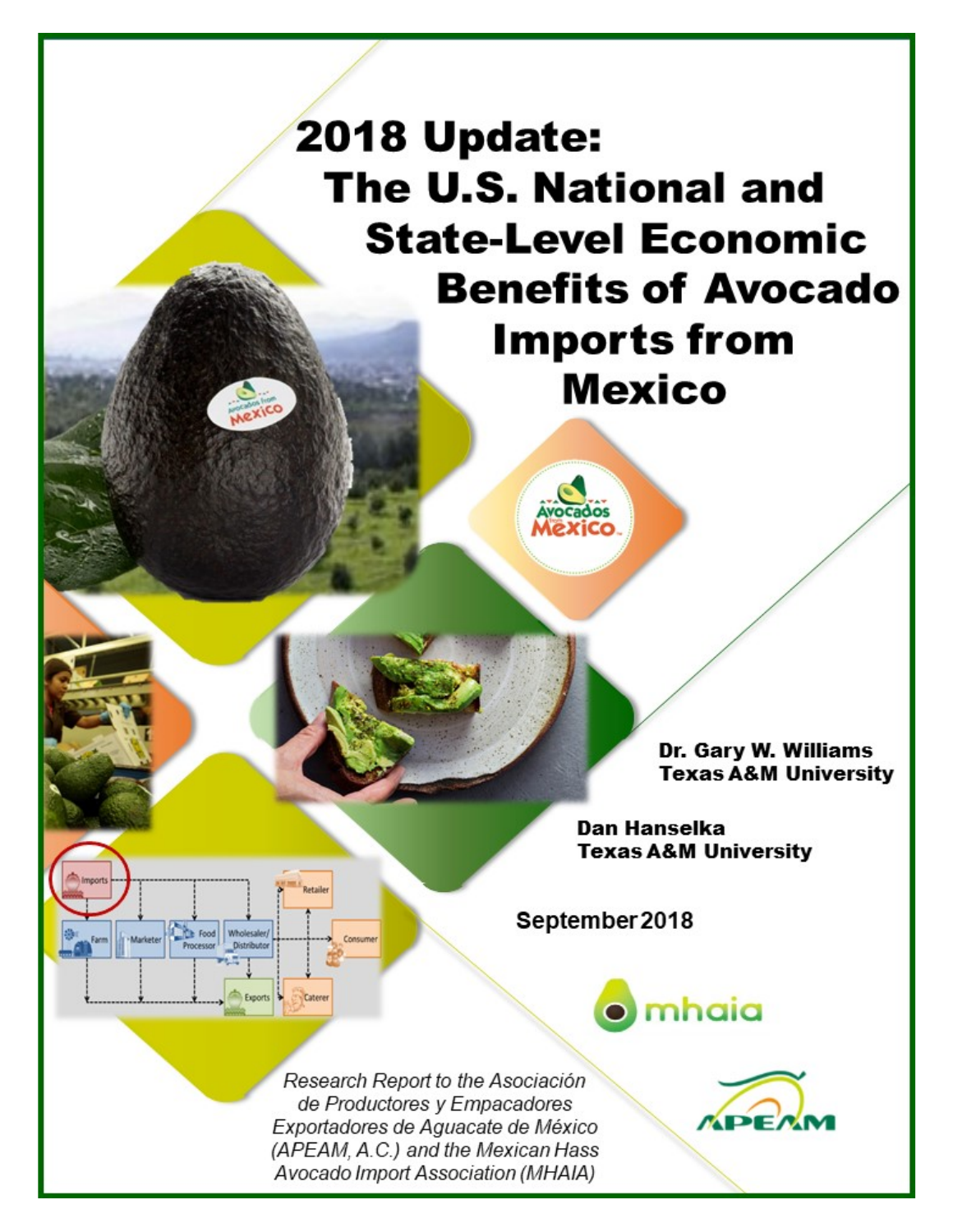### **2018 UPDATE: THE U.S. NATIONAL AND STATE-LEVEL ECONOMIC BENEFITS OF AVOCADO IMPORTS FROM MEXICO**

 *Report to the Asociación de Productores y Empacadores Exportadores de Aguacate de México September 2018 (APEAM, A.C.) and the Mexican Hass Avocado Import Association (MHAIA)* 

### **Authors:**

Dr. Gary W. Williams Professor, Texas A&M University

Dan Hanselka Extension Associate, Texas A&M University

### **Abstract:**

 true, the rapidly growing imports of avocados should also be contributing positively to the broader U.S. economy. This report is an update of two previous reports that measure the benefits state economies. More specifically, the report concludes that: (1) the \$2.33 billion of U.S. U.S. economy in that year; (2) California and Texas were the largest state beneficiaries from the economic activity generated by the imports; (3) much of the economic benefits accrued to the Avocado imports have grown dramatically in recent years. If international trade theory holds to the U.S. overall economy and the economies of and individual U.S. states from the rapidly growing imports of Hass avocados from Mexico (Williams, Capps, and Hanselka, 2014 and 2016). The analysis updates the answers to two questions addressed in the previous reports: (1) Have U.S. imports of Mexican avocados contributed to the growth of the U.S. national and state economies as might be expected? (2) If so, then what is the level and industry distribution of the economic contribution of those imports? The general conclusion of the report is that Hass avocado imports from Mexico have a positive and economically important effect on the U.S. and imports of Mexican avocados in 2017 added \$5.5 billion in U.S. economic output, \$3.4 billion in U.S. GDP, \$1.9 billion in U.S. labor income, \$932 million in U.S. taxes, and 28,251 jobs to the wholesale/retail and service industries at both the state and national levels; (4) the positive impact will only intensify in the future if U.S. imports of Mexican avocado imports continue their steep expected growth path; and (5) concerns that imports are depressing U.S. avocado prices and production are likely unwarranted given the large and expanding demand push for avocados that is driving both the U.S. and Mexican avocado production and the resource limitations that continue to challenge California producers, including water, land, and climate conditions.

### **Acknowledgements:**

 Association (MHAIA) and the Asociación de Productores y Empacadores Exportadores de report. The findings and conclusions are those of the authors and do not necessarily represent the We gratefully acknowledge funding for this project from the Mexican Hass Avocado Import Aguacate de México (APEAM). We are grateful to Dolora Sillman of MHAIA for providing us the necessary data for the analysis. Kaelyn Stanaland and Loren Burns provided data preparation and publication support. Nevertheless, the authors are solely responsible for the content of this views of MHAIA, APEAM, or Texas A&M University.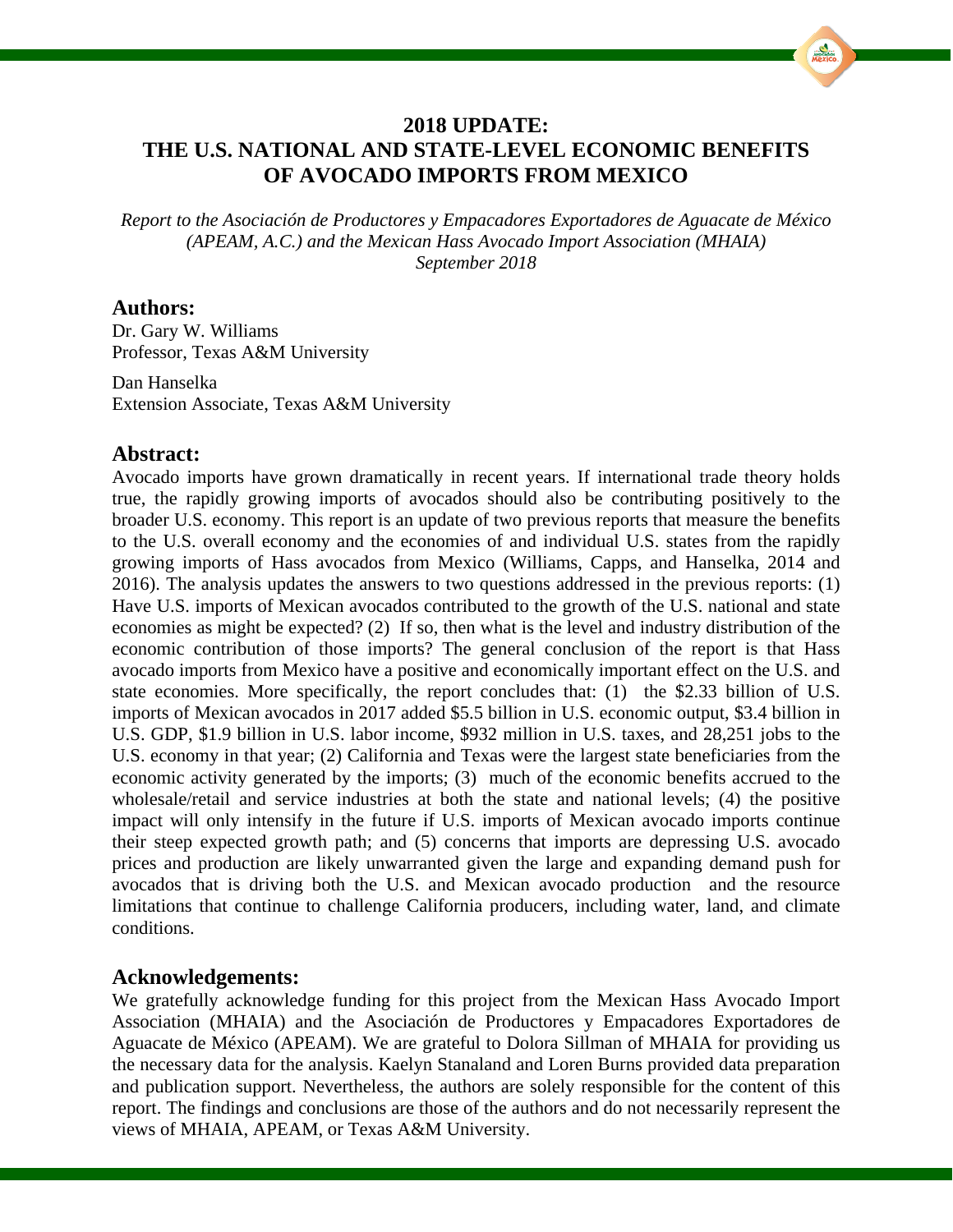### **Executive Summary**

 increasing U.S. annual per capita consumption from about 1.1 lb to 7.1 lb over that period. Avocados have been of growing interest in recent years for various reasons. Avocado imports have grown dramatically and now represent nearly 90% of domestic use. At the same time, avocados represent a rapidly growing healthy, nutritional food source that has been embraced by U.S. consumers. Between 1989/90 and 2016/17, U.S. avocado consumption grew by over 760%, Avocado imports now account for about 86% of U.S. avocado consumption compared to 11% in 1989/90. Mexico now accounts for about 88% of those imports. The volume of U.S. imports from Mexico declined in 2016 and 2017 for the first time since 2010 when weather damaged the Mexican avocado crop. The disruption of imports, however, boosted avocado prices so that, despite the volume decline, the value of U.S. imports from Mexico jumped by 53.1% from \$1.52 billion to \$2.33 billion between 2015 and 2017.

 Economists have long understood that imports do not reduce or slow economic growth but lead directly to faster economic growth and improved standards of living in both exporting and importing countries. In the process, jobs are created in both countries and both enjoy higher standards of living. If the theory holds true, then the rapidly growing imports of avocados from Mexico should be contributing positively to the broader U.S. economy.

 the U.S. national and state economies as might be expected? (2) If so, then what is the level and industry distribution of the economic contribution of those imports? industry distribution of the economic contribution of those imports?<br>Imported avocados are packed in the country of origin and shipped to U.S. markets to various This report is an update of two previous reports that measure the benefits of the rapidly growing U.S. imports of Hass avocados from Mexico to the overall U.S. economy and the economies of individual U.S. states. The analysis updates the answers to two questions addressed in the previous reports: (1) Have U.S. imports of Mexican avocados contributed to the growth of

 (shippers) who distribute them to processors, supermarkets, restaurants, and various other retail buyers. Avocados from Michoacán are trucked to the United States primarily through Texas border crossings (Figure 6). The imported avocados may be transported to wholesalers establishments. Some imports may be shipped directly to end users. As avocados move from U.S. ports of entry to wholesalers, distributors, processors, supermarkets, restaurants, fast-food establishments, and elsewhere along the supply chain, they generate economic growth by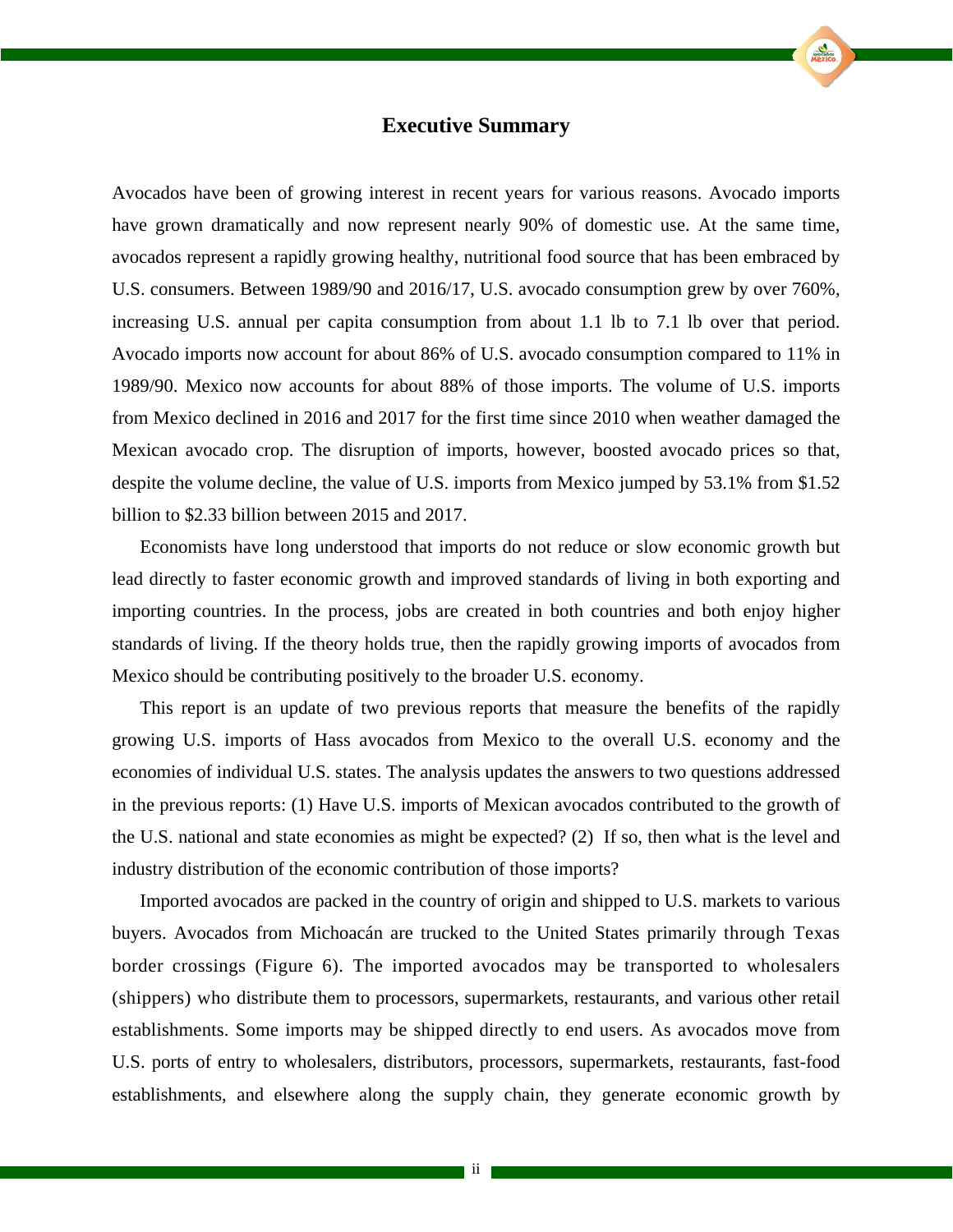stimulating economic activity within the avocado supply chain itself and, as a result, economic activity along associated supply chains with which the avocado import supply chain intersects.

changes is the industry's multiplier. The general methodology employed in this study is referred to as "economic contribution analysis" and is based on the idea that a dollar spent in a region or country stimulates additional economic activity as it circulates through the economy. The well-known, widely used, and heavily documented IMPLAN (IMpact analysis for PLANning) input-output system is used to estimate the national and state-level economic contribution of the sale of imported avocados from Mexico through the avocado import supply chain. IMPLAN captures the relationships between industries in the U.S. and state economies and estimates the change in each sector's sales due to an initial change in final demand for a given industry's output. The sum of these

 principal output from the analysis are aggregate measures of the contribution of avocado imports Input-output analysis is based on the idea that a change in one sector of the economy has effects on other sectors of the economy. The input-output analysis using IMPLAN in this study measures the direct, indirect, and induced effects of avocado imports on the U.S. economy. The *direct effects* on the economy are the initial economic activities measured that are impacted by imports. The direct effects result in two types of secondary effects. The *indirect effects* result from the purchase of inputs among local industries as a result of the imports. The *induced effects*  result from the expenditure of institutions such as households and governments benefitting from increased activity among local businesses. The same measurements are done for each state. The from Mexico in 2017 to the value of output, value-added (GDP), employment, labor income, and taxes paid (federal, local, and state-level) at both the national and state-level in that year.

The analysis concludes that U.S. imports of Mexican Hass avocados contributed the following to the U.S. economy in 2017:

- \$5.5 billion in output or spending;
- \$3.4 billion to the U.S. GDP (value-added);
- 28,251 jobs;
- \$1.9 billion in labor income; and
- \$932 million in taxes.

 U.S. GDP, and \$0.81 in labor income. Every million dollars of those imports generated 12.1 Every dollar of Mexican avocado imports in 2017 generated \$2.34 dollars in output, \$1.45 in U.S. jobs. California and Texas were the largest state beneficiaries from the economic activity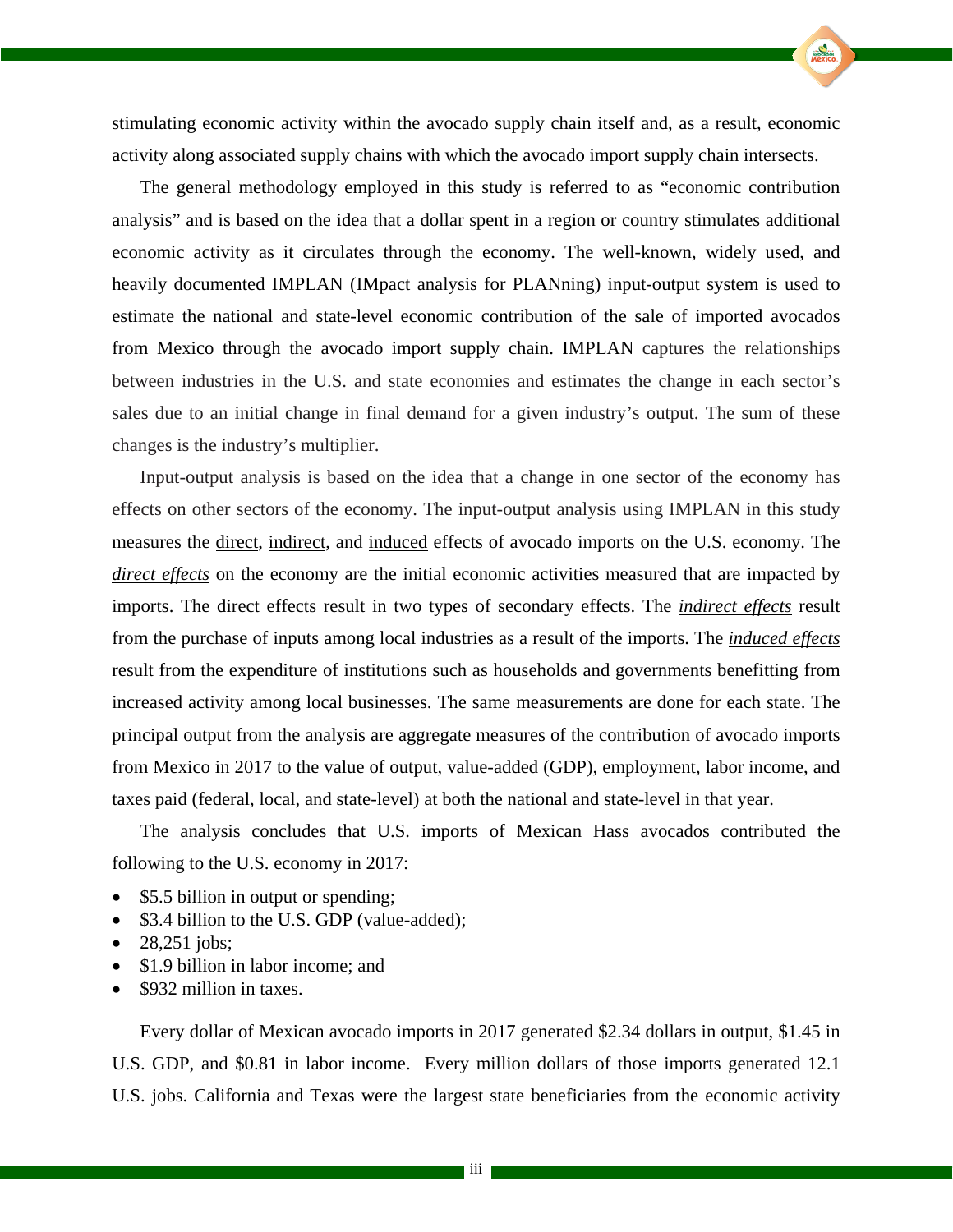generated by the imports. Much of the economic benefits accrued to the wholesale/retail and service industries at both the state and national levels.

 studies reveals a rapidly growing importance of Mexican avocado imports to the U.S. economy. Comparing the economic contribution in this study to what was reported in the two previous The import value of Mexican avocados increased by 135% between 2012 and 2017 while their contribution to U.S. output increased by over 200% and their contribution to U.S. GDP increased by nearly 180% and by 175% to U.S. labor income, 464% to U.S. tax revenues, and 151% to U.S. employment.

 The primary implication of this study is straight forward. Imports of Mexican avocados are pro-growth for the U.S. economy. Given the steep predicted growth path of imports of Mexican avocados, their current positive contribution to the U.S. economy will only intensify over the years. The lifting of phytosanitary restrictions on avocado imports from Mexico not only has supported the growth of the Mexican avocado industry over the years but also has boosted the U.S. economy as a whole and those of individual U.S. states as well. Any trade policy or other actions to reduce the level of U.S. avocado imports would have a substantial and lasting negative impact on the U.S. economy.

 producers, imports are primarily filling the gap in rapidly growing demand for avocados that Concerns that the rapidly growing imports of avocados may be negatively impacting U.S. avocado prices and the California Hass avocado industry are likely unwarranted given the large and expanding demand push for avocados that is driving both the domestic and Mexican production of avocados. Given the specific growing season for avocados in California and the weather, water, land, climate, and other resource limitations that challenge California avocado California has been unable to meet.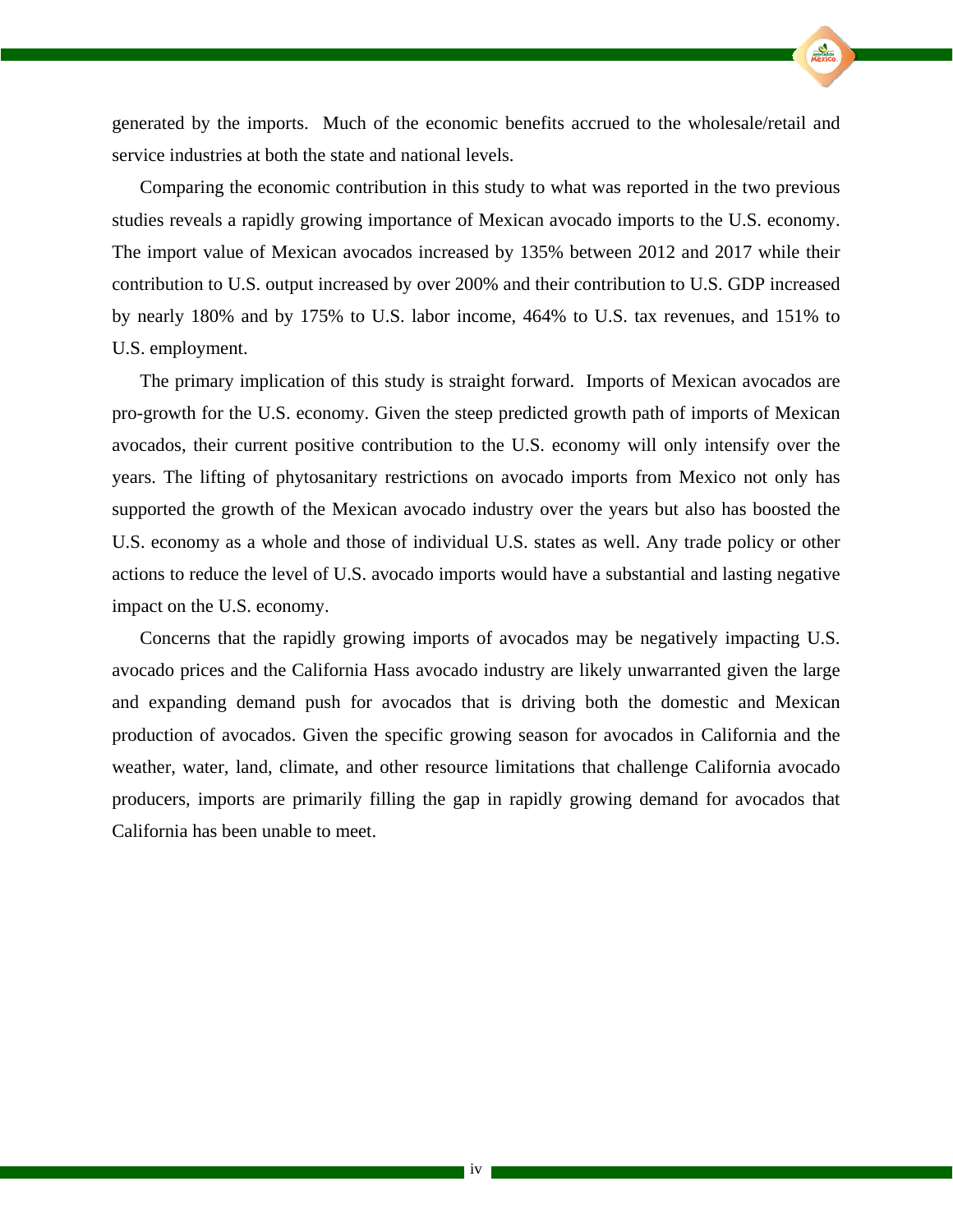# **Table of Contents**

Mexico

| Analysis of the U.S. Economic Benefits from Imports of Avocados from Mexico  15 |
|---------------------------------------------------------------------------------|
|                                                                                 |
|                                                                                 |
|                                                                                 |
|                                                                                 |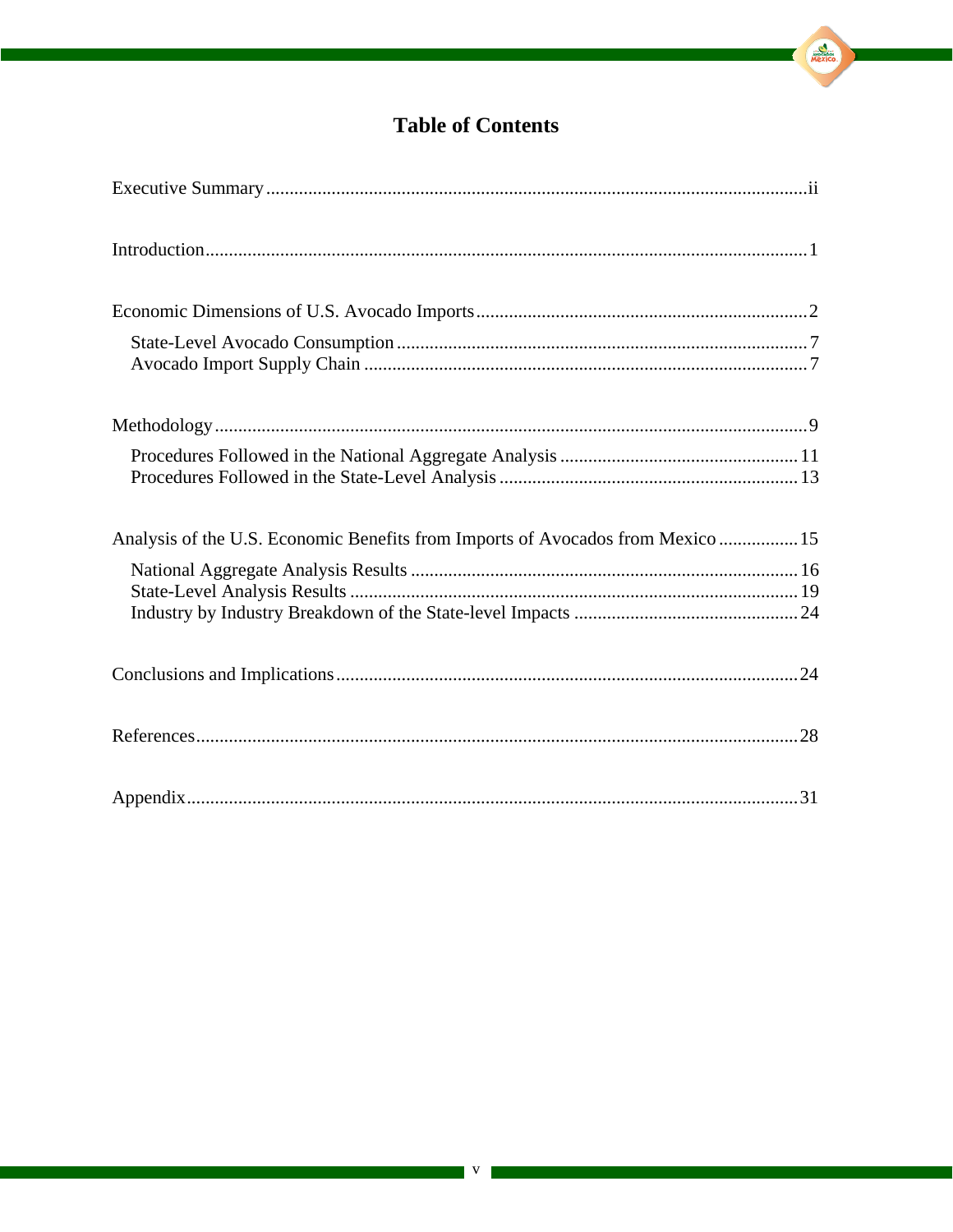### **Tables**

| Table 1: Estimates of State Value of Avocado Imports from Mexico, 2017 16                  |
|--------------------------------------------------------------------------------------------|
| Table 2: National Economic Contribution of 2017 Avocado Imports from Mexico 18             |
| Table 3: Implied National Contribution Multipliers of 2017 Avocado Imports from Mexico. 18 |
| Table 4: National Economic Impact of 2017 Avocado Imports from Mexico by Industry18        |
|                                                                                            |
| Table 6: Implied State-Level Economic Multipliers of 2017 Avocado Imports from Mexico 23   |

### **Figures**

 Figure 1: U.S. Domestic Utilization of Avocados, Total and Per Capita, 1980/81-2016/17......2 Figure 2: Volume of U.S. Imports of Mexican Avocados by Country of Origin, 1989-2017....3 Figure 3: Value of U.S. Imports of Mexican Avocados by Country of Origin, 1989-2017.......4 Figure 5: Estimated Shares of U.S. Avocado Consumption Volume by Region (%), 2017 ......8 Figure 6: Economic Multiplier Effects of U.S. Avocado Imports through the Supply Chain....8 Figure 9: State-Level Relative Economic Contributions of 2017 Mexican Avocado Imports.23 Figure 4: Weekly Avocado Shipment Volume into U.S. Market from All Suppliers, 2004 through 2017.............................................................................................................................................6 Figure 7: Overview of Community Economic System............................................................12 Figure 8: State-Level Absolute Economic Contributions of 2017 Mexican Avocado Imports21 Figure 10: Growth of the Economic Contribution of Mexican Avocado Imports, 2012 to 201727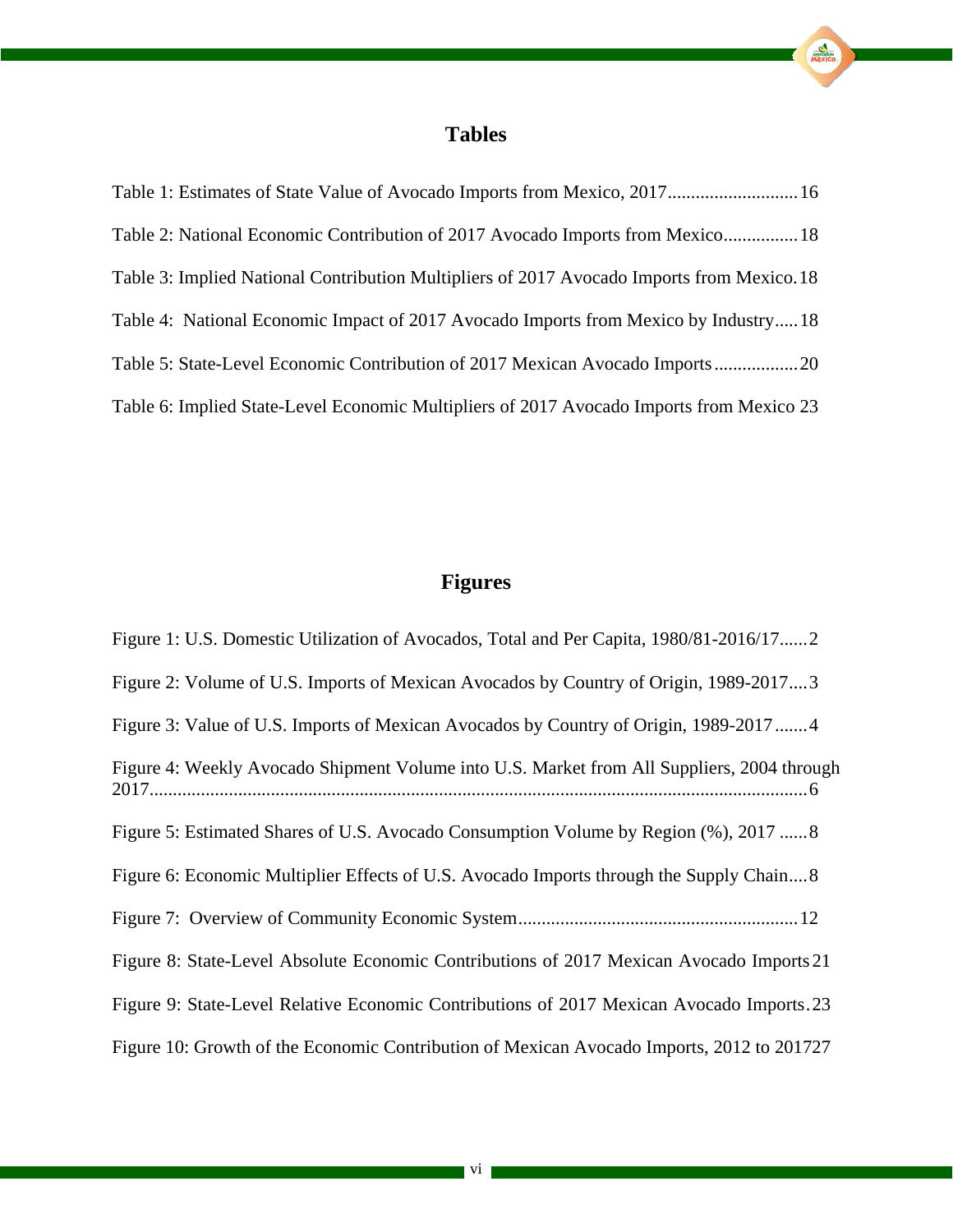### **2018 UPDATE: THE U.S. NATIONAL AND STATE-LEVEL ECONOMIC BENEFITS OF AVOCADO IMPORTS FROM MEXICO**

 avocados represent a rapidly growing source of healthy, nutritional foods that have been by over 760%, increasing U.S. annual per capita consumption from 1.07 lbs to 7.08 lbs over that compared to 11% in 1989/90 (Figure 1). Mexico now accounts for about 88% of those imports. Avocados have been of growing interest in recent years for various reasons. Avocado imports have grown dramatically and now represent nearly 90% of domestic use. At the same time, embraced by U.S. consumers. Between 1989/90 and 2016/17, U.S. avocado consumption grew period (Figure 1). Avocado imports now account for about 86% of U.S. avocado consumption

 Economists have long understood that imports do not reduce or slow economic growth but importing countries by fostering specialization and the transfer of technology. In the process, of imports of food and many other products in expanding consumer food availability and choices lead directly to faster economic growth and improved standards of living in both exporting and jobs are created in both countries and both enjoy higher standards of living. For many products like food, however, imports are often seen primarily as a threat to domestic producers. The role as well as potentially contributing positively to the economy of the importing country as they stimulate economic activity all along their respective supply chains is often ignored.

 growth of the U.S. national and state economies as might be expected? (2) If so, then what is the impacts are then discussed. Salient conclusions and implications of the analysis are then high-lighted, If international trade theory holds true, then the rapidly growing imports of avocados should also be contributing positively to the broader U.S. economy. This report is an update of two previous reports that measure the benefits of the rapidly growing U.S. imports of Hass avocados from Mexico to the overall U.S. economy and the economies of individual U.S. states (Williams, Capps, and Hanselka, 2014 and 2016). The analysis updates the answers to two questions addressed in the previous reports: (1) Have U.S. imports of Mexican avocados contributed to the level and industry distribution of the economic contribution of those imports? After providing some background on the economic dimensions of U.S. avocado imports, the analytical methodology is explained. The analytical results are then discussed with a focus first on the aggregate, economy-wide impacts and the industry breakdown of those impacts. The state-level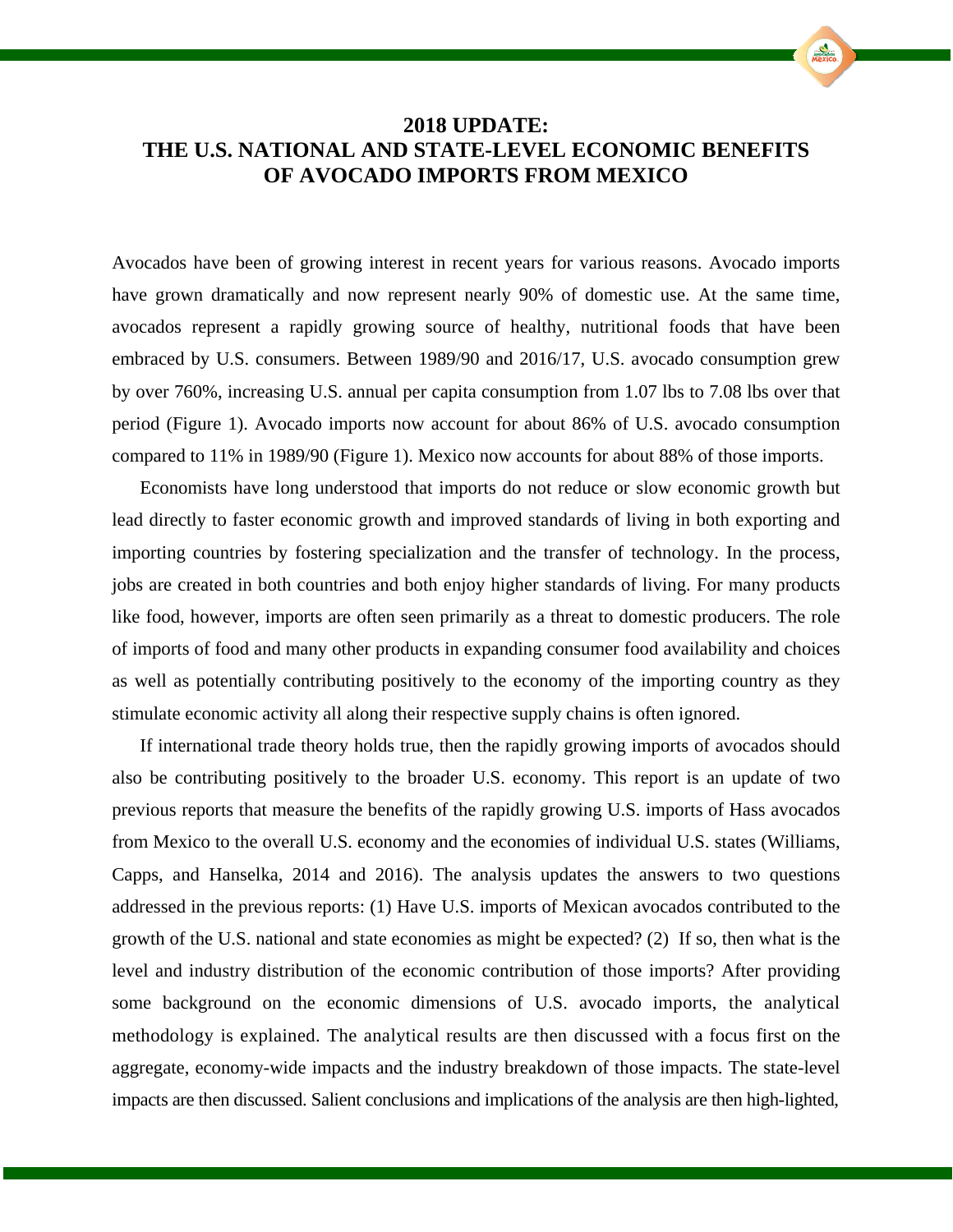

**Figure 1: U.S. Domestic Utilization of Avocados, Total and Per Capita, 1980/81-2016/17** 

Source: Graphic by authors using data from USDA (2017).

 previous reports to provide an historical perspective on the contribution that avocado imports including an assessment of the implications for California. Comparisons of the national impacts for 2017 found in this report are compared with the results for 2012 and 2015 from the two make to the U.S. economy.

### **Economic Dimensions of U.S. Avocado Imports**

 imports. In 1997, however, Mexico's share of U.S. avocado imports doubled in one year to 2015, U.S. imports of avocados had jumped to 1.91 billion lb, almost 93% of which came from Between 1989 and 1996, U.S. imports of avocados increased slowly but steadily from 10.3 million lb to 56.0 million lb. Mexico's share of U.S. avocado imports reached only 7% by the end of that period (Figure 2). In those years, Chile accounted for up to 87% of U.S. avocado 15.4% and has continued a rapid upward trajectory along with total U.S. avocado imports. By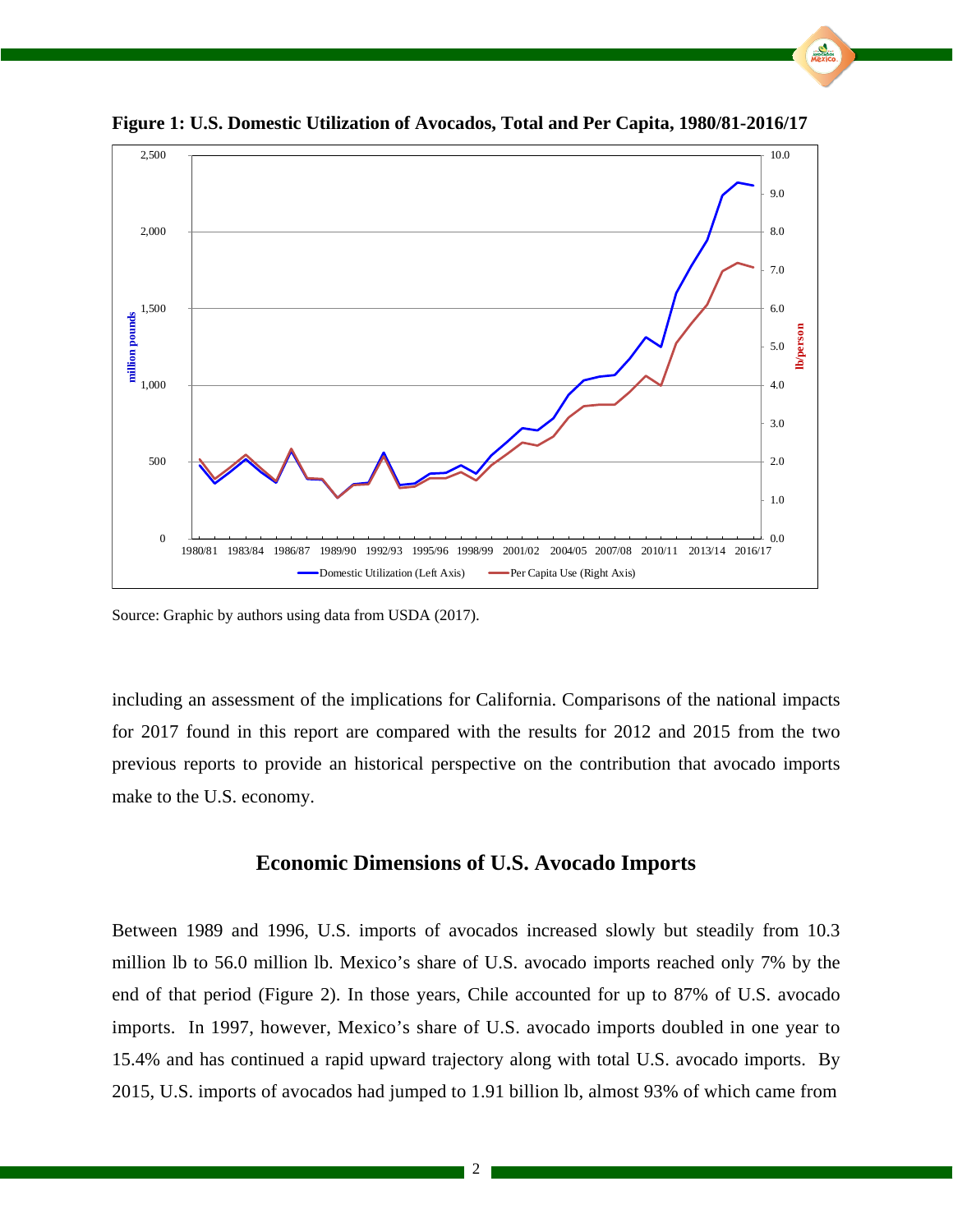

**Figure 2: Volume of U.S. Imports of Mexican Avocados by Country of Origin, 1989-2017** 

Source: Graphics by authors using data from USDA (2018).

 2016 and a drought that reduced production. When avocados ripen, their stems do not weaken 53.1% between from \$1.52 billion to \$2.33 billion between 2015 and 2017 (Figure 3). Mexico. In 2016 and 2017, the volume of U.S. avocado imports from Mexico declined due to a confluence of events including two strikes by Mexican avocado producers in July and October of through the process of abscission as occurs with most other fruits. As a consequence, mature avocados do not separate from the tree like other mature fruits so that they can be stored on the tree for as long as 8 months to a year. Dissatisfied with the prices they were receiving for their avocados, Mexican producers delayed their harvesting of avocados twice in 2016 (July and October) to boost market prices. The consequence was lower exports of Mexican avocados to the U.S. market from 1.77 billion lb in 2015 to 1.71 billion lb in 2017. Total U.S. imports of avocados continued to increase to 1.98 billion lb that year, however, as the growing U.S. demand for avocados attracted more avocados from Peru, Chile, and the Dominican Republic to fill the gap left by the Mexican producer strike. The disruption of imports from Mexico boosted avocado prices so that, despite the volume decline, the value of U.S. imports from Mexico jumped by

 The growing U.S. demand for avocados is the result of various forces. For one, the growth of the U.S. Hispanic and Caribbean population over the years has spurred the demand for avocados 3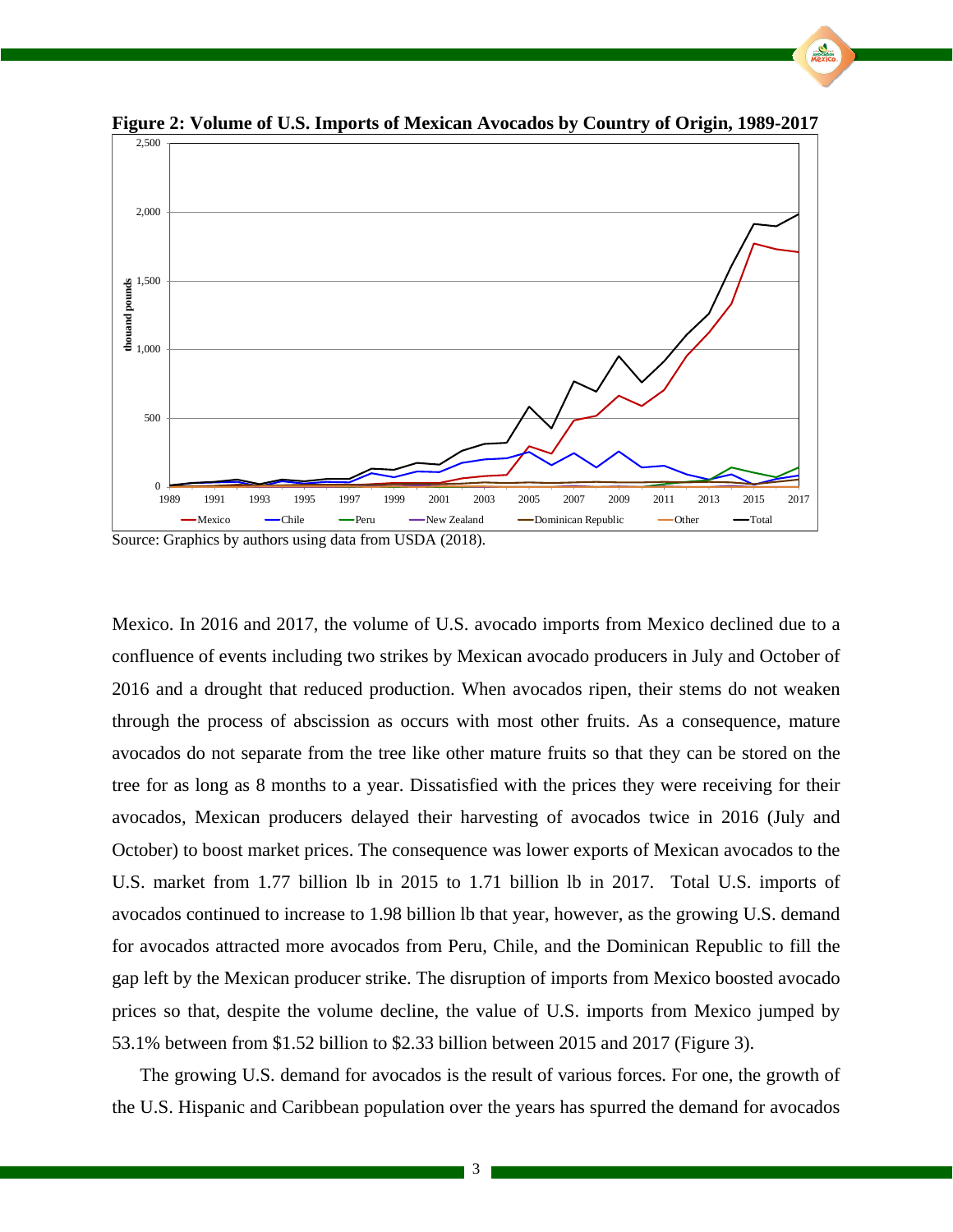

 **Figure 3: Value of U.S. Imports of Mexican Avocados by Country of Origin, 1989-2017** 

 consumed fresh in salads, as a side dish, or as guacamole. An explosion of fusion foods featuring Hispanic and Caribbean cuisine in recent years, however, has integrated avocados solidly into avocados on the menu year-round (Polis, 2012). Another key factor in the growing U.S. demand promoting foods along with the designation of avocados as a super food and a consequent demand for avocados also has been pushed by the highly effective promotion efforts of the U.S. established in 2002 (Carman, Saitone, & Sexton, 2013). as ingredients in their own traditional dishes. Traditionally in the United States, avocados were domestic diets in a growing range of dishes. The fast food industry has increasingly added avocados to their menus as the growth in avocado imports now allow these food chains to keep for avocados has been the rapidly spreading consumer trend towards ethnic as well as healthgrowing "obsession" of millennials with avocados (Khazan, 2015 and Wolf, 2017). The U.S. avocado industry under the Hass Avocado Promotion, Research and Information Order

 meet the growing U.S. demand (Roberts & Perez, 2006; Carman & Sexton, 2011; Carman, These favorable demand conditions joined forces at about the same time that the U.S. Department of Agriculture (USDA) issued rules in 1997 and 2001 to lift a long-standing phytosanitary ban on avocado imports from Mexico which facilitated the sharp influx of imports to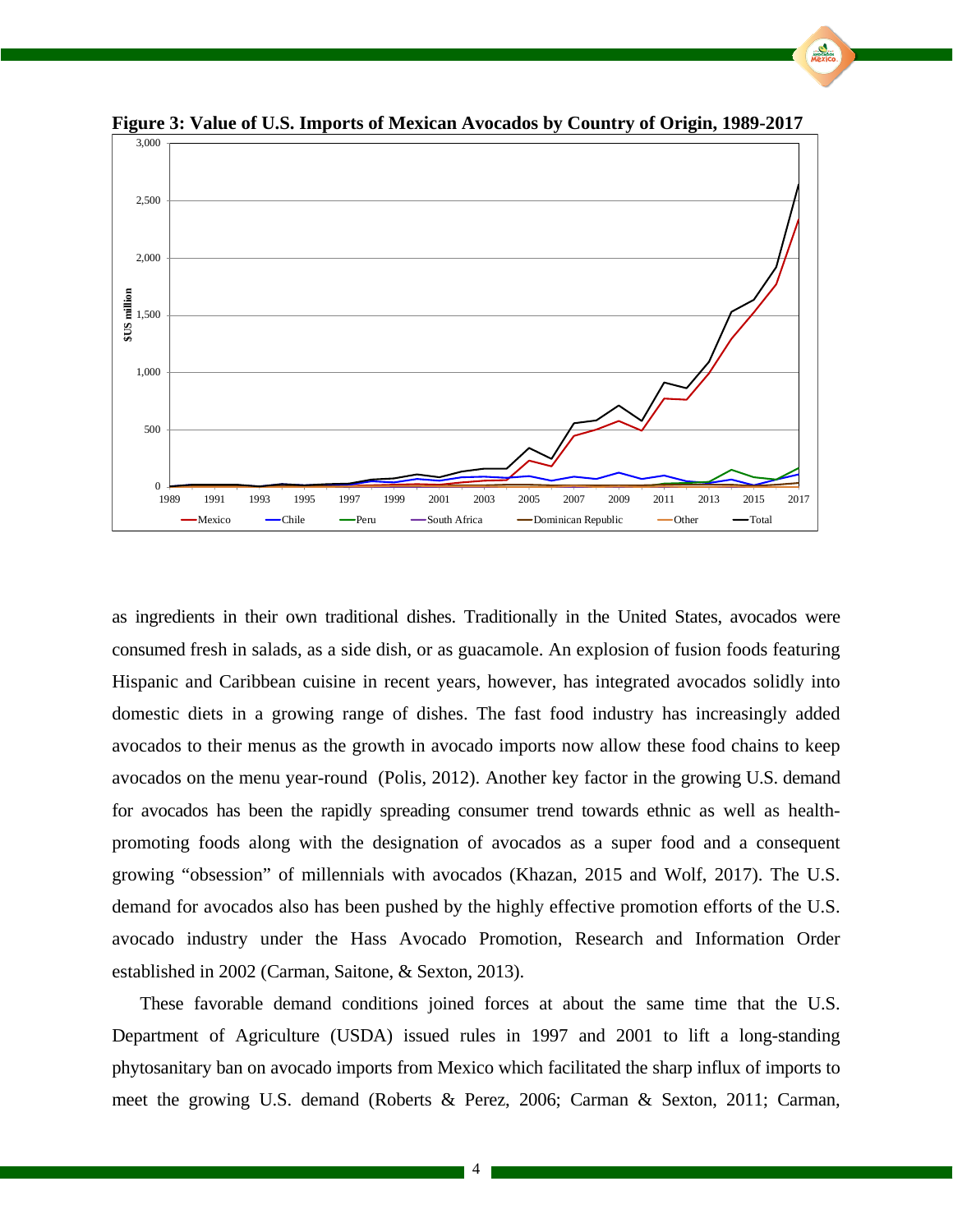Saitone, & Sexton, R.J., 2013; Huang, 2013). The ban was implemented in 1914 to prevent entry was allowed to begin exporting Hass avocados to the United States in 1997. Michoacán produces avocados in Mexico, is working towards meeting the certification requirements to be able to export of avocado seed weevils into the United States. After a series of appeals, the state of Michoacán 85% of Mexican avocados. Restrictions limiting exports from Michoacán to a handful of northeastern states remained after 1997 but those were gradually lifted over the years. No other Mexican state has yet been allowed access of their avocados to the United States. Effective June 27, 2016, however, Hass avocados from any Mexico state are now allowed into the continental United States, Hawaii, and Puerto Rico provided those states meet certain requirements. The state of Jalisco, the second largest Mexican avocado producing state with 9.5% of the area planted to to the U.S. market (McLeod and Flores, 2017).

 The growth in Mexican import volume has been accompanied by a broadening of the seasonal are exhibited in Figure 4. An obvious seasonal pattern exists in shipment volumes throughout pattern of Mexican imports to almost consistent year-round availability (Carman, Li, & Sexton, 2009). Weekly volumes of Hass avocados arriving into U.S. markets from all country suppliers each year. Avocado imports, particularly from Mexico, tend to peak in the winter and spring months when California avocados are out of season.

 Occasional inflows from New Zealand are also common. California, the only domestic supplier of Hass avocados, has seen its share of U.S. avocado consumption drop from about 80% in the (based on data in USDA, 2017 and 2018). Imports of avocados from Peru generally provide a boost to summer supplies while imports from Chile and the Dominican Republic provide a winter enhancement of domestic supplies. mid-1990s before the ban on Mexican avocado imports was lifted to about 12% in 2015/16

 and are the most widely available. Hass avocados have a thick, leathery skin that turns dark most U.S. avocado imports are of the Hass variety. Retail and food service markets reportedly Avocados consumed in the western region of the United States, and particularly California where over a third of the U.S. Hispanic population lives, are primarily of the Hass variety (Pollack & Perez, 2006). Although more than two dozen varieties of avocados are grown commercially in the United States, Hass avocados comprise 96% of U.S. avocado consumption green-to-black as the fruit matures. With the second largest U.S. Hispanic population, Texas is also a large market for Hass avocados. Mexico produces Hass avocados almost exclusively so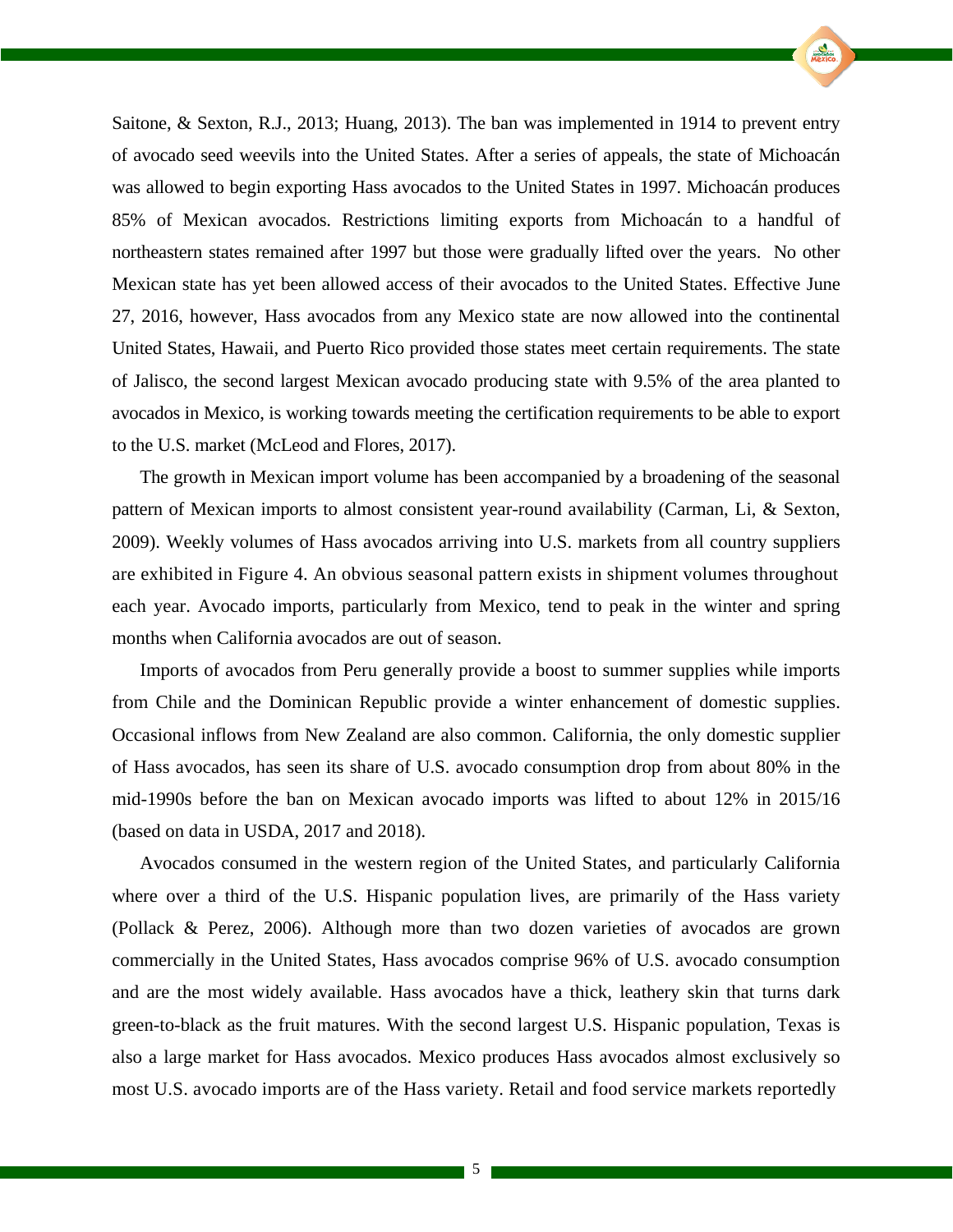

|  | Figure 4: Weekly Avocado Shipment Volume into U.S. Market from All Suppliers, 2004 through 2017 |  |
|--|-------------------------------------------------------------------------------------------------|--|
|  |                                                                                                 |  |

| <b>Weekly Descriptive Statistics (pounds)</b> |                         |            |            |           |           |            |  |  |
|-----------------------------------------------|-------------------------|------------|------------|-----------|-----------|------------|--|--|
|                                               | Dominican<br><b>New</b> |            |            |           |           |            |  |  |
|                                               | Mexico                  | California | Chile      | Republic  | Zealand   | Peru       |  |  |
| mean                                          | 16,656,809              | 6,408,876  | 2,528,996  | 170,024   | 14,905    | 770,762    |  |  |
| std dev                                       | 12,196,858              | 5,849,586  | 3,413,460  | 389,530   | 85,059    | 2,246,521  |  |  |
| min                                           |                         |            |            |           |           |            |  |  |
| max                                           | 58, 151, 125            | 20,183,825 | 19,503,350 | 2,930,000 | 1,020,000 | 14,174,908 |  |  |

Source: Graphic and table by authors using data from Hass Avocado Board (2018).

 $\sigma$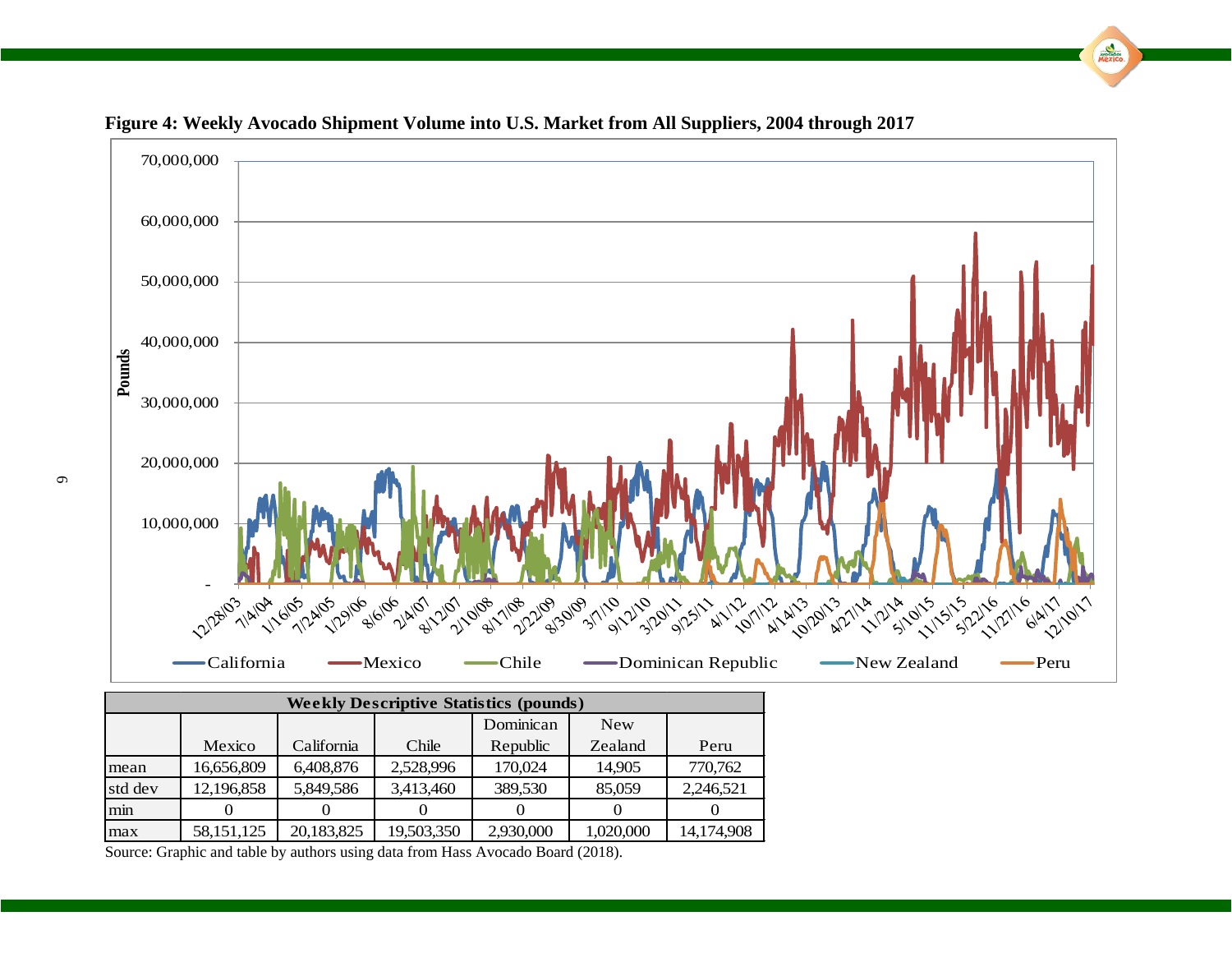prefer Hass Avocados for consistency (Pollack & Perez, 2006). Also, Hass is the variety most heavily promoted by the industry through the Hass Avocado Promotion and Research Order.

 skinned varieties are also thinner skinned than the Hass variety and tend to bruise more easily during shipment which tends to limit the range of their market. Green-skinned avocados are common in the eastern half of the United States where the larger populations of Caribbean immigrants are found. The Florida avocado industry is the primary supplier of green-skinned avocados to these markets. Green-skinned avocados are generally larger in size than Hass avocados and have less fat and more moisture (Pollack & Perez, 2006). Green-

#### **State-Level Avocado Consumption**

 states and the least in southern and plains states. Based on the most recently available quarterly across the eight IRI regions in 2017 (Hass Avocado Board, 2017), the West region (Arizona, accounted for the largest share of regional avocado consumption (18.5%) followed closely by the Kansas, Minnesota, Missouri, Nebraska, North Dakota, South Dakota) (5.4%) (Figure 5). Avocados are consumed in every state of the union. The largest share is consumed in western avocado sales data from Information Resources, Inc. (IRI) on the retail volume of avocados sold Colorado, Idaho, Montana, Nevada, New Mexico, Oregon, Utah, Washington, and Wyoming) South Central region (Arkansas, Louisiana, Oklahoma, and Texas) (17.7%), California (17.2%), the Northeast region (Connecticut, Maine, Massachusetts, New Hampshire, New Jersey, New York, Pennsylvania, Rhode Island) (11.8%), the Southeast region (Alabama, Florida, Georgia, Mississippi, South Carolina) (10.7%), the Great Lakes region (Illinois, Indiana, Michigan, Ohio, and Wisconsin) (10.0%), the Mid-South region (Delaware, District of Colombia, Kentucky, Maryland, North Carolina, Tennessee, and West Virginia) (8.8%), and the Plains region (Iowa,

#### **Avocado Import Supply Chain**

 border crossings (Figure 6). The imported avocados may be transported to wholesalers (shippers) who distribute them to processors, supermarkets, restaurants, and various other retail Imported avocados are packed in the country of origin and shipped to U.S. markets to various buyers. Avocados from Michoacán are trucked to the United States primarily through Texas establishments. Alternatively, imports may be shipped directly to end users. As avocados move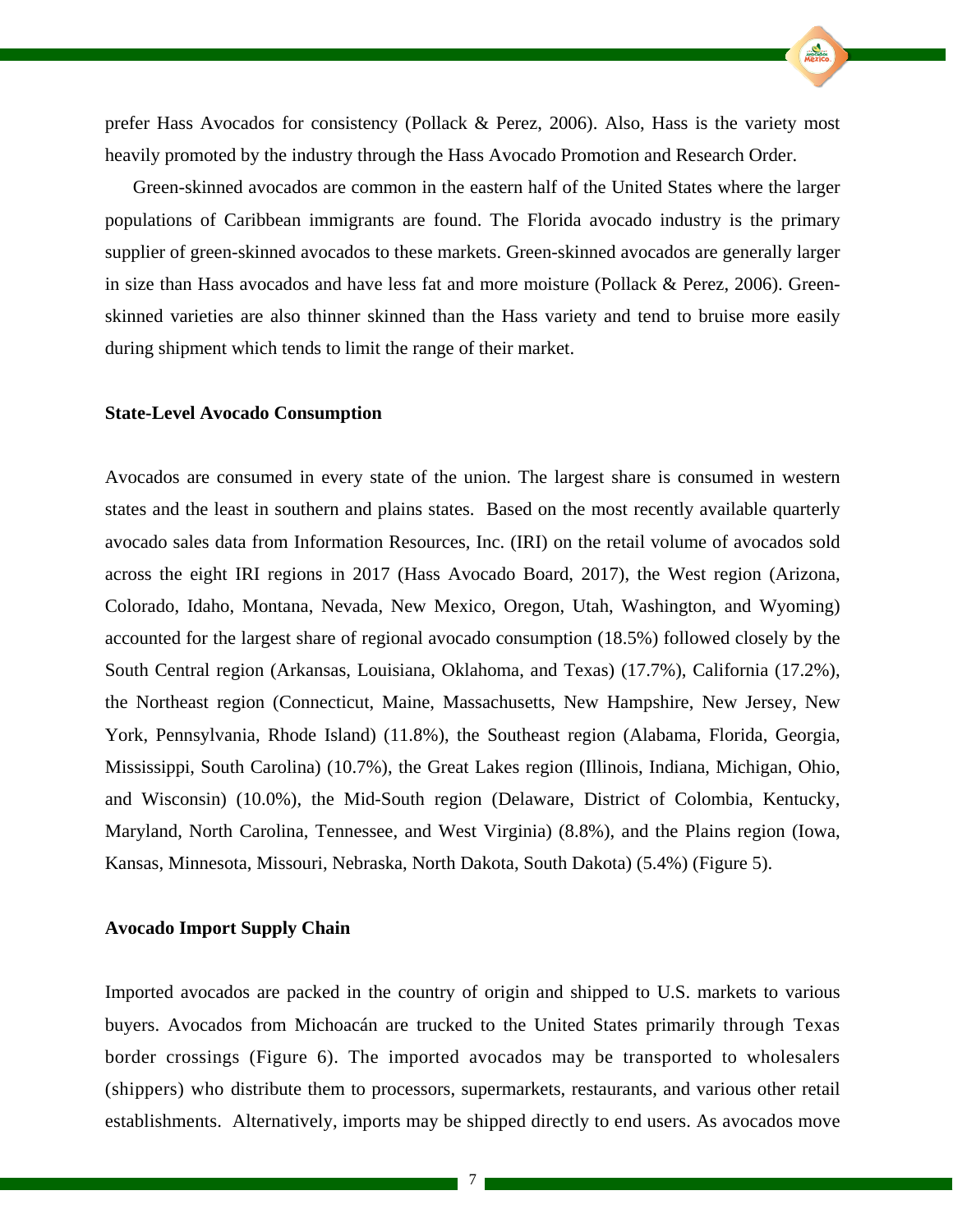

 **Figure 5: Estimated Shares of U.S. Avocado Consumption Volume by Region (%), 2017** 

Mexico

Source: Calculations by authors using data available from the Hass Avocado Board (2017).



**Figure 6: Economic Multiplier Effects of U.S. Avocado Imports through the Supply Chain**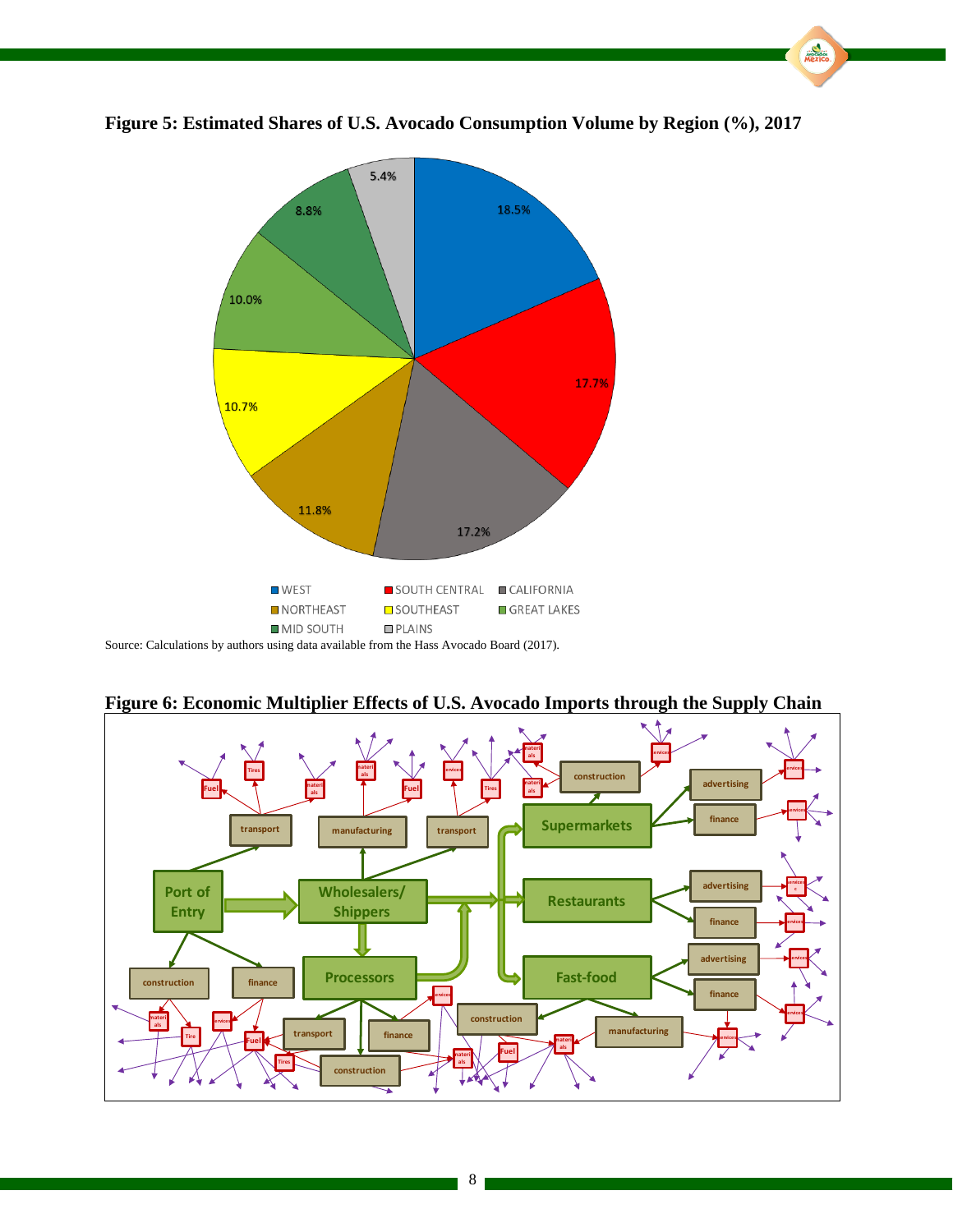from U.S. ports of entry to wholesalers, distributors, processors, supermarkets, restaurants, fastfood establishments, and elsewhere along the supply chain, they generate economic growth by stimulating economic activity within the avocado supply chain itself and, as a result, economic activity along associated supply chains with which the avocado import supply chain intersects (Figure 6).

For example, shipments of avocados passing through U.S. land or water ports require services from port officials such as the U.S. Customs and Border Protection and other Federal Inspection Agencies responsible for the enforcement of federal laws pertaining to such activities. Avocados passing through maritime ports require a large range of services related to the transfer of goods from water to land transportation. As the avocados move inland from the ports, the shipments of imported avocados stimulate a large number of other economic activities related to transportation, wholesale and retail trade, advertising, construction, finance, manufacturing/processing, infrastructure, and numerous after-market services. The economic activities stimulated at each point in the supply chain not only generate services and jobs at those points but also services and jobs along the supply chains that intersect at those points (Figure 6). For example, the transport of avocados requires fuel. That demand for fuel generates a demand by fuel retailers for fuel from their suppliers who then must demand more fuel from refiners who demand more oil from oil suppliers and so on. At each point on the fuel supply chain, the additional demand for fuel initiated by the shipments of imported avocados contributes to profits and employment. In addition, the suppliers of fuel equipment, transportation services, repair services, and other fuel support services are also all benefited by the additional demand for fuel generated by avocado imports. The same process holds true at each point in the avocado import supply chain resulting in additional economic activity along transportation, wholesaling, retailing, and other supply chains that intersect with the avocado import supply chain.

### **Methodology**

In this study, we conduct an economic contribution analysis and focus particularly on the contribution of avocado imports from Mexico in 2017 to the value of U.S. output, U.S. valueadded, employment, labor income, and taxes paid (federal, local, and state-level) in that year. To determine the extent of the contribution that imports of Mexican avocados have on the U.S.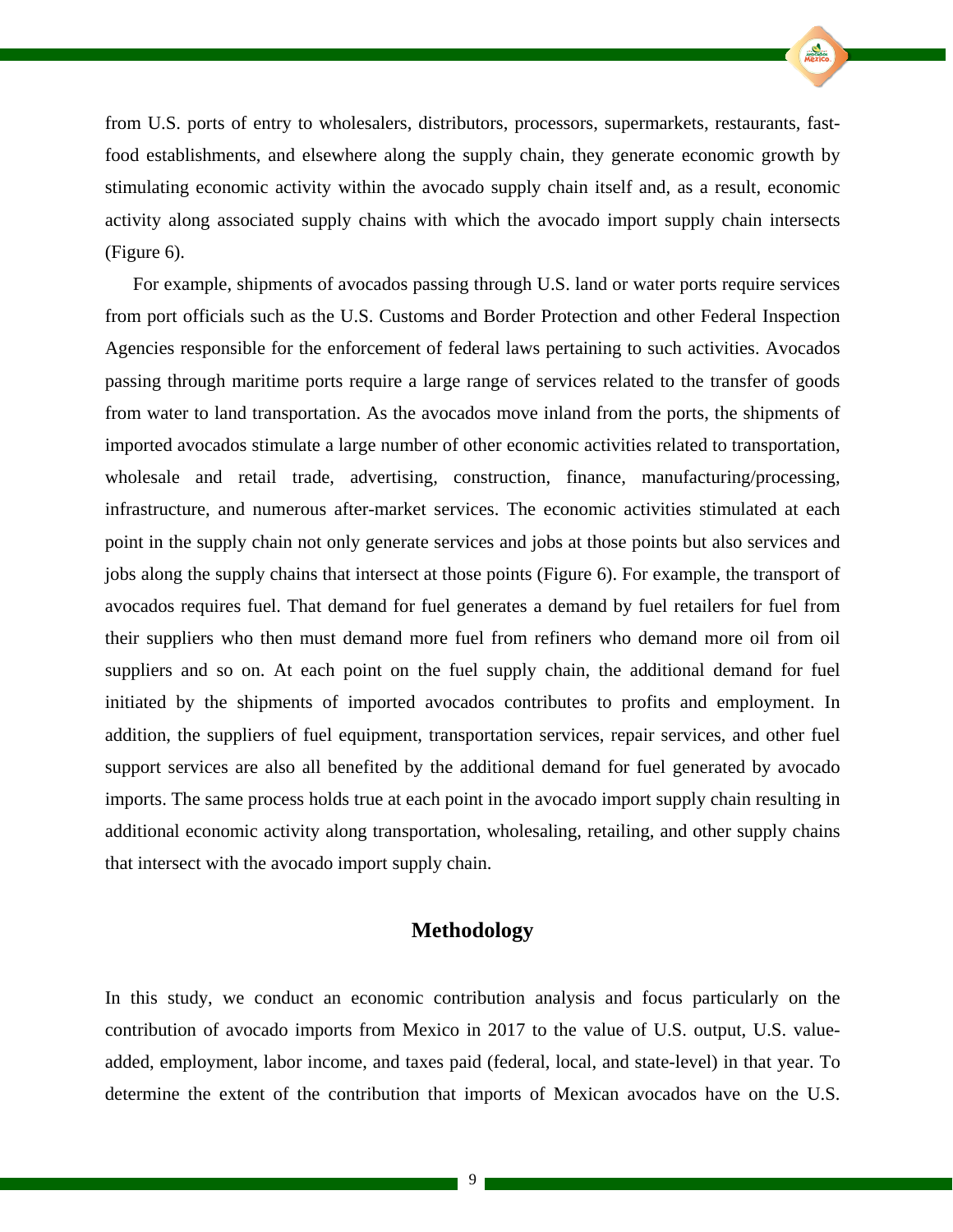governments benefitting from increased activity among local businesses (IMPLAN Group, economy, this study first measures the direct, indirect, and induced effects of avocado imports on the U.S. economy. The *direct effects* on the economy are the initial economic activities measured that are impacted by imports. The direct effects result in two types of secondary effects. The *indirect effects* result from the purchase of inputs among local industries as a result of the imports. The *induced effects* result from the expenditure of institutions such as households and 2013a).

 based on the idea that a dollar spent in a region or country stimulates additional economic activity economic contribution of the sale of imported avocados from Mexico through the import supply The general methodology employed is referred to as "economic contribution analysis" and is or multiplies as it circulates through the economy. To estimate the national and state-level chain, we use the IMPLAN (IMpact analysis for PLANning) input-output system (IMPLAN Group, 2013b). Input-output analysis is based on the idea that a change in one sector of the economy has effects on other sectors of the economy. Input-output analysis captures the relationships between industries and estimates the change in each sector's sales due to an initial change in final demand for a given industry's output. The sum of these changes is the industry's multiplier.

 economic contribution of expenditures within an economy. Multipliers are calculated based on the To measure impacts, the IMPLAN system produces multipliers which estimate the total purchasing patterns of industries and institutions in the regional economy. Each industry and region combination has a unique spending pattern and a unique multiplier relating to the direct, indirect, and induced effects of the spending.

 economic activity stimulated. The contribution to *labor income* measures the effect of spending used by businesses. The *output* contribution measures economic activity (total spending) Four types of economic effects are reported from IMPLAN analyses. The *employment*  contribution measures the number of jobs (both full-time and part-time) attributable to the direct by businesses on the incomes of households and indicates a benefit to local residents. The *valueadded* measures the contribution to gross domestic product and indicates the return to resources generated. Labor income is a subset of value-added which is part of output. These four effects provide a better perspective of the contribution of an economic activity like avocado imports but represent separate measures of economic contribution and not meant to be summed.

10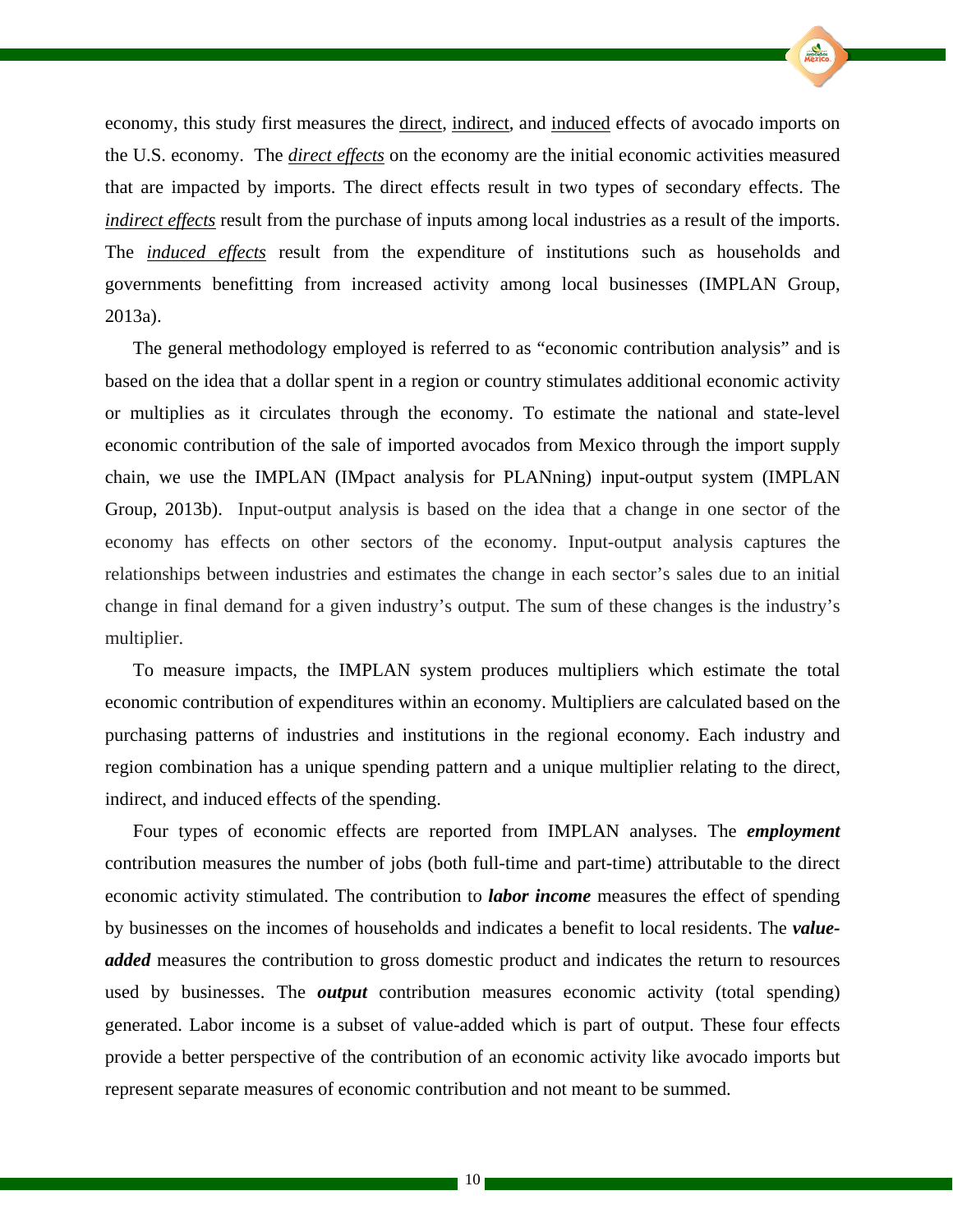The foundation of a community's economy is those businesses which sell some or all of their community are represented by the two arrows in the upper right portion of Figure 7. To produce services from the community's service industries. As depicted in Figure 7, a change in any one goods and services to buyers outside of the community (Woods et al., 2007). Such a business is considered to be a "basic industry" (Figure 7). The flows of products out of, and dollars into, a these goods and services for "export" outside the community, the basic industry purchases inputs from outside of the community, labor from the residents or "households" of the community, and inputs from service industries located within the community. The flow of labor, goods, and services in the community is completed by households using their earnings to purchase goods and segment of a community's economy will have reverberations throughout the entire economic system of the community (Woods et al., 2007).

### **Procedures Followed in the National Aggregate Analysis**

 transfers, and compute and create multipliers for the U.S. model. By constructing social accounts The national economic contribution analysis of avocado imports from Mexico to the United States was conducted using an IMPLAN input-output model of the U.S. economy. Using 2013 data for the United States, the IMPLAN software was used to write component information, add structural matrices, create regional absorption tables, commodity balances, market shares, and international that describe the structure and function of a specific economy, IMPLAN creates a localized model to investigate the consequences of projected economic transactions in a geographic region (IMPLAN Group, 2013b).

With the U.S. model constructed, the next step was to determine the IMPLAN sector to use for the analysis of the economic contribution of avocado imports. IMPLAN consists of 536 different sectors from production to transportation, wholesale, manufacturing, retail, services and others. For this particular analysis, industry sector 395 – wholesale trade was used because this industry sector best reflects the direct impact that avocado imports from Mexico would have on the U.S economy.

The production function for the wholesale trade industry sector in the U.S. model was edited to reflect sales of avocados by adjusting the calculated IMPLAN coefficients for the various commodities associated with the 536 sectors that contribute to the production function of sector 395. The coefficients calculated by IMPLAN for those associated commodities not directly needed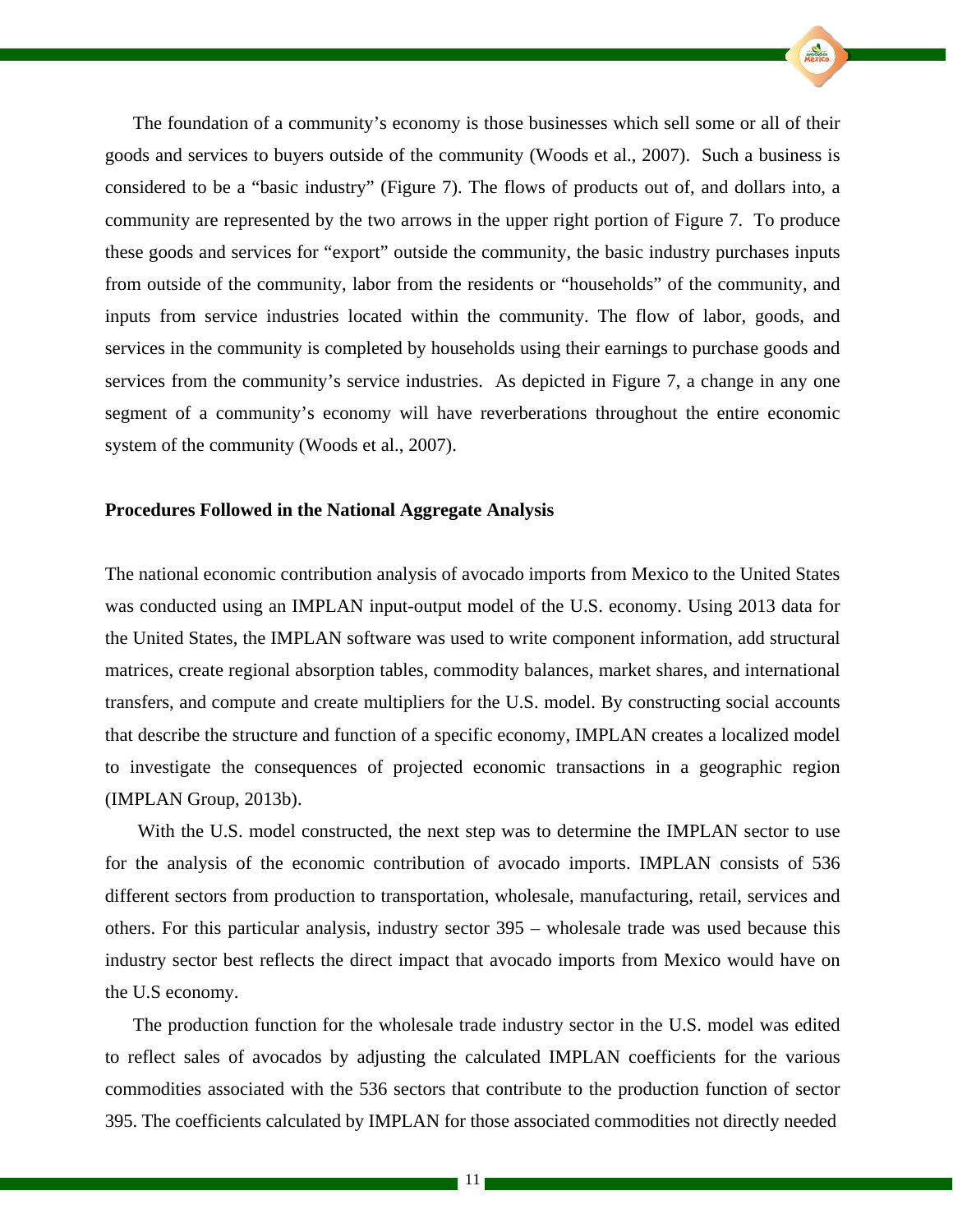



Source: Woods, McCorkle, & Niemeyer (2007)

 coefficients (production function) in the wholesale trade industry (sector 395) was to enable the results of the model to best reflect the impact of importing rather than domestically producing for the operations of the wholesale trade sector, specifically things that are cost of goods sold, were summed up and added to the current IMPLAN coefficient for "commodity 3530 – Noncomparable imports". After modifying the coefficient for "Non-comparable imports," the above mentioned selected commodity coefficients were set to zero, and the model's coefficients were rebalanced and saved. With the adjustments made to these coefficients, the model's multipliers were then re-constructed to reflect these changes in coefficients. The reason for modifying these avocados. Further, these adjustments allow the backward leakages associated with avocado farming/production to be stopped and not included in the contribution analysis, while still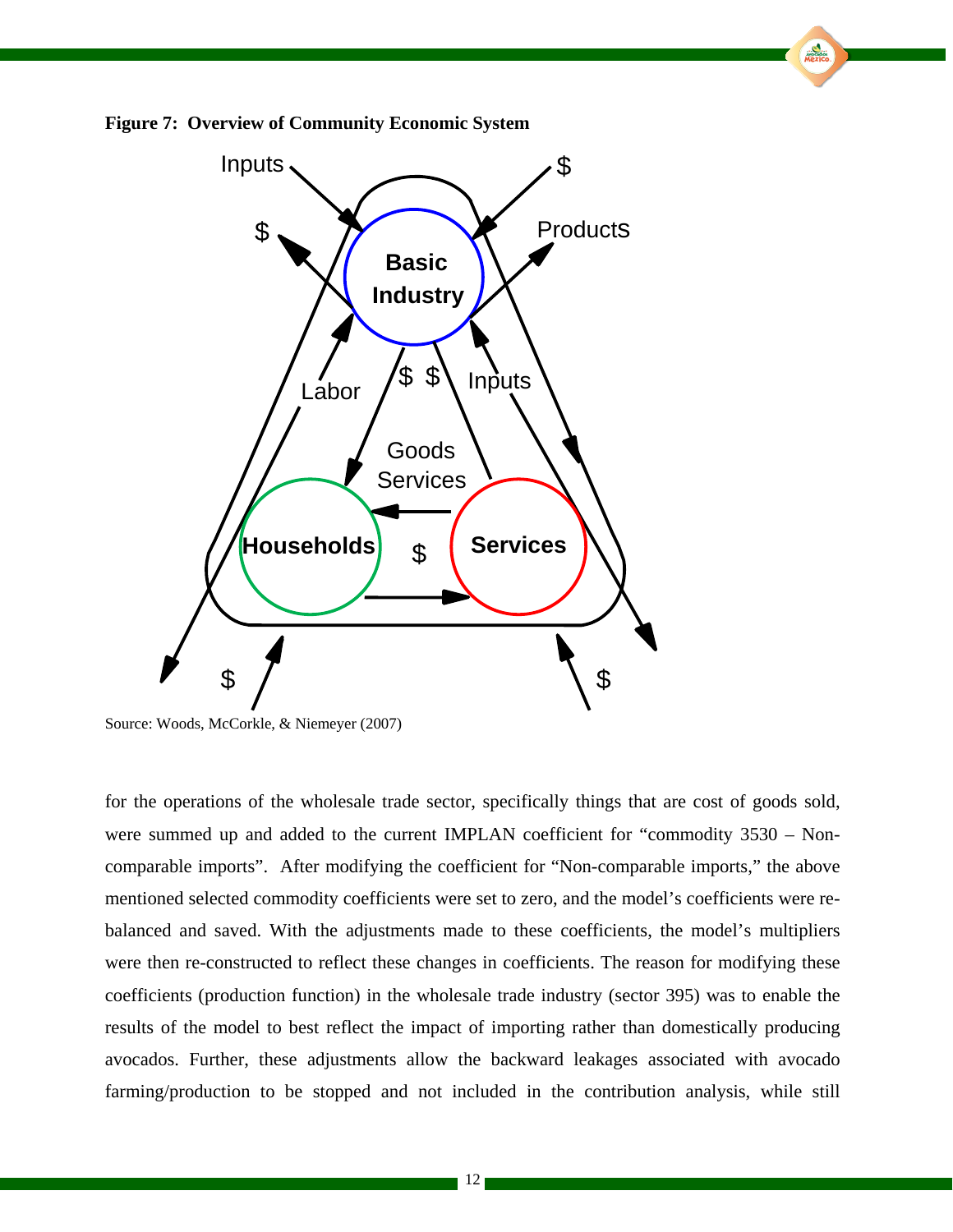allowing for the impacts of the other backward leakages to be reflected for the other associated industry sectors (transportation, warehousing, storage, etc.).

 United States for 2017 was entered as the industry sales for the wholesale trade sector event received by the producer for the goods and services that are sold or the prices paid by the store to The next step was to select an "industry change" activity with an event for the wholesale trade industry. An activity is a grouping of one or more events that represents a related change within the study area (IMPLAN Group, 2013a). The value of avocado imports from Mexico to the within the U.S. model. At this point in the analysis, IMPLAN requests whether gross retail sales or gross retail margin should be selected. For this analysis, gross retail margin was selected in order to best reflect the producer price and not the purchase price. Producer prices are the prices its suppliers (IMPLAN Group, 2013a). With the avocado import value entered in the model, the analysis of this industry change to the U.S. economy was conducted which entailed selecting and naming a scenario for the given "industry change" activity, analyzing a single region, whereby IMPLAN calculated direct, indirect, and induced impacts.

Finally, summary and industry sector results for the direct, indirect, induced, and total effects for output (total spending), employment (full and part-time jobs), value added (contribution to GDP), labor income (employee compensation), and taxes (local, state, and federal) were reported within the IMPLAN model for this particular industry change activity.

### **Procedures Followed in the State-Level Analysis**

 imports was entered into the respective state model as the industry sales for the wholesale trade The same general methodology and procedures used in the aggregate U.S. economic contribution analysis of Mexican avocado imports is used in the analysis of the state-level contributions of those imports. For each state, the 2017 value of the respective state's imports of Mexican avocado sector event. However, the value of avocado imports for each state in 2017 had to be estimated because state-level import data are not available. The problem is that shipments of any imported commodity like avocados into some states may simply be transported through the state to other destinations (transshipments).

 centered on the retail value of avocados consumed in the United States based on USDA data (USDA, 2017). The *national* value of avocado consumption was calculated as the national value In deriving estimates of the value of Mexican avocado imports by state, the initial attention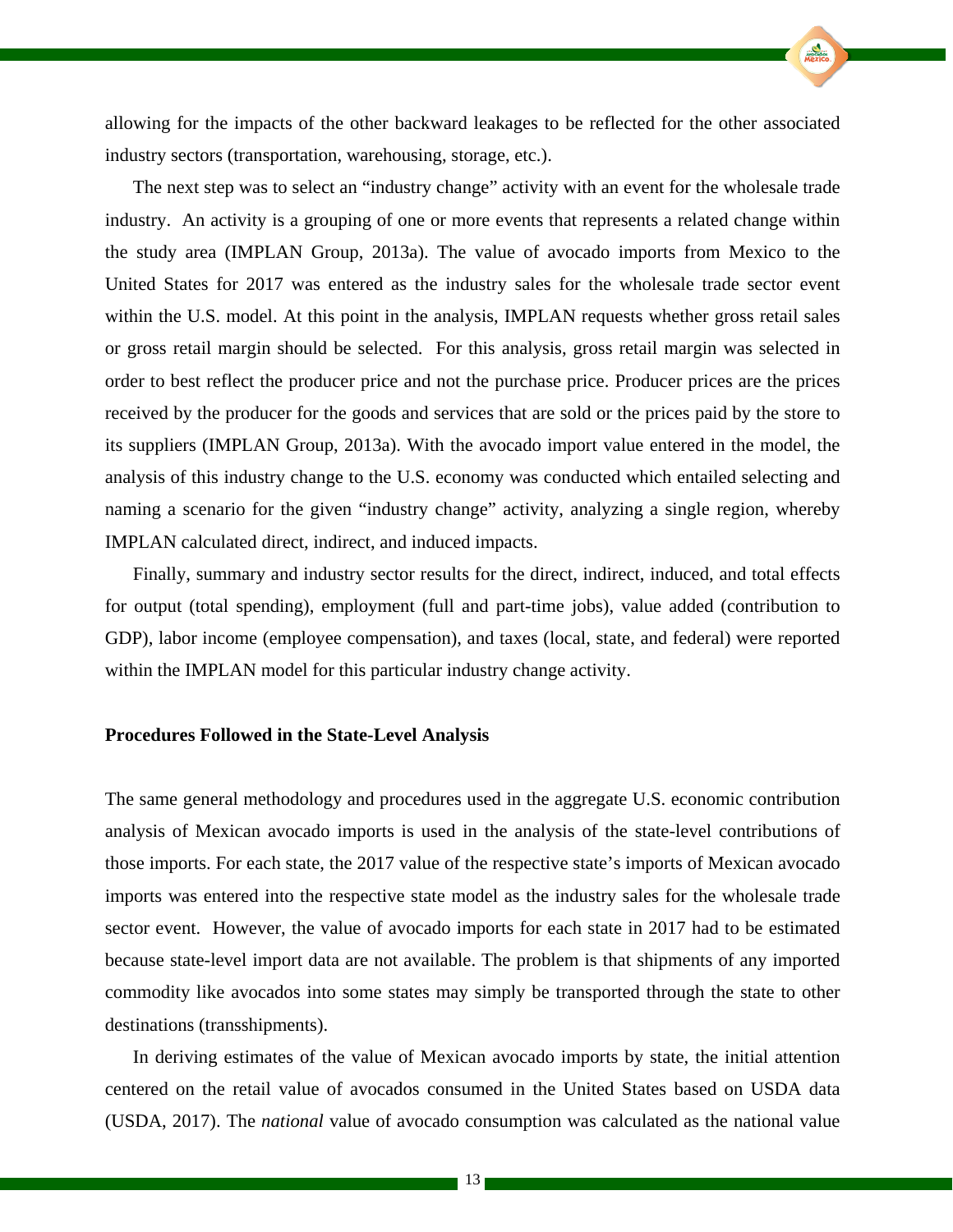of utilized U.S. production of avocados in 2017 (USDA, 2017) plus the 2017 value of avocado imports (USDA, 2018).

 estimated national value of avocado assumption by the U.S. regional avocado shares of the value (IRI/FreshLook) and made available by the Hass Avocado Board (2017). IRI/FreshLook gathers capture 100% of all U.S. avocado sales, the data provide a useful representation of the avocado Then the U.S. *regional* values of avocado consumption were estimated by multiplying the (dollar sales) of avocado consumption in 2017 from the Regional Composite Data reports published by Symphony Information Resources Inc. Group/FreshLook Marketing chain-wide fresh avocado sales data across all major U.S. retail markets. Although the data do not category by region at the retail level of the marketing channel. The data are used by retailers, shippers, handlers, and others involved in the avocado business to identify opportunities for planning purposes.

 club, drug, dollar and military channels. IRI/FreshLook gathers and reports chain-wide fresh avocado sales data across all major U.S. retail markets on a calendar quarter basis. The data are regions include avocado sales data for the major metropolitan markets in those regions plus some additional cities in each region. The major metropolitan markets captured in each of the eight regions include: (1) **California:** Los Angeles; Sacramento; San Diego; and San Francisco; (2) Roanoke, VA; (4) **Northeast:** Albany, NY; Boston, MA; Buffalo, NY; New England; New York; TX; Houston, TX; and Little Rock, AR; (7) **Southeast:** Atlanta, GA; Charlotte, SC; Columbia, SC; Jacksonville, FL; Miami, FL; Orlando, FL; and Tampa/St. Petersburg, FL; and (8) **West:**  The IRI/FreshLook avocado sales data include an aggregation of sales in the grocery, mass, organized into and reported for eight U.S. regions, including: (1) California, (2) Great Lakes, (3) Mid-South, (4) Northeast, (5) Plains, (6) South Central, (7) Southeast, and (8) West. These **Great Lakes:** Chicago, IL; Cincinnati, OH; Cleveland, OH; Columbus, OH; and Detroit, MI; (3) **Mid-South:** Baltimore, MD; Louisville, KY; Memphis, TN; Raleigh, NC; Richmond, VA; and Philadelphia, PA; and Pittsburgh, PA**;** (5) **Plains:** St. Louis, MO; Omaha, NE; Des Moines, IA; Minneapolis/St. Paul, MN; Kansas City, KS/MO; and Wichita, KS; (6) **South Central:** Dallas, Boise, ID; Denver, CO; Las Vegas, NV; Phoenix, AZ; Portland, OR; Seattle, WA; and Spokane, WA. According to these data, the regional avocado shares of the value (dollar sales) of avocado consumption in 2017 were: (1) California (17.3%), (2) West (16.3%), (3) Northeast (14.8%), (4) South Central (13.7%), (5) Southeast (11.6%), (6) Great Lakes (10.7%), (7) Mid-South (19.6%),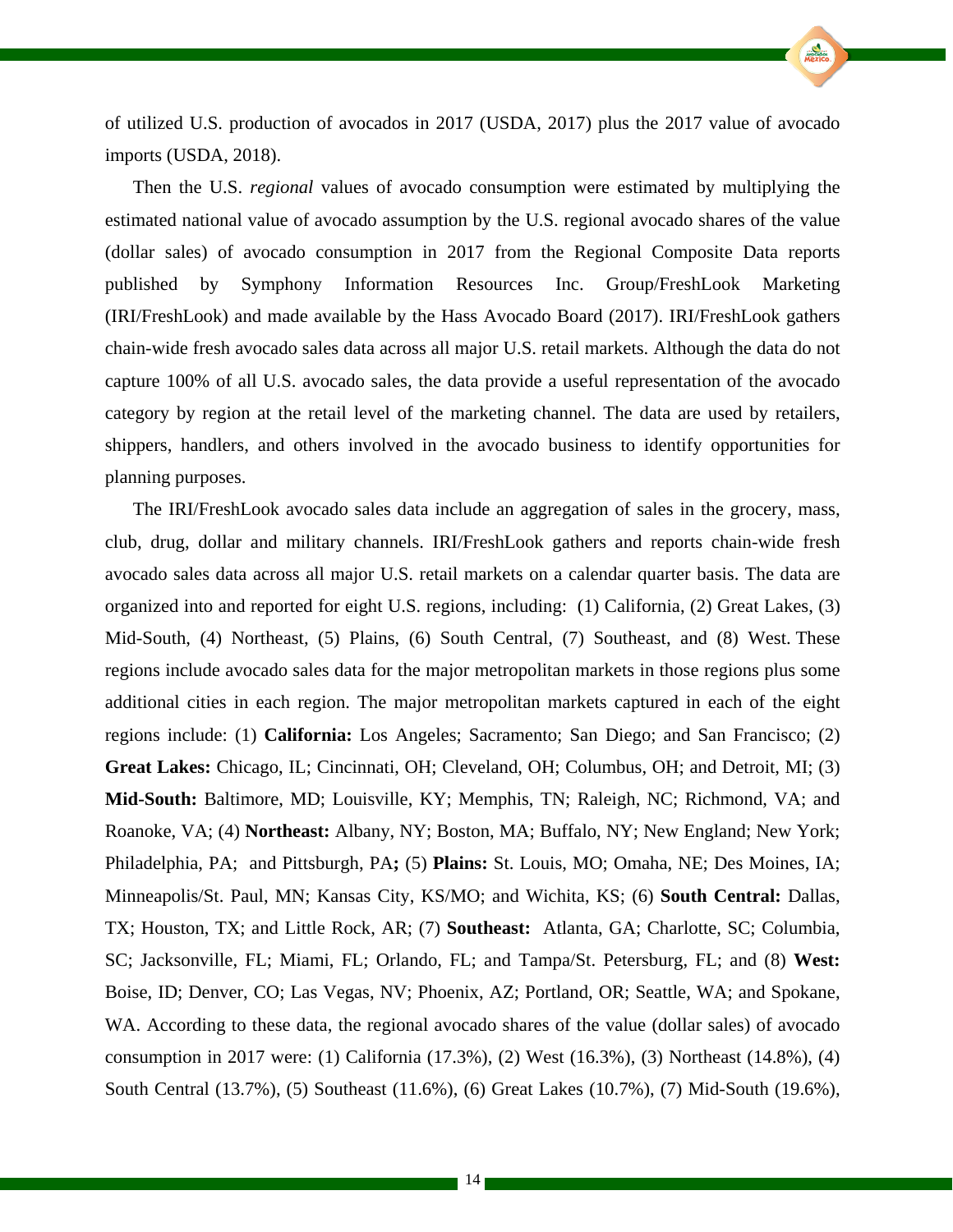consumption are similar to the shares by volume as shown in Figure 5. and (8) Plains (5.7%). While not identical, these estimated shares of the regional value of avocado

 production in 2017 as published by the California Avocado Commission (2017) by the share of For each of the eight regions, the state values of avocado consumption in 2017 were then calculated as a product of the respective estimated regional values of avocado consumption and the shares of each state of the aggregate GDP for the corresponding region. To account for the fact that California produces and sells avocados across the U.S., the estimated values of state avocado consumption in 2017 were reduced by the value of California avocados consumed in the corresponding state in 2017 to generate the state values of avocado consumption net of the value California avocados consumed (net state value of avocado consumption). The state values of California avocado consumption were estimated by multiplying the value of California avocado each state of national aggregate GDP.

 Finally, the state values of Mexican avocado imports were estimated by multiplying the value of imports of Mexican avocados in 2017 (\$2.334 billion) by the share of each state of the states were California at \$415.9 million and Texas at \$247.3 million. These state figures then aggregate net state value of avocado consumption. The resulting estimates of the value of avocado imports by state for calendar year 2017 are exhibited in Table 1. Not surprisingly, the two top formed the inputs into the IMPLAN model as described above.

### **Analysis of the U.S. Economic Benefits from Imports of Avocados from Mexico**

 Following a summary of the aggregate economic contributions of avocado imports from Mexico to the economy of individual states. In both cases, the emphasis is on the contribution of avocado imports to the value of U.S. output, U.S. value-added, U.S. employment, U.S. labor income, and the U.S. economy, this section discusses the economic contributions of Mexican avocado imports to U.S. taxes paid (federal, state, and local). Avocado import contribution multipliers are also presented. The multipliers demonstrate the dollar value of the contribution of imports of Mexican avocados to U.S. output, U.S. value added, and U.S. labor income per dollar of avocado imports. An employment multiplier is also presented which reflects the number of U.S. jobs generated per million dollars of avocado imports from Mexico. Finally, a tax multiplier is presented which shows the value of all taxes generated at the federal, state, and local levels as a result of all activities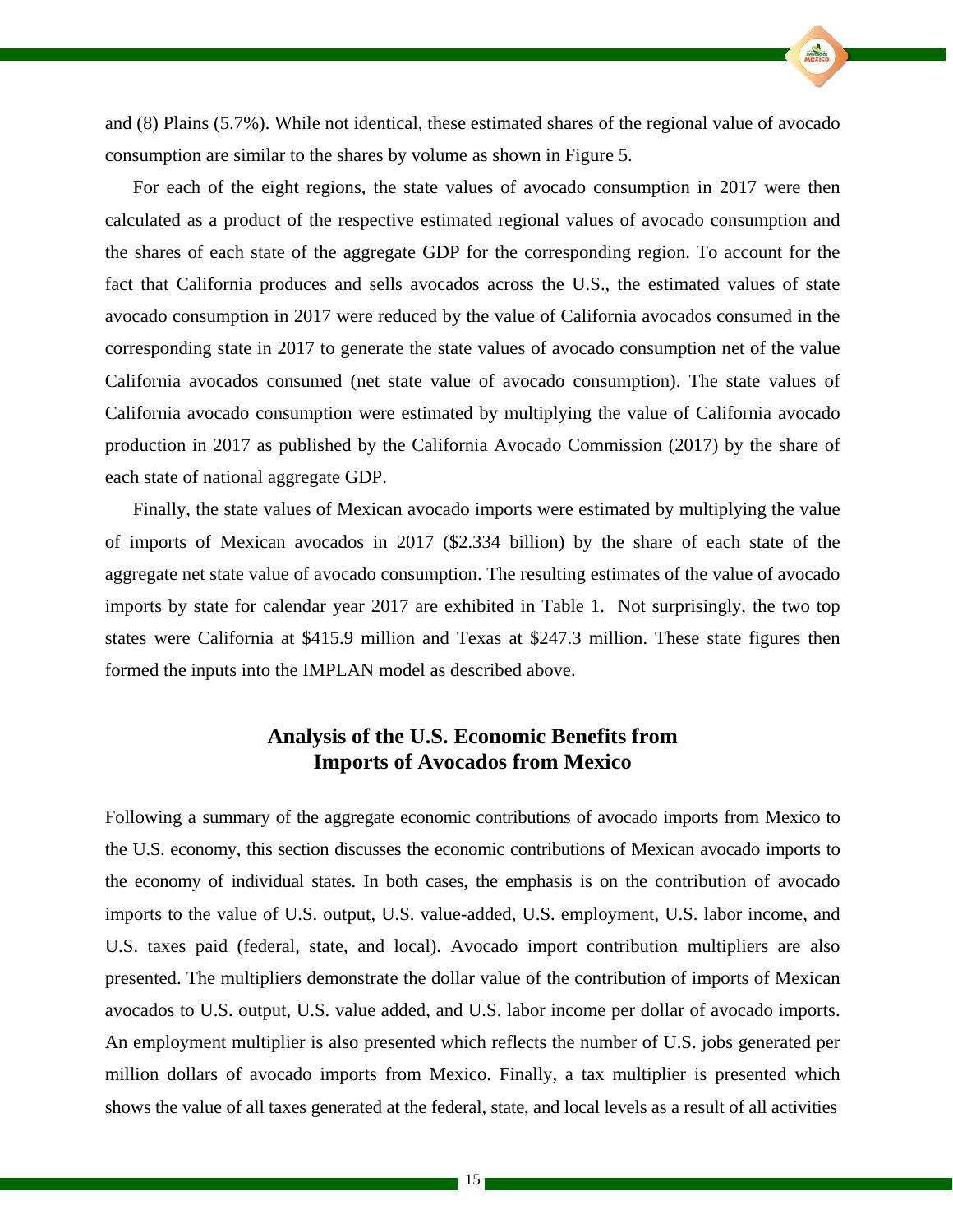| <b>State</b>         | <b>Import Value</b> | <b>State</b>   | <b>Import Value</b> |  |
|----------------------|---------------------|----------------|---------------------|--|
|                      |                     |                |                     |  |
| Alabama              | \$28,163,109        | Montana        | \$9,104,205         |  |
| Alaska               | \$9,992,138         | Nebraska       | \$12,959,297        |  |
| Arizona              | \$60,542,640        | Nevada         | \$29,587,625        |  |
| Arkansas             | \$18,218,595        | New Hampshire  | \$6,690,794         |  |
| California           | \$415,953,322       | New Jersey     | \$49,173,217        |  |
| Colorado             | \$64,876,876        | New Mexico     | \$18,377,630        |  |
| Connecticut          | \$21,674,448        | New York       | \$128,563,703       |  |
| Delaware             | \$7,035,267         | North Carolina | \$51,495,365        |  |
| District of Columbia | \$12,533,012        | North Dakota   | \$5,905,614         |  |
| Florida              | \$129,142,926       | Ohio           | \$58,267,894        |  |
| Georgia              | \$73,996,881        | Oklahoma       | \$27,587,934        |  |
| Hawaii               | \$16,682,777        | Oregon         | \$44,712,590        |  |
| Idaho                | \$13,606,904        | Pennsylvania   | \$62,496,305        |  |
| Illinois             | \$73,638,542        | Rhode Island   | \$4,940,897         |  |
| Indiana              | \$32,236,038        | South Carolina | \$29,249,694        |  |
| Iowa                 | \$20,240,295        | South Dakota   | \$5,313,382         |  |
| Kansas               | \$16,792,897        | Tennessee      | \$33,025,124        |  |
| Kentucky             | \$19,372,741        | <b>Texas</b>   | \$247,382,210       |  |
| Louisiana            | \$35,916,235        | Utah           | \$31,331,503        |  |
| Maine                | \$5,102,607         | Vermont        | \$2,675,537         |  |
| Maryland             | \$37,656,627        | Virginia       | \$48,660,920        |  |
| Massachusetts        | \$43,830,953        | Washington     | \$95,844,763        |  |
| Michigan             | \$45,327,592        | West Virginia  | \$7,346,463         |  |
| Minnesota            | \$37,365,758        | Wisconsin      | \$29,088,841        |  |
| Mississippi          | \$14,913,281        | Wyoming        | \$7,625,514         |  |
| Missouri             | \$32,447,516        | <b>Total</b>   | \$2,334,667,000     |  |

#### **Table 1: Estimates of State Value of Avocado Imports from Mexico, 2017**

stimulated by avocado imports from Mexico as a share of the value of imports. The aggregate economy-wide contributions are also broken down by industry to provide some indication of the industry distribution of the contribution of avocado imports from Mexico to the United States and state-level economies.

### **National Aggregate Analysis Results**

 contribution to the U.S. economy as they have moved along the avocado import supply chain The analysis demonstrates that avocado imports from Mexico have made a substantial generating multiplier effects along intersecting supply chains and adding to U.S. output, value-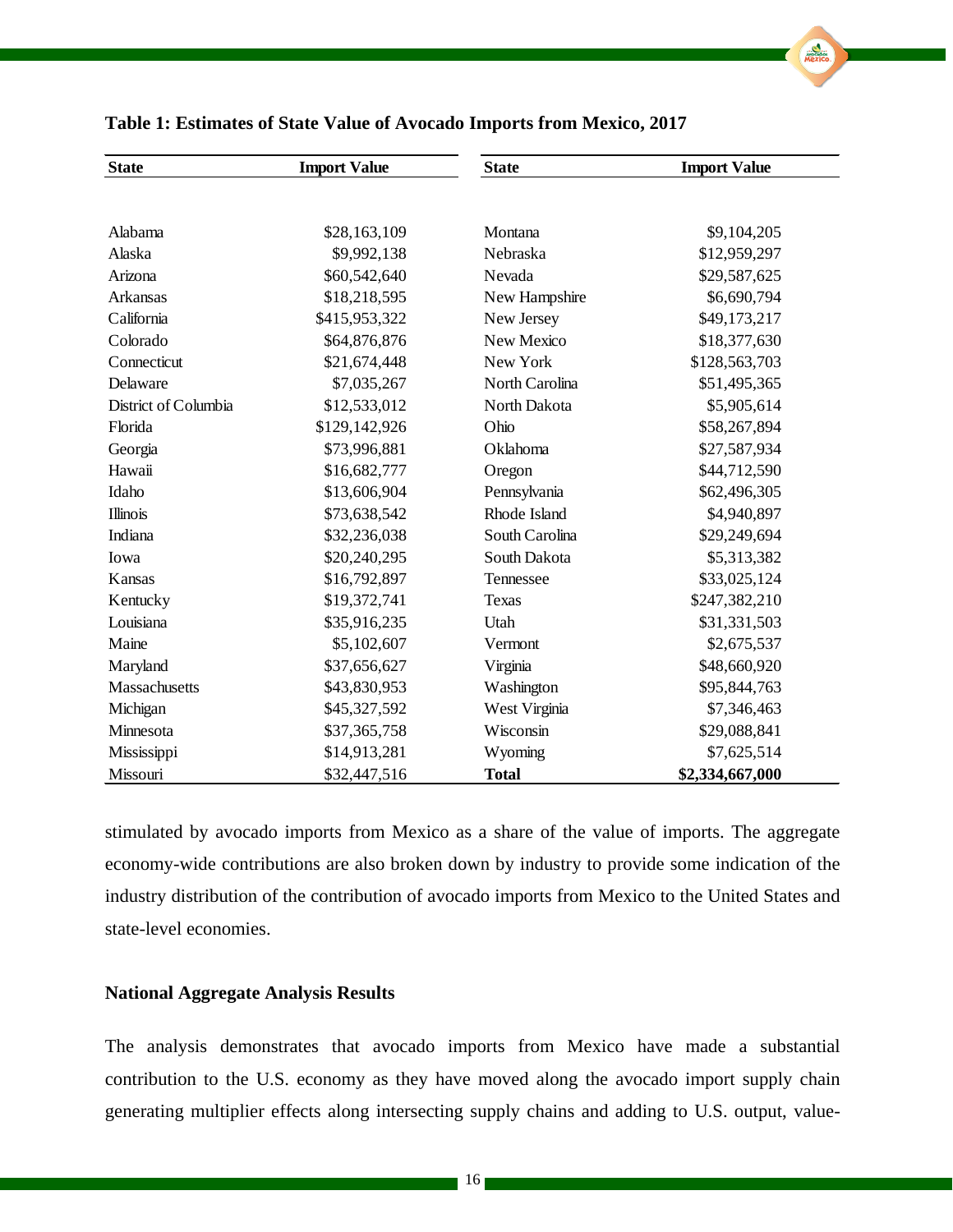labor income, \$932.07 million in taxes (federal, state, and local), and added 28,251 jobs (0.018% added, income, jobs and taxes as a result. The total of all the direct, indirect, and induced effects of the \$2.33 billion of U.S. imports of Mexican avocados in 2017 on U.S. output or total spending amounted to \$5.48 billion (Table 2). That is, the \$2.33 billion of imported Mexican avocados in 2017 stimulated U.S. economic activity that generated a total of \$5.48 billion in output or total spending. At the same time, the total economic activity stimulated by those imports added \$3.39 billion in 2017 to the U.S. GDP (about 0.0175% of the U.S. GDP), created \$1.89 billion in U.S. of U.S. employment). The jobs added by avocado imports from Mexico amounted 3.7% of the reduction in U.S. unemployment that occurred between 2016 and 2017.

### *Implied National Contribution Multipliers*

 generated 12.1 jobs in the U.S. economy. Taxes generated by the imports amounted to 39.9% of the value of the imported avocados (Table 3). Stated in this way, these contributions measure the Mexican avocados, U.S. output or spending increases by \$234 million while GDP increases by Every dollar of Mexican avocados imported in 2017 generated \$2.34 in gross output, \$1.45 in GDP (value-added), and \$0.81 in labor income (Table 3). Every million dollars of imports multiplier effect of the imports. That is, they indicate how much additional output, GDP, etc. is generated by each dollar of imports. For example, for every \$100 million increase in imports of \$145 million, labor income by \$81 million, and employment by 1,210 jobs.

#### *Industry by Industry Breakdown of the National Results*

 An industry breakdown of the economic contributions reveals that the wholesale/retail and service U.S. GDP (value-added), U.S. employment, and U.S. labor income, and 95% of the contribution industries account for most of the contribution of imports of Mexican imports to U.S. economic activity as might be expected (Table 4). Together those two industries account for 83% of the contribution of imports of Mexican avocados to U.S. gross output, 88% of the contribution to the to U.S. taxes. The manufacturing industry is also a major beneficiary of U.S. imports of Mexican avocados, accounting for nearly 8% of their contribution to gross output and 1% to 4% of the contribution made to GDP, labor income, employment, and taxes. Transportation and warehousing and a large number of miscellaneous services (such as advertising, insurance,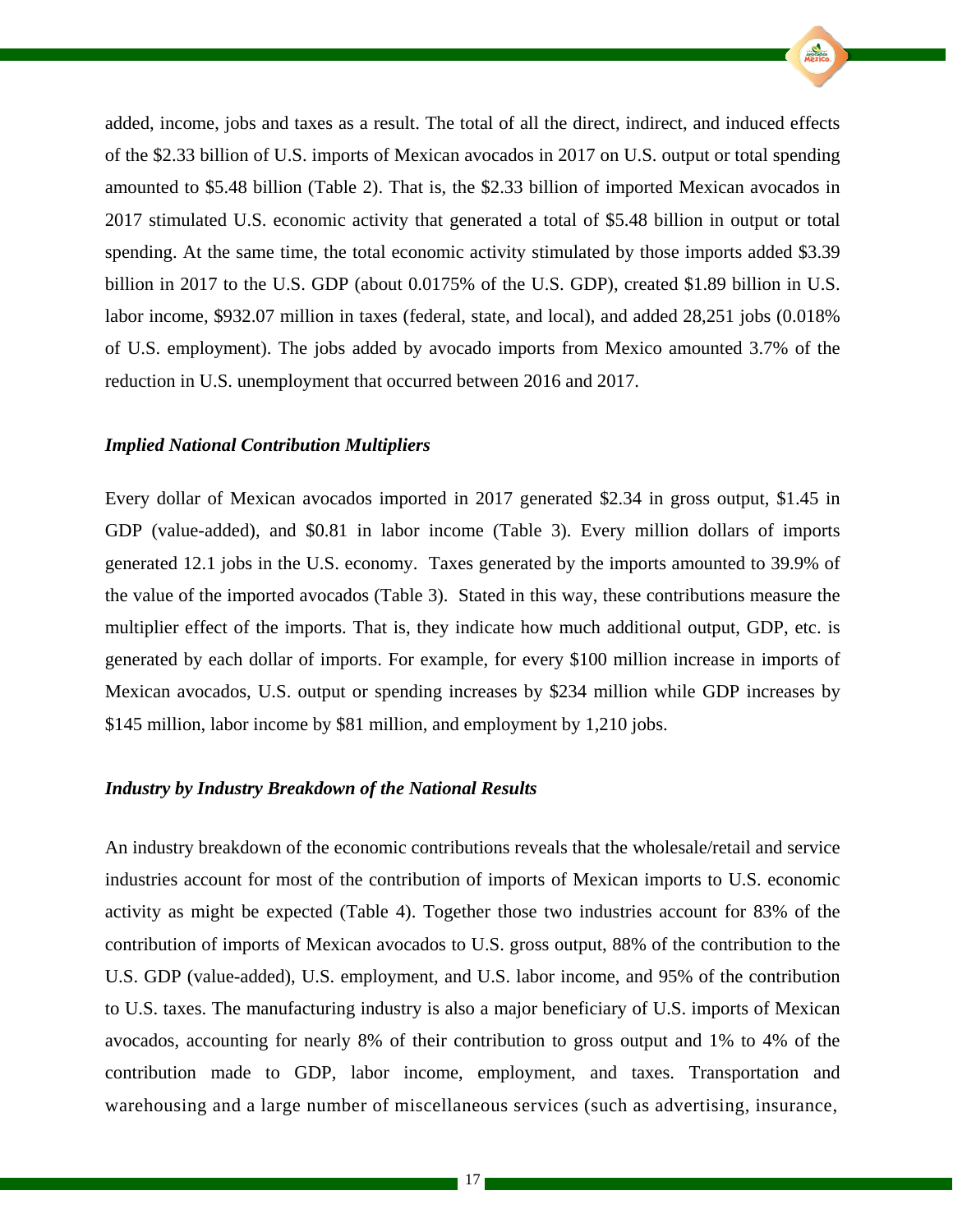| Output       | Value-added                                   | <b>Employment</b>                                      | <b>Labor Income</b> | Taxes*       |
|--------------|-----------------------------------------------|--------------------------------------------------------|---------------------|--------------|
| $$$ million) | (\$ million)                                  | (no. of jobs)                                          | $$$ million)        | (\$ million) |
| \$5,482.1    | \$3,392.0<br>$(0.0175\% \text{ of U.S. GDP})$ | 28,250.9<br>$(0.018\% \text{ of U.S.})$<br>employment) | \$1,893.4           | \$932.1      |

**Avecados** 

| Table 2: National Economic Contribution of 2017 Avocado Imports from Mexico |  |  |  |
|-----------------------------------------------------------------------------|--|--|--|
|-----------------------------------------------------------------------------|--|--|--|

\* federal, state, local.

|  |  |  |  |  |  | Table 3: Implied National Contribution Multipliers of 2017 Avocado Imports from Mexico |
|--|--|--|--|--|--|----------------------------------------------------------------------------------------|
|--|--|--|--|--|--|----------------------------------------------------------------------------------------|

| Output<br><b>Multiplier</b><br>(\$output/\$imports) | <b>Value-added</b><br><b>Multiplier</b><br>(SVA/Simports) | <b>Employment</b><br><b>Multiplier</b><br>(jobs added/\$million<br>imports) | <b>Labor Income</b><br><b>Multiplier</b><br>\$income/<br>Simports) | <b>Tax</b><br><b>Multiplier</b><br>(% of import value) |
|-----------------------------------------------------|-----------------------------------------------------------|-----------------------------------------------------------------------------|--------------------------------------------------------------------|--------------------------------------------------------|
| 2.34                                                | 1.45                                                      | 12.1                                                                        | 0.81                                                               | 39.9%                                                  |

| <b>Industry</b>                            | Output<br>(\$ million) | Value-<br>added<br>(\$ million) | <b>Employment</b><br>(no. of jobs) | Labor<br><b>Income</b><br>(\$ million) | Taxes*<br>(\$ million) |
|--------------------------------------------|------------------------|---------------------------------|------------------------------------|----------------------------------------|------------------------|
| <b>Wholesale/Retail</b>                    | \$2,614.6              | \$1,805.7                       | 11,985.7                           | \$962.5                                | \$353.6                |
| <b>Manufacturing</b>                       | \$435.1                | \$127.0                         | 799.3                              | \$59.7                                 | \$5.3                  |
| <b>Transportation &amp;</b><br>Warehousing | \$190.9                | \$102.9                         | 1,287.9                            | \$72.6                                 | \$4.4                  |
| <b>Services</b>                            | \$1,947.8              | \$1,208.1                       | 12,802.6                           | \$702.0                                | \$72.3                 |
| - Food & accommodation                     | \$106.8                | \$59.9                          | 1,583.5                            | \$42.7                                 | \$7.5                  |
| - Other                                    | \$1,841.0              | \$1,148.2                       | 11,219.1                           | \$659.3                                | \$64.8                 |
| <b>Agriculture</b>                         | \$31.1                 | \$16.0                          | 237.5                              | \$9.9                                  | \$0.3\$                |
| <b>Other</b>                               | \$262.6                | \$132.3                         | 1,137.9                            | \$86.7                                 | \$10.1                 |
| Total**                                    | \$5,482.1              | \$3,392.0                       | 28,250.9                           | \$1,893.4                              | \$446.0                |

## **Table 4: National Economic Impact of 2017 Avocado Imports from Mexico by Industry**

\* Indirect business taxes. \*\* Totals may not add due to rounding.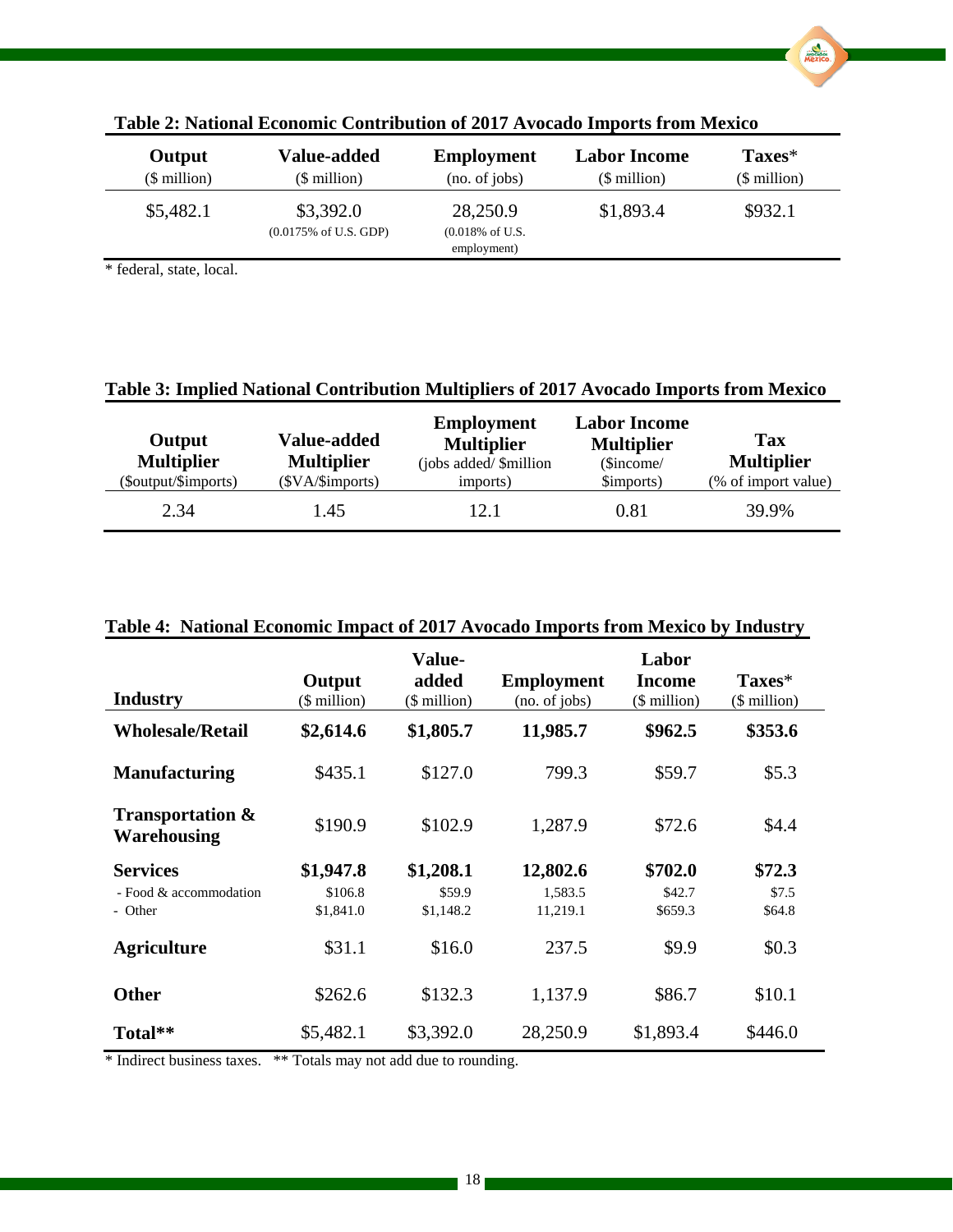accounting and legal service, repair services and more) account for much of the remaining contribution of U.S. imports of avocados to the U.S. economy.

#### **State-Level Analysis Results**

 For this analysis, states were divided into three categories according to the impact of Mexican low impact. Similar criteria for the three categories from the previous report were used in this generated more than 1,400 jobs and contributed more than \$200 million to the respective state GDP. contributed less than \$13 million to the state GDP. Medium impact states are those for which the Mexican avocado imports by level of absolute impact on jobs and value added. The estimated state contributions of Mexican avocado imports are summarized alphabetically in Table 5. Details of the contributions by industry within each state are provided in the appendix. avocado imports on the respective states' economies: (1) high impact, (2) medium impact, and (3) report. High impact states include those for which imports of Mexican avocados in 2017 Low impact states include those for which Mexican avocados generated less than 100 jobs and impacts are between the high and low level impacts. Figure 8 illustrates the state-level impacts of

 of Hispanic consumers where Hispanic cuisine is highly popular. In California, Mexican avocado state's GDP. The medium impact category included 37 states (in blue on the map in Figure 8.) The highest impact states, not surprisingly, are California and Texas (in green on the map in Figure 8). These two states have relatively high state GDPs and, interestingly, large populations imports in 2017 generated 3,856 jobs and contributed \$514.0 million to the California state GDP. In Texas, imports of Mexican avocados created 2,313 jobs and contributed \$294.6 million to that

Most of the medium impact states are located primarily in the West and Great Lakes regions with some states from the Northeast and some from southern regions. Florida registered the largest impact of Mexican avocado imports on its economy among the medium impact states with 1,385 jobs created and \$156.7 million contributed to its state GDP. Florida, the state with the third largest impact of Mexican avocado imports, also has a high state GDP and where Hispanic culture heavily influences food consumption choices and cooking styles. New York and Washington were not far behind Florida with 1,021 and 827 jobs created and \$153.4 million and \$110.2 million, respectively, in GDP created. Rounding out the top ten were Georgia (735 jobs created and \$88.7 million in value added), Illinois (692 jobs created and \$91.1 million in value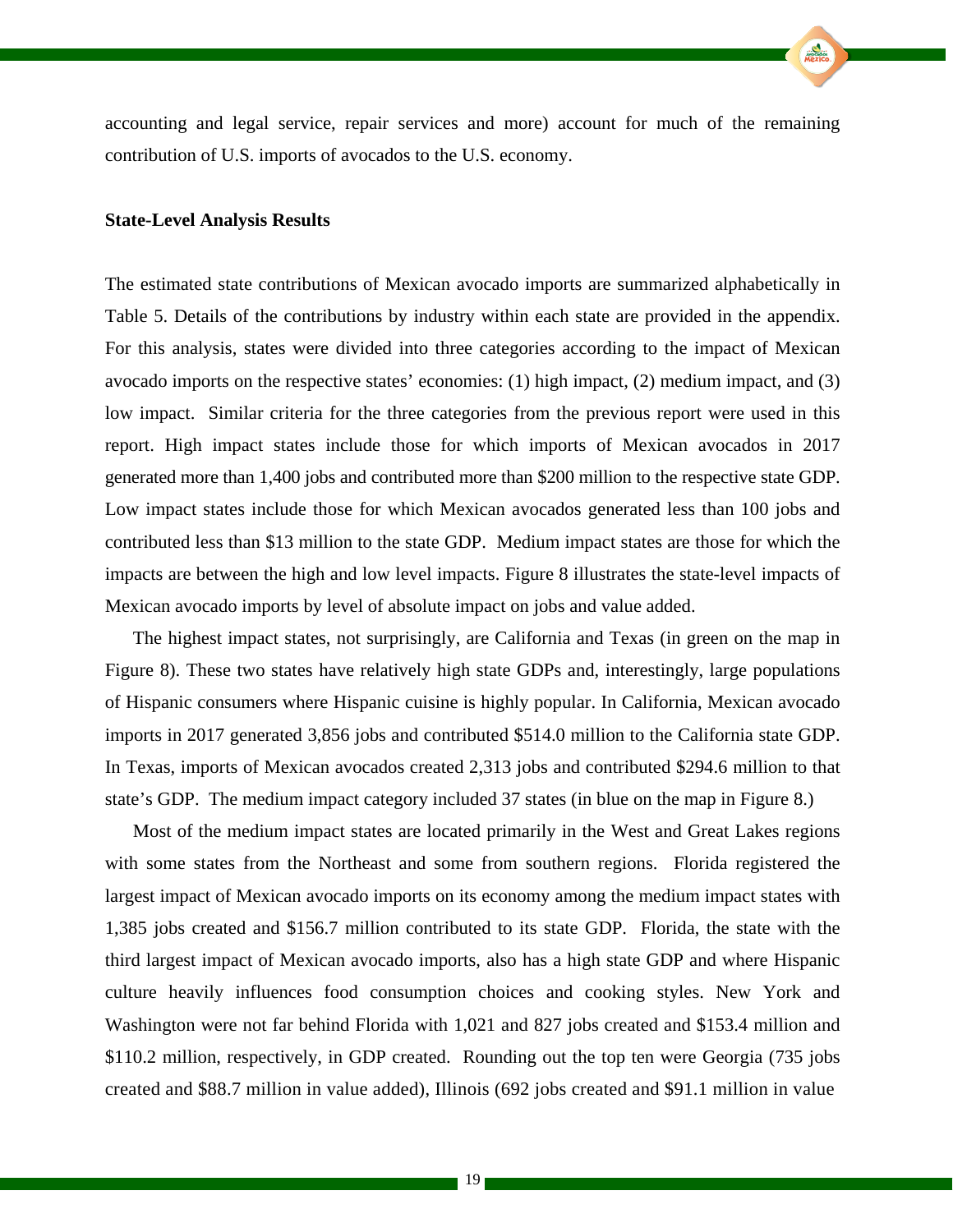|                           | Total      | Total       | Total       | Total        | Total      |
|---------------------------|------------|-------------|-------------|--------------|------------|
| State                     | Output     | Value Added | Employment  | Labor Income | Taxes*     |
|                           | \$ million | \$ million  | No. of jobs | \$ million   | \$ million |
| Alabama                   | \$46.44    | \$28.62     | 269.9       | \$15.34      | \$8.60     |
| Alaska                    | \$14.99    | \$9.91      | 72.2        | \$4.64       | \$4.02     |
| Arizona                   | \$114.27   | \$71.72     | 648.0       | \$40.34      | \$20.78    |
| <b>Arkansas</b>           | \$28.43    | \$18.80     | 149.6       | \$8.78       | \$5.61     |
| California                | \$782.75   | \$514.04    | 3,856.4     | \$277.68     | \$168.11   |
| Colorado                  | \$127.39   | \$80.19     | 690.0       | \$47.71      | \$20.54    |
| Connecticut               | \$36.61    | \$25.91     | 162.6       | \$13.83      | \$6.85     |
| Delaware                  | \$11.80    | \$8.08      | 57.9        | \$4.49       | \$2.09     |
| District of Columbia      | \$17.21    | \$12.39     | 70.3        | \$8.13       | \$3.14     |
| Florida                   | \$247.03   | \$156.65    | 1,385.3     | \$84.70      | \$45.16    |
| Georgia                   | \$136.78   | \$88.72     | 734.7       | \$48.49      | \$23.40    |
| Hawaii                    | \$27.85    | \$16.60     | 161.7       | \$9.01       | \$5.20     |
| Idaho                     | \$22.54    | \$13.22     | 139.1       | \$7.28       | \$3.97     |
| <b>Illinois</b>           | \$137.52   | \$91.05     | 692.3       | \$51.54      | \$24.15    |
| Indiana                   | \$54.54    | \$33.61     | 315.5       | \$18.89      | \$9.25     |
| Iowa                      | \$33.03    | \$20.53     | 188.7       | \$11.37      | \$5.78     |
| Kansas                    | \$28.14    | \$17.77     | 153.9       | \$9.73       | \$4.67     |
| Kentucky                  | \$31.32    | \$19.97     | 173.1       | \$10.03      | \$6.13     |
| Louisiana                 | \$59.65    | \$37.90     | 328.1       | \$20.21      | \$11.43    |
| Maine                     | \$8.96     | \$5.50      | 52.6        | \$2.99       | \$1.81     |
|                           | \$65.01    | \$43.07     | 330.4       | \$24.05      | \$13.50    |
| Maryland<br>Massachusetts | \$80.01    | \$53.79     | 389.1       | \$32.69      | \$14.64    |
| Michigan                  | \$79.95    | \$51.39     | 433.7       | \$28.01      | \$13.73    |
| Minnesota                 | \$71.20    | \$45.27     | 381.1       | \$27.09      | \$12.21    |
| Mississippi               | \$23.25    | \$14.23     | 135.8       | \$7.31       | \$4.88     |
| Missouri                  | \$59.44    | \$36.93     | 339.0       | \$21.20      | \$9.35     |
| Montana                   | \$14.91    | \$8.89      | 89.2        | \$4.70       | \$2.91     |
| Nebraska                  | \$22.19    | \$13.68     | 126.6       | \$7.73       | \$3.71     |
| Nevada                    | \$51.81    | \$32.70     | 289.9       | \$17.97      | \$10.16    |
| New Hampshire             | \$12.02    | \$7.75      | 65.9        | \$4.75       | \$2.05     |
| New Jersey                | \$86.68    | \$59.86     | 408.2       | \$33.62      | \$17.78    |
| New Mexico                | \$29.44    | \$17.30     | 175.4       | \$8.73       | \$6.04     |
| New York                  | \$221.86   | \$153.39    | 1,021.0     | \$84.77      | \$48.49    |
| North Carolina            | \$93.12    | \$58.19     | 536.5       | \$33.00      | \$16.29    |
| North Dakota              | \$8.98     | \$5.89      | 44.7        | \$3.04       | \$1.84     |
| Ohio                      | \$108.34   | \$68.15     | 600.8       | \$38.07      | \$18.20    |
| Oklahoma                  | \$46.91    | \$29.13     | 259.7       | \$15.11      | \$8.57     |
| Oregon                    | \$80.86    | \$49.78     | 470.0       | \$29.63      | \$12.76    |
| Pennsylvania              | \$113.98   | \$74.15     | 593.6       | \$42.46      | \$21.47    |
| Rhode Island              | \$8.70     | \$5.75      | 45.6        | \$3.22       | \$1.89     |
| South Carolina            | \$48.76    | \$30.51     | 281.4       | \$16.04      | \$9.99     |
| South Dakota              | \$8.53     | \$5.28      | 47.7        | \$2.76       | \$1.51     |
| Tennessee                 | \$58.50    | \$37.01     | 324.9       | \$20.39      | \$10.58    |
| Texas                     | \$451.72   | \$294.58    | 2,312.6     | \$162.38     | \$73.58    |
| Utah                      | \$59.33    | \$35.60     | 344.7       | \$20.37      | \$10.03    |
| Vermont                   | \$4.43     | \$2.70      | 25.9        | \$1.46       | \$0.94     |
| Virginia                  | \$85.70    | \$55.45     | 448.6       | \$31.74      | \$16.03    |
| Washington                | \$168.36   | \$110.22    | 826.8       | \$58.74      | \$35.26    |
| West Virginia             | \$11.25    | \$6.96      | 65.0        | \$3.60       | \$2.43     |
| Wisconsin                 | \$52.17    | \$32.13     | 299.6       | \$18.53      | \$9.17     |
| Wyoming                   | \$11.08    | \$7.18      | 57.1        | \$3.53       | \$2.57     |

### **Table 5: State-Level Economic Contribution of 2017 Mexican Avocado Imports**

Mexico

\* Federal, state, and local

 $\mathcal{L}(\mathcal{L}(\mathcal{L}))$  and the contract of  $\mathcal{L}(\mathcal{L})$  and  $\mathcal{L}(\mathcal{L})$  and  $\mathcal{L}(\mathcal{L})$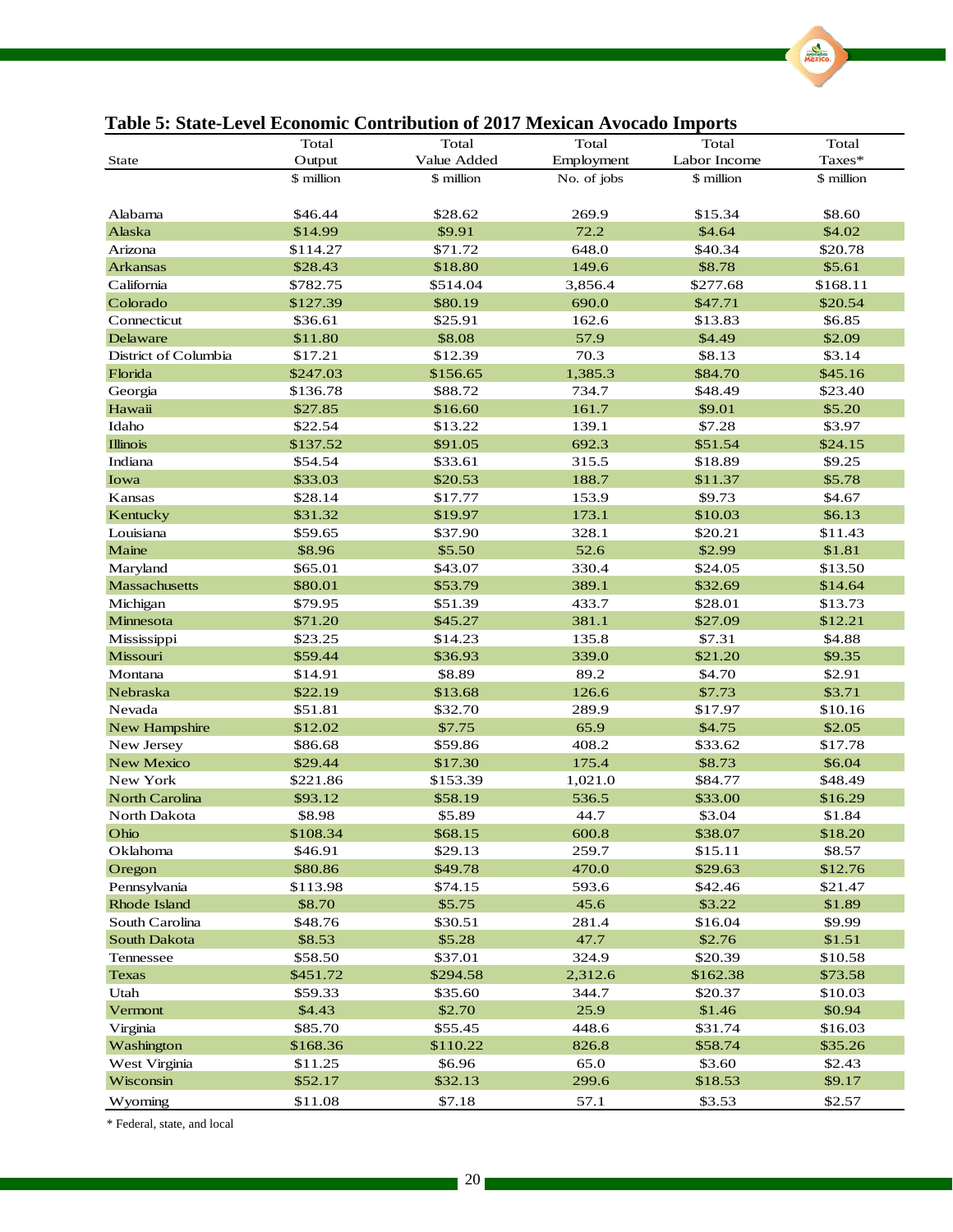

Oregon 470.0 \$49.8 North Dakota 44.7 \$5.9 Virginia 448.6 \$55.4 Vermont 25.9 \$2.7

**Figure 8: State-Level Absolute Economic Contributions of 2017 Mexican Avocado Imports** 

Mexico

Michigan 433.7 \$51.4<br>New Jersey 408.2 \$59.9

Massachusetts 389.1 \$53.8<br>Minnesota 381.1 \$45.3

Utah 344.7 \$35.6<br>Missouri 339.0 \$36.9

Maryland 330.4 \$43.1<br>
Louisiana 328.1 \$37.9

Tennessee 324.9 \$37.0 Indiana 315.5 \$33.6<br>Wisconsin 299.6 \$32.1 Wisconsin 299.6

Nevada 289.9 \$32.7 South Carolina 281.4 \$30.5 Alabama 269.9 \$28.6<br>Oklahoma 259.7 \$29.1

Iowa 188.7 \$20.5 New Mexico 175.4 \$17.3 Kentucky 173.1 \$20.0<br>Connecticut 162.6 \$25.9

Hawaii 161.7 \$16.6 Kansas 153.9 \$17.8 Arkansas 149.6 \$18.8 Idaho 139.1 \$13.2 Mississippi 135.8 \$14.2 Nebraska 126.6 \$13.7

Louisiana 328.1

Connecticut 162.6

New Jersey

Minnesota

Missouri

Oklahoma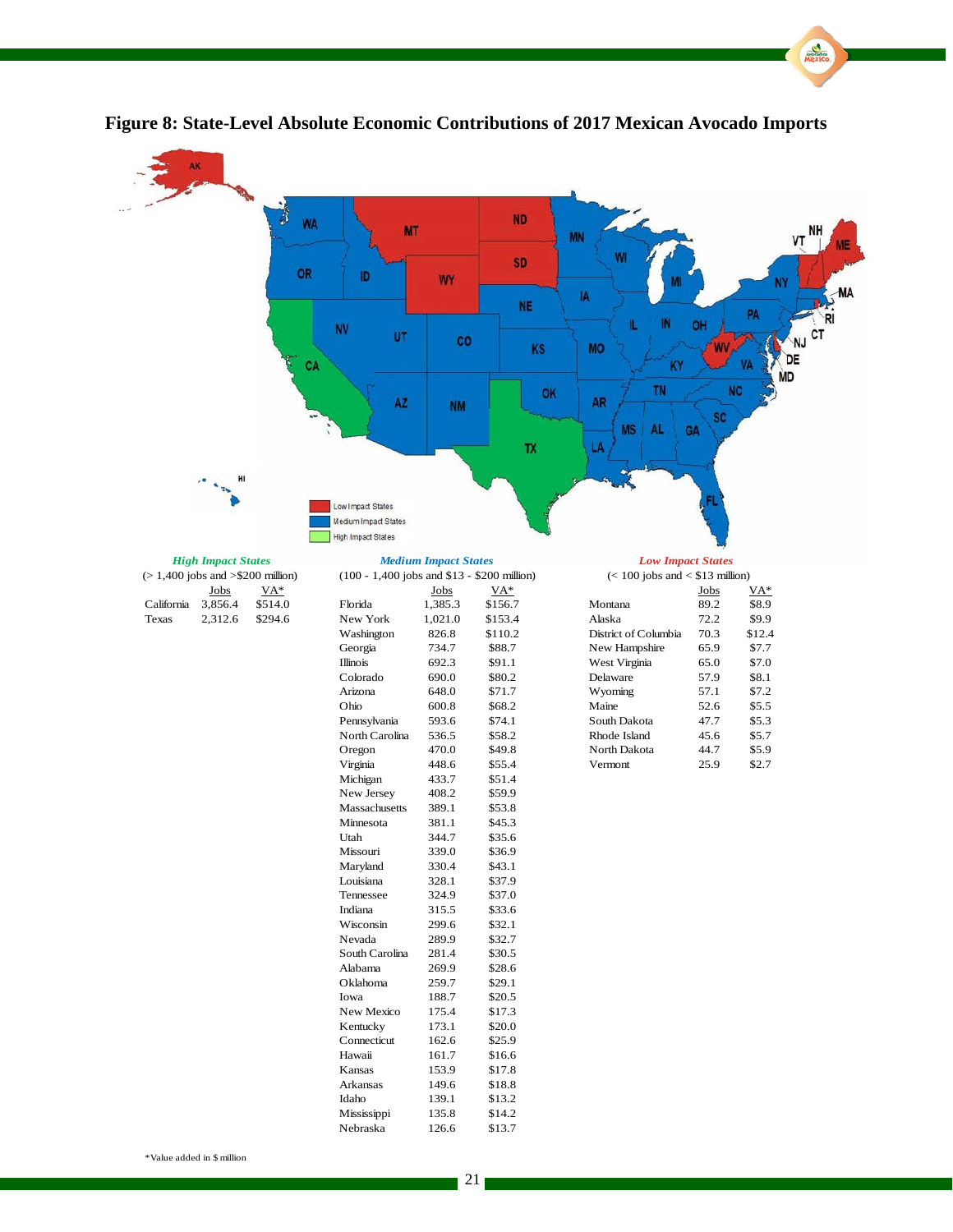added), Colorado (690 jobs created and \$80.2 million in value added), Arizona (648 jobs created and \$71.7 million in value added), and Ohio (601 jobs created and \$68.2 million in value added).

 The low impact category included 11 states and the District of Colombia (in red on the map in experienced the largest economic impact from Mexican avocado imports among the low impact Figure 8) located primarily in the Plains and Northeast regions (along with Alaska). Montana category states (89 jobs created and \$8.9 million in value added).

 contrast, in the low impact states, the additional federal, state, and local taxes generated ranged from a high of \$4.0 million in Alaska to a low of \$940,000 in Vermont. Just one caution about the United States for any of the categories in Table 5 (output, employment, labor income, value within states as well as economic activity that crosses state borders, and, thus, will be larger. The contributions to federal, state, and local taxes by Mexican avocado imports followed generally the same pattern as jobs created and value added generated. In California and Texas, the imports generated \$168.1 and \$73.5 million in federal, state and local taxes (Table 5). In comparing these state-level numbers to the aggregate national numbers generated earlier in this report. The total impacts of all of the individual states summed up do not equal the aggregate of added, and taxes). The reason is that state-level estimates only capture economic activity that occurs within state boundaries whereas the national-level estimates captures both the impact

 The state-by-state categorization of the level of impacts as shown in Figure 8 applies a standard of impact based on the *absolute* size of the value-added and jobs created. The fact that within each category is more distinct (Figure 9). Those states for which the relative contribution of avocado imports to their GDP and employment levels are the highest include states in the that avocado imports make a relatively higher contribution to the economies of the western states and a relatively lower contribution to the central and northeast quadrant of the country.<br>22 California and Texas are thus categorized as the highest impact states is not surprising given that those two states are also the two largest states in the levels of GDP and employment. Alternatively, the states can be categorized based on the *relative* contribution of avocado imports to each state's GDP and employment levels. When categorized in this way, the clustering of states western part of the country including Washington, Oregon, Nevada, Utah, Arizona, and Colorado. California is the highest "Medium Impact" state. The lowest impact states are primarily those along the Appalachian and Alleghany Mountain ranges northward to the Canadian border and northeast through New England. Medium impact states include states in the south and southeast, the Midwest, and north. The implication of this method of categorizing the state-level impacts is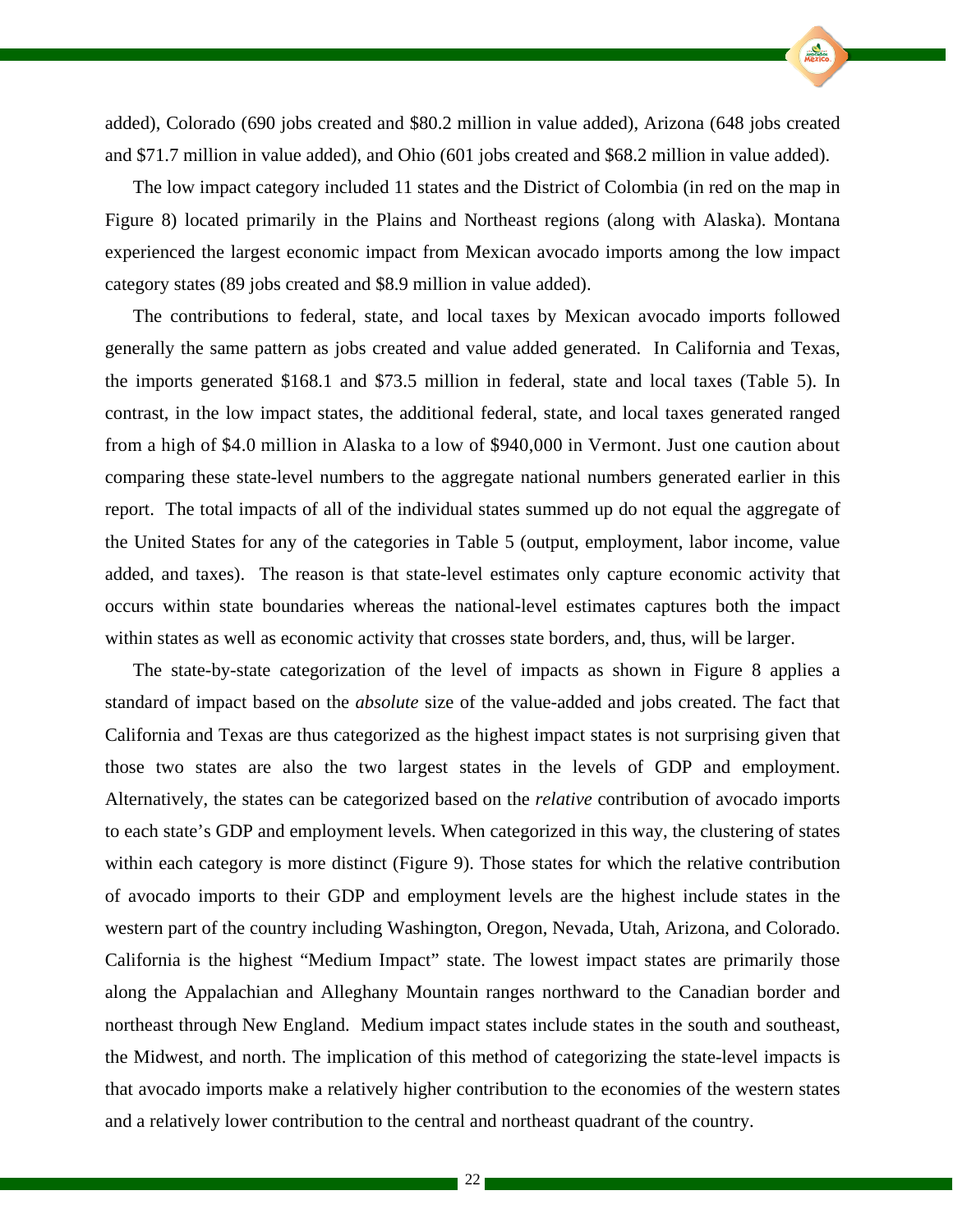

**Figure 9: State-Level Relative Economic Contributions of 2017 Mexican Avocado Imports** 

\* >=0.04% sum of the corresponding state's GDP + Employment Shares

\*\* 0.02% - 0.039% sum of the corresponding state's GDP + Employment Shares

\*\*\* < 0.02% sum of the corresponding state's GDP + Employment Shares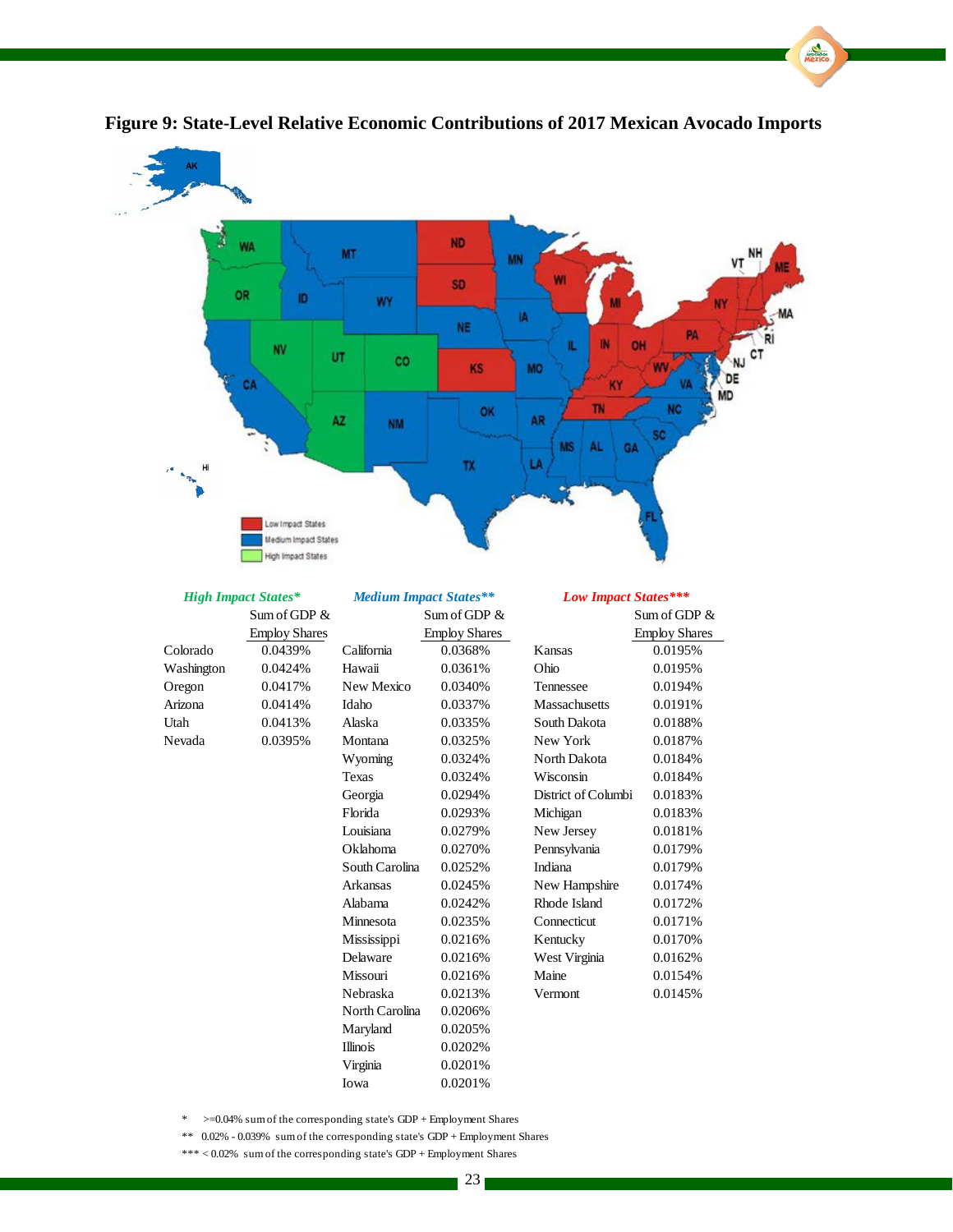### *Implied State-Level Impact Multipliers*

 the value of imports for each state provides a measure of the multiplier effect of the imports. For multipliers range from highs of 1.24 in California, Colorado, and Illinois to lows of 0.95 in When the state-by-state benefits of the Mexican avocado imports are expressed on a per-dollar-ofimports basis, the impacts are more uniform across the states (Table 6). Thus, a high dollar value of impact divided by a high level of import value is not much different in many cases from a low dollar impact value divided by a low dollar value of imports. The ratio of the value of impact to example, the ratio of value added to import value for a given state indicates the value-added generated for every dollar of Mexican avocados imported into the state. The value-added Mississippi and West Virginia and 0.94 in New Mexico and Wyoming. The jobs multiplier (jobs generated per \$million in imports) ranged from highs of 11.0 in Utah, 10.7 in Florida and Arizona, and 10.6 in Colorado to lows of 5.6 in the District of Colombia, 7.2 in Alaska, 7.5 in Connecticut and Wyoming, and 7.6 in North Dakota.

### **Industry by Industry Breakdown of the State-level Impacts**

 be expected. (See the appendix for the tables showing the industry breakdown of the impacts for all 50 states and the District of Colombia.) The manufacturing industry in most states is also a major As with the aggregate U.S. analysis, the industry breakdown of the state-level economic impacts of Mexican avocado imports indicates that the wholesale/retail and service industries account for much of the contribution of imports of Mexican imports to state-level economic activity as might beneficiary of state imports of Mexican avocados. Transportation and warehousing and a large number of miscellaneous services account for much of the remaining contribution of imports of Mexican avocados to state economies.

### **Conclusions and Implications**

In general, this study provides evidence of the contribution of food imports on the overall U.S. economy. Specifically, the study concludes that U.S. imports of Mexican Hass avocados contributed the following to the U.S. economy in 2017:

- \$5.5 billion in output or spending;
- \$3.4 billion to the U.S. GDP (value-added);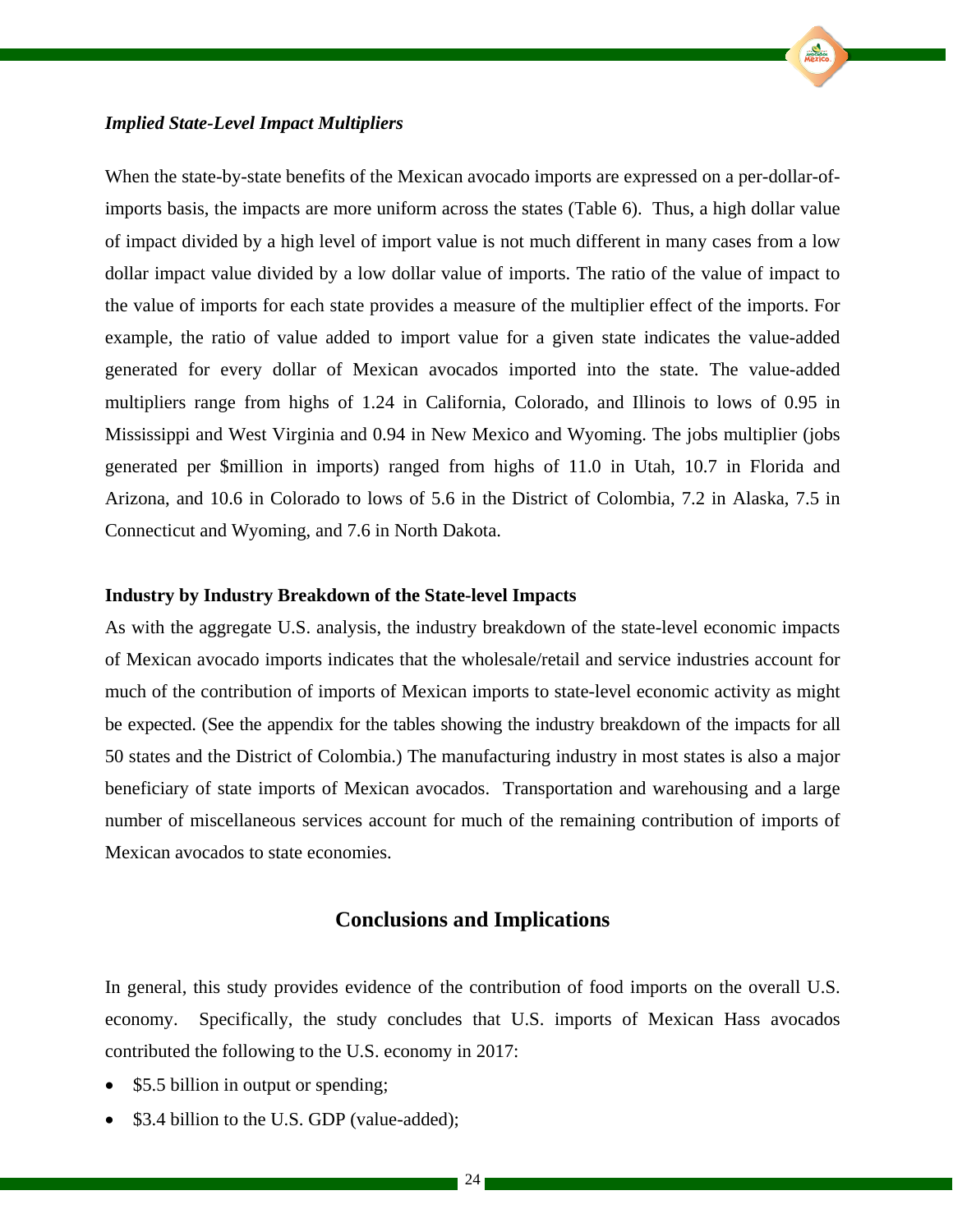|                      | Total             | Total         | Total                        | Total                   | Total             |
|----------------------|-------------------|---------------|------------------------------|-------------------------|-------------------|
| State                | Output            | Value Added   | Employment                   | Labor Income            | Taxes*            |
|                      | \$output/\$import | \$VA/\$import | jobs added/\$million imports | \$Labor income/\$import | % of import value |
|                      |                   |               |                              |                         |                   |
| Alabama              | 1.65              | 1.02          | 9.6                          | 0.54                    | 30.55%            |
| Alaska               | 1.50              | 0.99          | 7.2                          | 0.46                    | 40.28%            |
| Arizona              | 1.89              | 1.18          | 10.7                         | 0.67                    | 34.33%            |
| <b>Arkansas</b>      | 1.56              | 1.03          | 8.2                          | 0.48                    | 30.78%            |
| California           | 1.88              | 1.24          | 9.3                          | 0.67                    | 40.42%            |
| Colorado             | 1.96              | 1.24          | 10.6                         | 0.74                    | 31.65%            |
| Connecticut          | 1.69              | 1.20          | 7.5                          | 0.64                    | 31.60%            |
| Delaware             | 1.68              | 1.15          | 8.2                          | 0.64                    | 29.73%            |
| District of Columbia | 1.37              | 0.99          | 5.6                          | 0.65                    | 25.04%            |
| Florida              | 1.91              | 1.21          | 10.7                         | 0.66                    | 34.97%            |
| Georgia              | 1.85              | 1.20          | 9.9                          | 0.66                    | 31.62%            |
| Hawaii               | 1.67              | 1.00          | 9.7                          | 0.54                    | 31.17%            |
| Idaho                | 1.66              | 0.97          | 10.2                         | 0.53                    | 29.15%            |
| <b>Illinois</b>      | 1.87              | 1.24          | 9.4                          | 0.70                    | 32.80%            |
| Indiana              | 1.69              | 1.04          | 9.8                          | 0.59                    | 28.68%            |
| Iowa                 | 1.63              | 1.01          | 9.3                          | 0.56                    | 28.54%            |
| Kansas               | 1.68              | 1.06          | 9.2                          | 0.58                    | 27.81%            |
| Kentucky             | 1.62              | 1.03          | 8.9                          | 0.52                    | 31.62%            |
| Louisiana            | 1.66              | 1.06          | 9.1                          | 0.56                    | 31.81%            |
| Maine                | 1.76              | 1.08          | 10.3                         | 0.59                    | 35.57%            |
| Maryland             | 1.73              | 1.14          | $8.8\,$                      | 0.64                    | 35.86%            |
| Massachusetts        | 1.83              | 1.23          | 8.9                          | 0.75                    | 33.40%            |
| Michigan             | 1.76              | 1.13          | 9.6                          | 0.62                    | 30.30%            |
| Minnesota            | 1.91              | 1.21          | 10.2                         | 0.73                    | 32.68%            |
| Mississippi          | 1.56              | 0.95          | 9.1                          | 0.49                    | 32.74%            |
| Missouri             | 1.83              | 1.14          | 10.4                         | 0.65                    | 28.81%            |
| Montana              | 1.64              | 0.98          | 9.8                          | 0.52                    | 31.95%            |
| Nebraska             | 1.71              | 1.06          | 9.8                          | 0.60                    | 28.61%            |
| Nevada               | 1.75              | 1.11          | 9.8                          | 0.61                    | 34.33%            |
| New Hampshire        | 1.80              | 1.16          | 9.9                          | 0.71                    | 30.65%            |
| New Jersey           | 1.76              | 1.22          | 8.3                          | 0.68                    | 36.16%            |
| New Mexico           | 1.60              | 0.94          | 9.5                          | 0.48                    | 32.87%            |
| New York             | 1.73              | 1.19          | 7.9                          | 0.66                    | 37.72%            |
| North Carolina       | 1.81              | 1.13          | 10.4                         | 0.64                    | 31.63%            |
| North Dakota         | 1.52              | 1.00          | 7.6                          | 0.51                    | 31.11%            |
| Ohio                 | 1.86              | 1.17          | 10.3                         | 0.65                    | 31.24%            |
| Oklahoma             | 1.70              | 1.06          | 9.4                          | 0.55                    | 31.07%            |
| Oregon               | 1.81              | $1.11\,$      | 10.5                         | 0.66                    | 28.54%            |
| Pennsylvania         | 1.82              | 1.19          | 9.5                          | 0.68                    | 34.35%            |
| Rhode Island         | 1.76              | 1.16          | 9.2                          | 0.65                    | 38.28%            |
| South Carolina       | 1.67              | 1.04          | 9.6                          | 0.55                    | 34.15%            |
| South Dakota         | 1.60              | 0.99          | 9.0                          | 0.52                    | 28.33%            |
| Tennessee            | 1.77              | 1.12          | 9.8                          | 0.62                    | 32.03%            |
| <b>Texas</b>         | 1.83              | 1.19          | 9.3                          | 0.66                    | 29.74%            |
| Utah                 | 1.89              | 1.14          | 11.0                         | 0.65                    | 32.03%            |
| Vermont              | 1.66              | $1.01\,$      | 9.7                          | 0.55                    | 35.14%            |
| Virginia             | 1.76              | 1.14          | 9.2                          | 0.65                    | 32.95%            |
| Washington           | 1.76              | $1.15\,$      | 8.6                          | 0.61                    | 36.79%            |
| West Virginia        | 1.53              | 0.95          | $\!\!\!\!\!8.8$              | 0.49                    | 33.08%            |
| Wisconsin            | 1.79              | 1.10          | 10.3                         | 0.64                    | 31.53%            |
| Wyoming              | 1.45              | 0.94          | $7.5\,$                      | 0.46                    | 33.65%            |

## **Table 6: Implied State-Level Economic Multipliers of 2017 Avocado Imports from Mexico**

**Avecados** 

\* Federal, State, and Local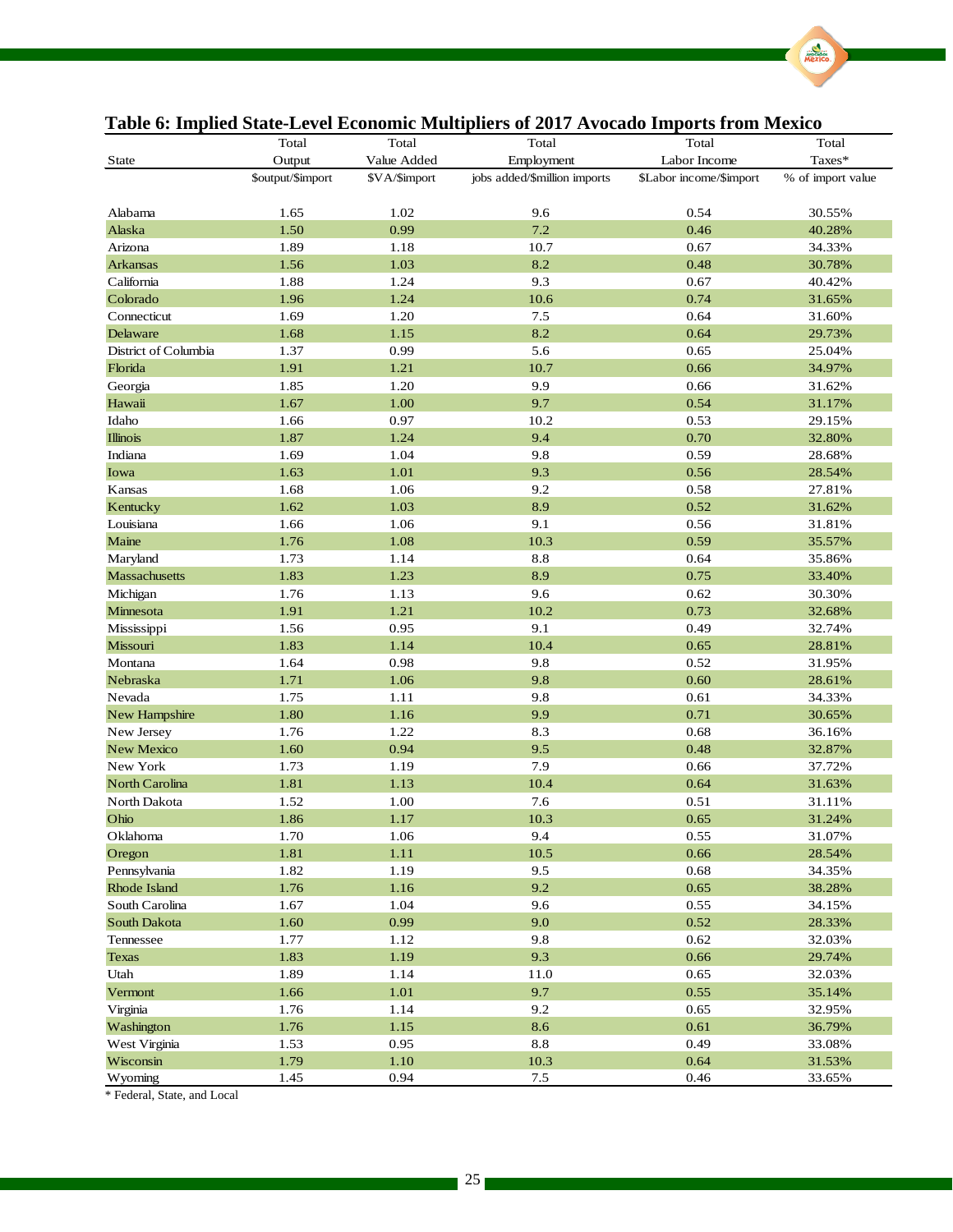- 28,251 jobs;
- \$1.9 billion in labor income; and
- \$932 million in taxes.

 Looked at another way, every dollar of avocado imports from Mexico in 2017 generated \$2.34 imports generated 12.1 U.S. jobs. dollars in output, \$1.45 in U.S. GDP, and \$0.81 in labor income. Every million dollars of those

 (Williams, Capps, and Hanselka, 2014 and 2016) reveals the rapidly growing importance of 464%, and 151%, respectively). Given their continuing rapid and increasing rate of growth, imports Comparing the economic contribution of Mexican avocado imports in this report for 2017 to the contribution of those imports in 2012 and 2015 as reported in the two previous reports Mexican avocado imports to the U.S. economy (Figure 10). While the value of U.S. imports of Mexican avocados increased by 135% from \$991.9 million in 2012 to \$2.33 billion in 2017, the contribution of those imports to U.S. output has increased by over 200% from \$1.7 billion to \$5.5 billion. At the same time, the contribution of those imports to U.S. GDP (value added) has increased by nearly 180% from \$1.2 billion to \$3.4 billion. The contributions to U.S. labor income, U.S. tax revenues, and employment have also registered dramatic increases (174%, of Mexican avocados will continue to make substantial and increasing contributions to the U.S. economy for the foreseeable future. When aggregated over time, the contributions of those imports to the U.S. economy are not only impressive but economically important for the U.S. economy.

 have a positive and significant effect on the economies of many U.S. states. Specifically, this The primary conclusion from the state-level analysis is that imports of avocados from Mexico study finds the following:

- California and Texas are the largest *absolute* beneficiaries from the economic activity generated by imports of Mexican avocados, including 3,856 and 2,313 jobs created and \$514.0 million and \$294.6 million in value added generated in the respective states. In terms of absolute contributions to value added and jobs, the other top ten beneficiary states include (in order): Florida, New York, Washington, Georgia, Illinois, Colorado, Arizona, and Ohio.
- however, the top beneficiary states are all in the west, including Colorado, Washington, • In terms of the *relative* contribution of imports to each state's GDP and employment,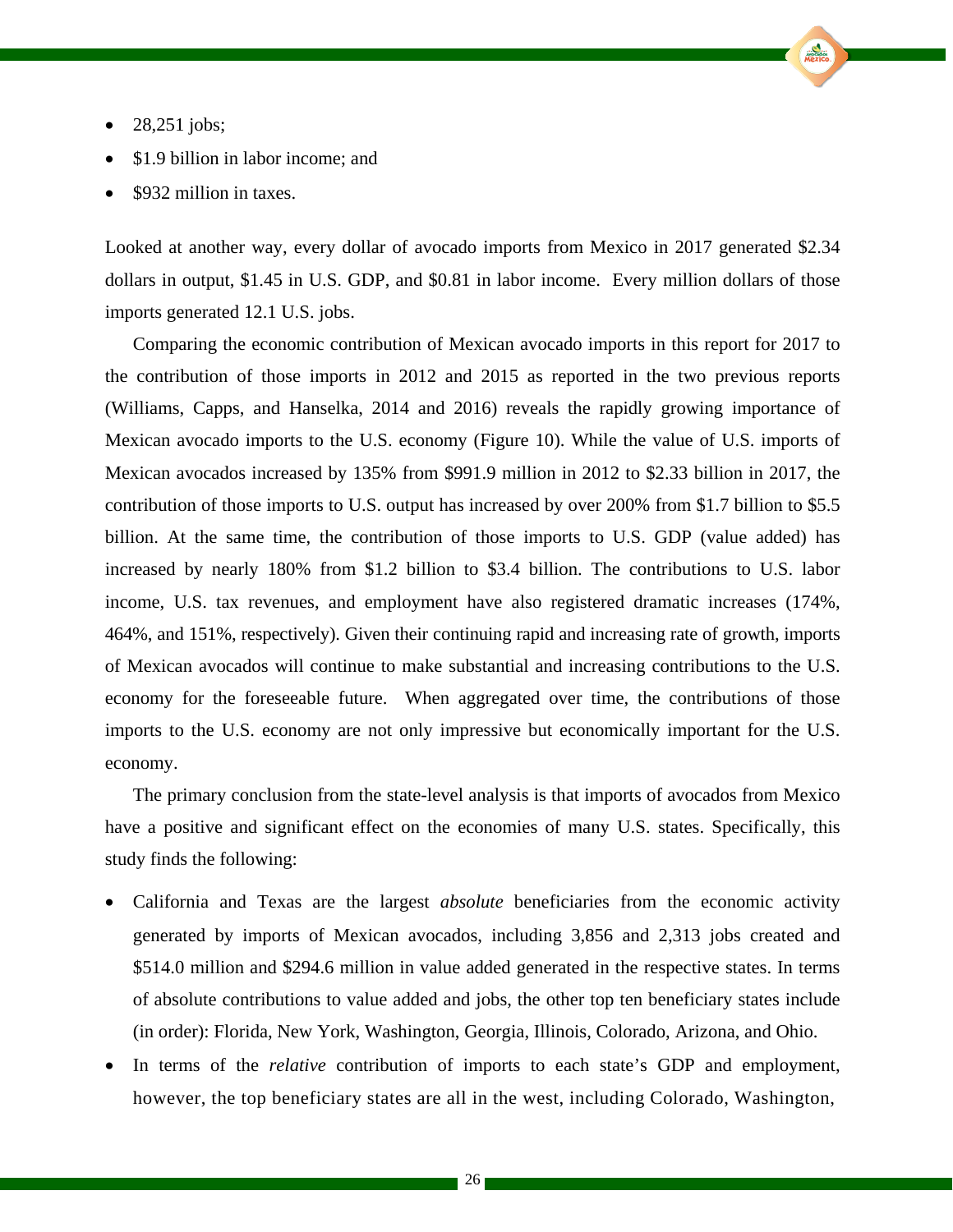

**Figure 10: Growth of the Economic Contribution of Mexican Avocado Imports, 2012 to 2017** 

 New England. Oregon, Arizona, Utah, Nevada, and California. The least benefits on a relative basis accrued primarily to states in the Appalachian and Alleghany mountain areas up to the northeast into

 avocado imports ranged from highs of 11.0 in Utah, 10.7 in Florida, and Arizona to lows of • On a per-dollar-of-imports basis, however, the contributions among states were more uniform. The value added generated for each dollar of imports of Mexican avocados ranged from highs of \$1.24 in California, Colorado and Illinois to low of 0.95 in Mississippi and West Virginia and 0.94 in New Mexico and Wyoming, The jobs generated per million dollars of Mexican 5.6 in the District of Colombia, 7.2 in Alaska, 7.5 in Connecticut and Wyoming, and 7.6 in North Dakota.

 years. The sequential easing of phytosanitary restrictions on avocado imports from Mexico in The primary implication of this study is straight forward. Imports of Mexican avocados are pro-growth for the U.S. economy. Given the steep predicted growth path of imports of Mexican avocados, their current positive contribution to the U.S. economy will only intensify over the place since 1914 not only has supported the growth of the Mexican avocado industry over the years but also has boosted the U.S. economy as a whole. Thus, any trade policy or other actions to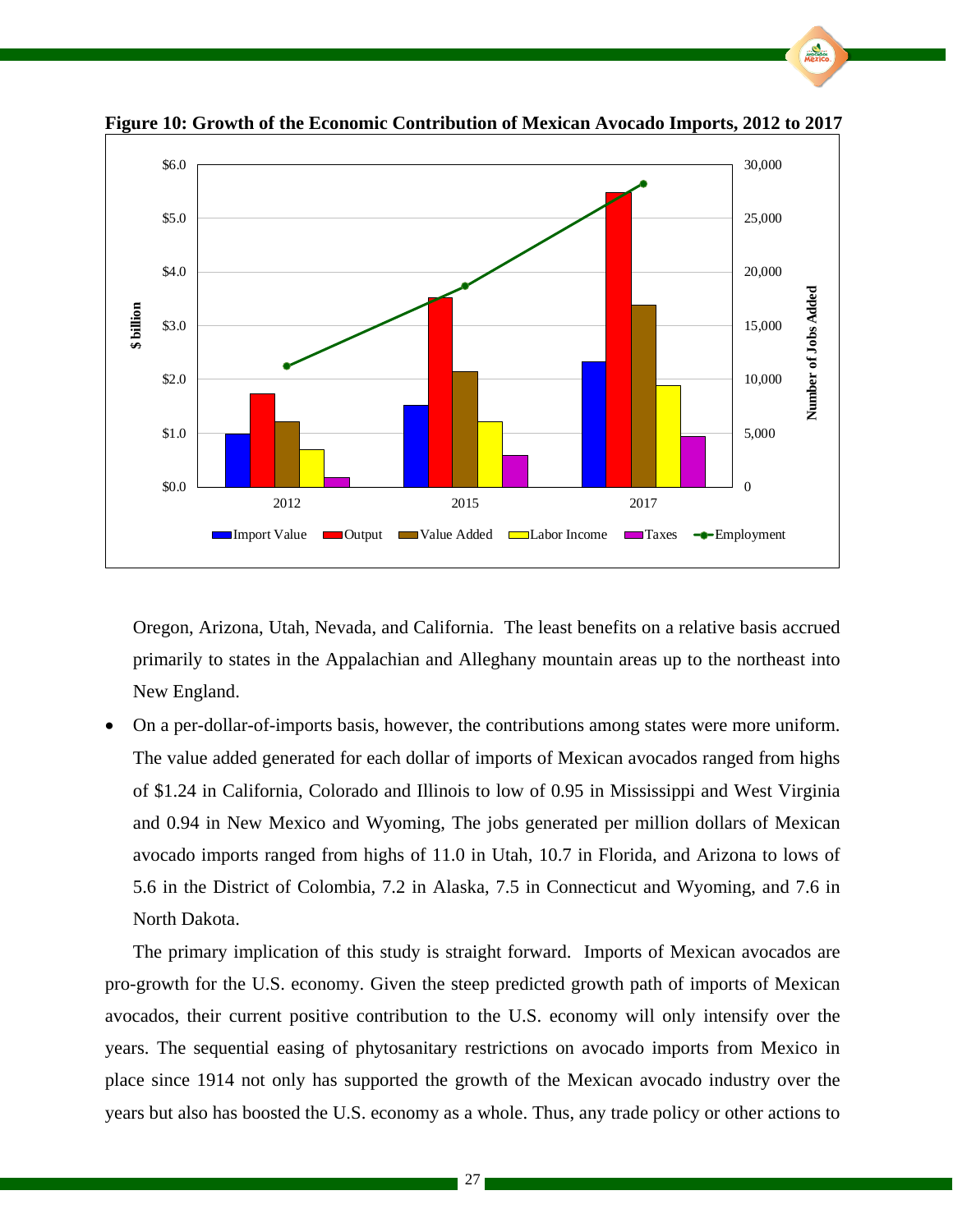reduce the level of U.S. avocado imports would have a substantial and growing negative impact on the U.S. economy.

Just as is the case at the national level, imports of Mexican avocados are pro-growth for state economies. Some states benefit much more given their larger GDPs and populations and their tendencies towards cuisines that utilize avocados more intensively. As Mexican avocado imports follow their expected steep growth path over the next several years, the measured benefits to individual state economies will likely grow as well. The consequence of restrictions on those imports would be lost jobs and slower economic growth across individual states.

 and Evans, 2006; Peterson et al., 2004) substantiates this claim. Given the specific growing season for avocados in California and the weather, water, land, climate, and other resource What about concerns that the rapidly growing imports of avocados may be negatively impacting U.S. avocado prices and the California Hass avocado industry (see, Peterson et al., 2004 and Nalampang, Tantiwongampai, & Evans, 2006, for example)? Such concerns are likely unwarranted given the large and expanding demand push for avocados that is driving both the domestic and Mexican production of avocados. Previous research (Nalampang, Tantiwongampai, limitations that challenge California avocado producers, imports are primarily filling the gap in rapidly growing demand for avocados that California has been unable to meet. The primary consequence for California is that the growing demand continues to boost U.S. avocado prices despite imports. In 1995/96, before Mexico was granted access to the U.S. avocado market, California growers received about \$0.65/lb for their avocados. In 2015/16, the price had increased to about \$0.945/lb, an increase of 45%. This study measures the downstream contributions of those imports to both the national and state economies.

### **References**

- California Avocado Commission. 2017. "Industry Statistical Information." On-line at: http://www.californiaavocadogrowers.com/industry/industry-statistical-data.
- Promotion Order's First Five Years," Giannini Foundation Research Report 351, University Carman, H. F., Li, L., & Sexton, R. 2009. "An Economic Evaluation of the Hass Avocado of California, December. On-line: http://giannini.ucop.edu/ResearchReports/ 351\_Avocados.pdf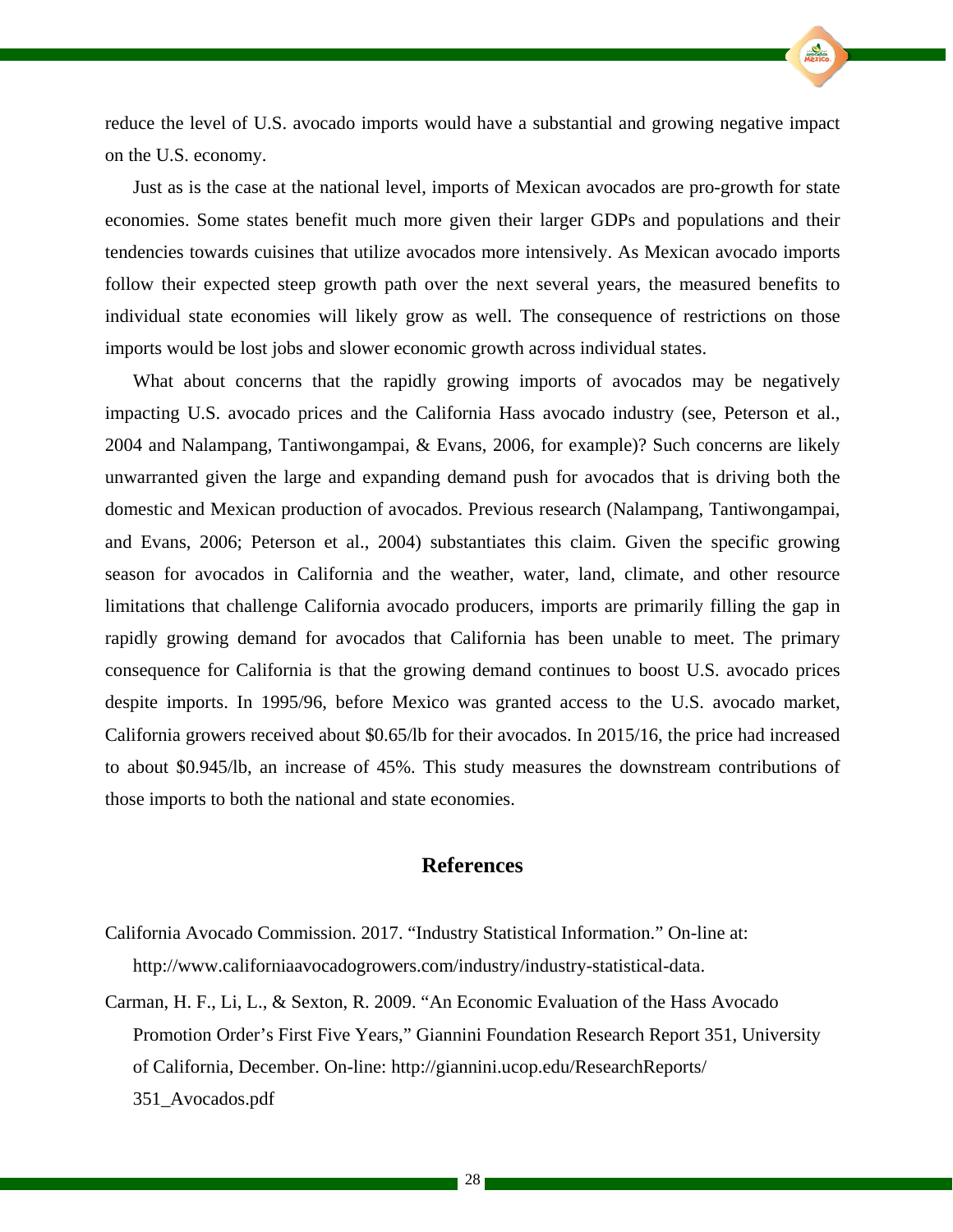- Board's Promotional Programs: 2008 2012," Report for the Hass Avocado Board. Carman, H.F., Saitone, T.L., & Sexton, R.J. 2013. "Five-year Evaluation of the Hass Avocado September. On-line at: from http://www.hassavocadoboard.com/sites/all/themes/hab/pdf/ research/ HAB-5-Year-Review.pdf
- *Agribusiness Management Review* 14(4): 37-50. Carman, H.F. & Sexton, R.J. 2011. "Effective Marketing of Hass Avocadoes: The Impacts of Changing Trade Policy and Promotion/Information Programs," *International Food and*
- Huntersville, North Carolina: IMPLAN Group, LLC. IMPLAN Group, LLC. 2013a. "The controlled vocabulary of IMPLAN-specific terms,"
- IMPLAN Group, LLC. 2013b. "What is IMPLAN*?*" Huntersville, North Carolina: IMPLAN Group, LLC.
- Hass Avocado Board. 2017. "Regional Composite Data," Data for year 2017. Online at: http://www.hassavocadoboard.com/retail/market-composite-data
- Hass Avocado Board. 2018. "Shipment data Volume data." On-line at: http://www.hassavocadoboard.com/shipment-data/historical-shipment-volume.
- Huang, S.W. 2013. "Imports Contribute to Year-Round Fresh Fruit Availability," Report no. FTS-356-01, Economic Research Service, U.S. Department of Agriculture, Washington, D.C., December. On-line at: http://www.ers.usda.gov/media/1252296/fts-356-01.pdf.
- Khazan, O. 2015. "The selling of the avocado," *The Atlantic.* Retrieved from: http://www.theatlantic.com/health/archive/2015/01/the-selling-of-the-avocado/385047/
- November 28. On-line at: https://gain.fas.usda.gov/Recent GAIN Publications/Avocado McLeod, L. & D. Flores. 2017. "Avocado Production to Increase," Mexico: Avocado Annual, GAIN Report No. MX7057, Foreign Agriculture Service, U.S. Department of Agriculture, Annual\_Mexico City\_Mexico\_11-28-2017.pdf
- Nalampang, S., Tantiwongampai, W. & Evans, E. A. 2006. "Potential Impacts of Avocado Imports from Mexico on the Florida Avocado Industry," Selected paper presented at the annual meeting of the American Agricultural Economics Association, Long Beach, California.
- Polis, C. 2012. "Mexican Hass Avocado Industry Sees Huge Growth in American Market," *The Huffington Post*, June 18*.* On-line at: http://www.huffingtonpost.com/2012/06/18/ americansavocado-consumption\_n\_1593594.html.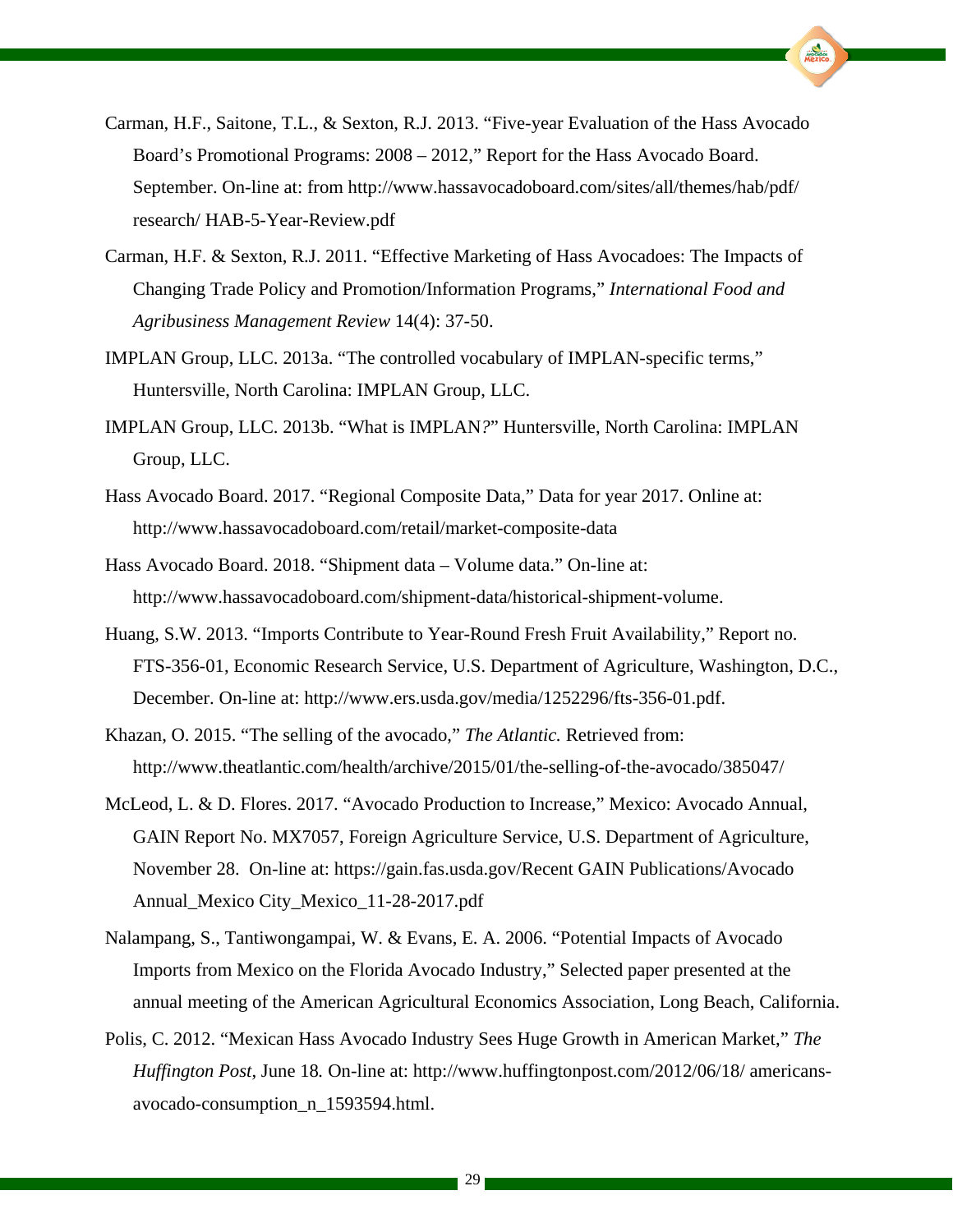- Peterson, E., Evangelou, P., Orden, D., & Bakshi, N. 2004. "An Economic Assessment of Removing the Partial U.S. Import Ban on Fresh Mexican Hass Avocados," Selected paper presented at the annual meeting of the American Agricultural Economics Association, Denver, Colorado.
- Pollack, S. & Perez. A. 2006. *Fruit and Tree Nuts Outlook, Report #FTS-321*. Economic Research Service: United States Department of Agriculture, March. OnRetrieved from: http://usda.mannlib.cornell.edu/usda/ers/FTS//2000s/2006/FTS-03-29-2006.pdf
- Roberts, D. & Perez, A. (2006). "New Phytosanitary Regulations Allow Higher Imports of Avocados," *Amber Waves* 4(5):2.
- U.S. Department of Agriculture (USDA). 2017. *Fruits and Tree Nut Yearbook Tables Summary.*  tables/#Supply and Utilization National Agricultural Statistics Service, October 31. On-line at: https://www.ers.usda.gov/data-products/fruit-and-tree-nut-data/fruit-and-tree-nut-yearbook-
- U.S. Department of Agriculture (USDA). 2018. *Global Agricultural Trade System (GATS).*  Foreign Agricultural Service. On-line at: http://apps.fas.usda.gov/gats/
- Avocado Imports from Mexico," Research Report to the Asociación de Productores y Association (MHAIA), February. Association (MHAIA), February. Williams, G.W., Capps, O. Jr., & Hanselka, D. 2016. "The U.S. National and State-Level Williams, G.W., Capps, O. Jr., & Hanselka, D. 2014. "Economic Benefits of the Expansion of Empacadores de Aguacate (APEAM, A.C.) and the Mexican Hass Avocado Import
- Economic Benefits of Avocado Imports from Mexico," Research Report to the Asociación de Productores y Empacadores de Aguacate (APEAM, A.C.) and the Mexican Hass Avocado Import Association (MHAIA), February.
- Wolf, C. 2017. "Why Millennial Avocado Lovers Should Care About Trade," InsideSources, *Finance,* December 5. Online at: http://www.insidesources.com/millennial-avocado-loverscare-trade/
- Woods, M., McCorkle, D.A., & Niemeyer, M. 2007. "The Economic Impact of the Bell County Exposition Center on the Economy of Bell County, Texas," Texas A&M University, College Station, Texas.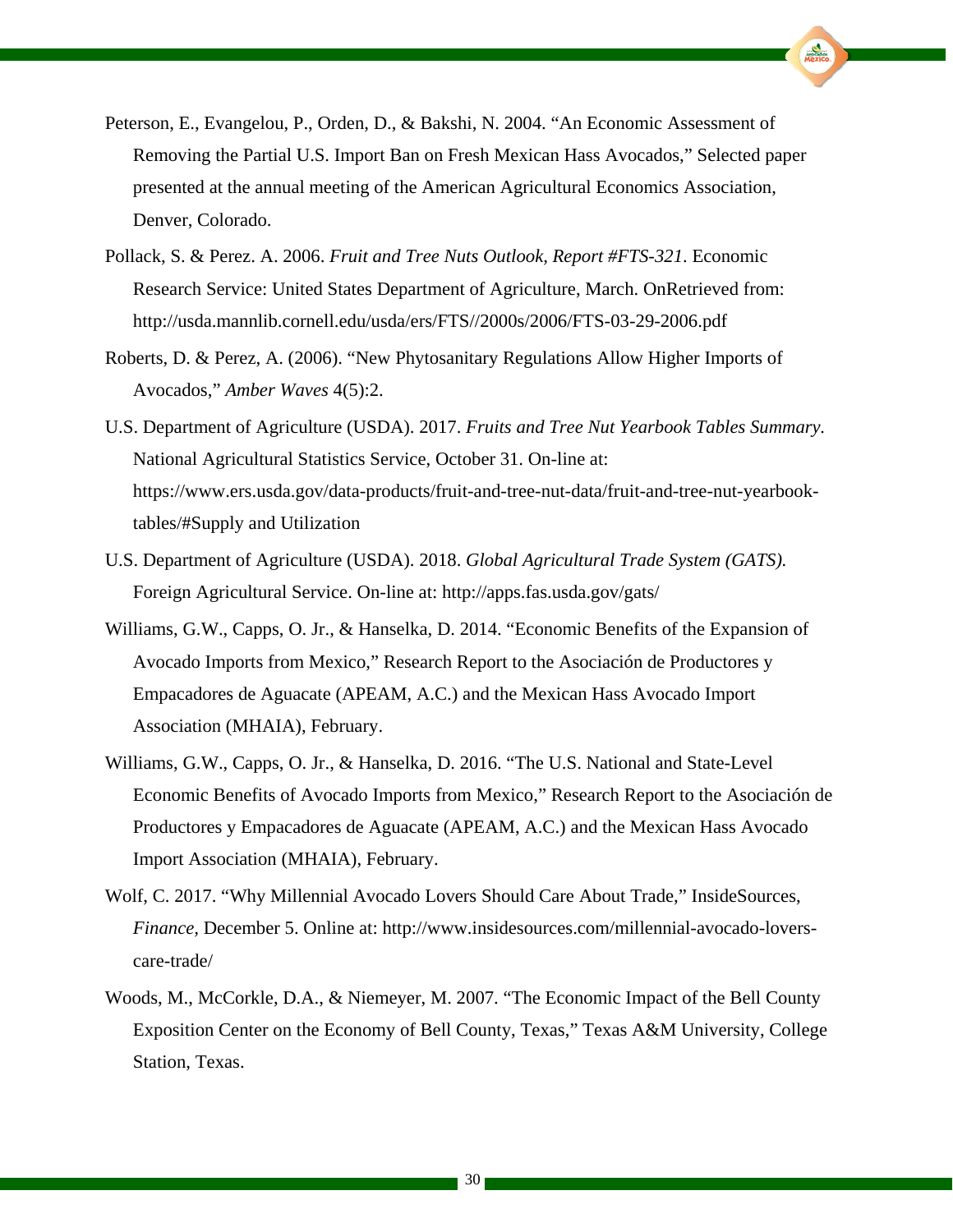### **APPENDIX**

Avocados

**State-by-State Industry Breakdown of the Economic Benefits of Mexican Avocado Imports**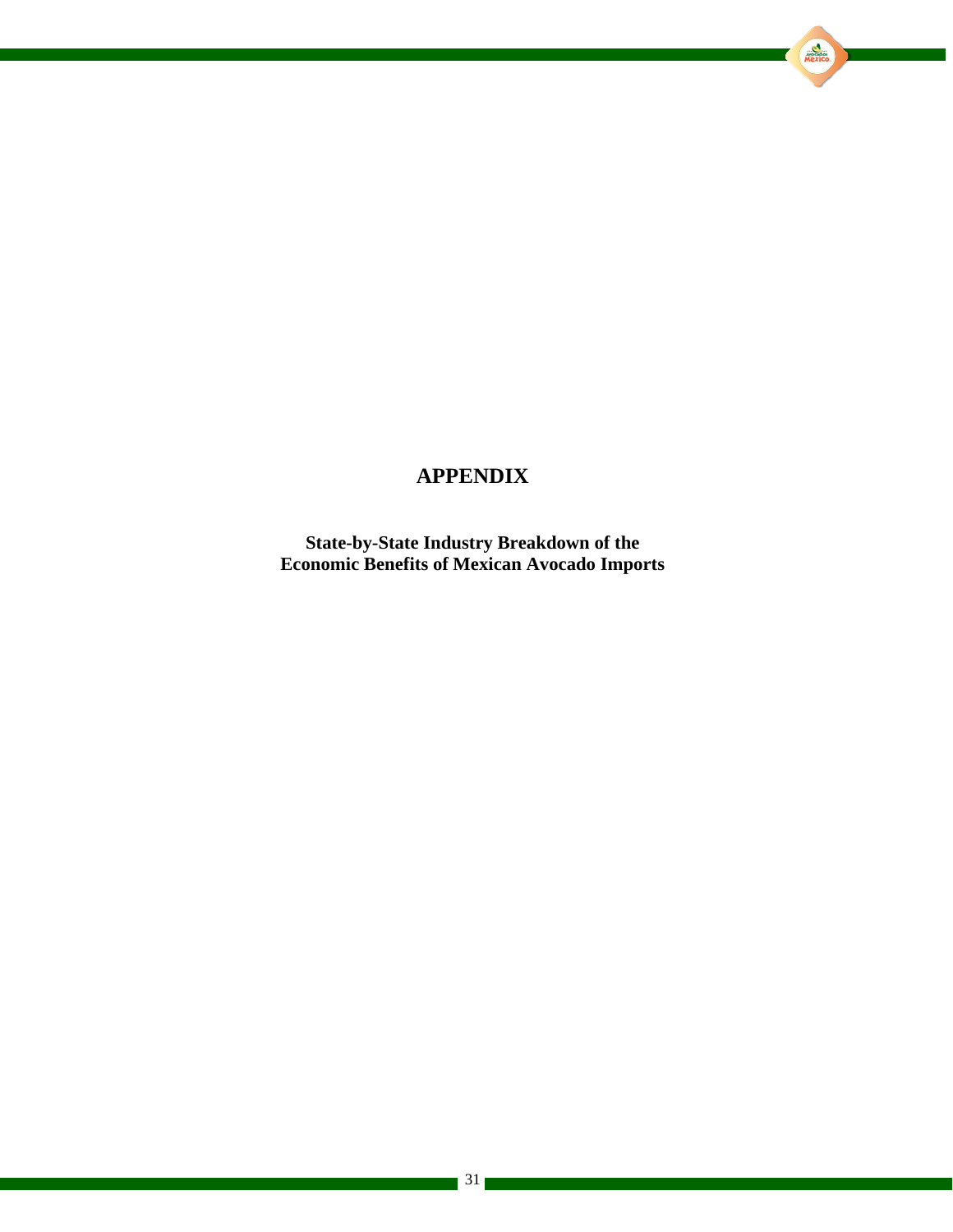#### Alabama

|                              |              |              | Employment    | Labor        |             |
|------------------------------|--------------|--------------|---------------|--------------|-------------|
| Industry                     | Output       | Value-added  | (no. of jobs) | Income       | Taxes*      |
| Wholesale/Retail             | \$30,054,481 | \$19,638,954 | 147.4         | \$10,129,067 | \$4,422,796 |
| Manufacturing                | \$680,644    | \$180,887    | 1.5           | \$82,215     | \$3,366     |
| Transportation & Warehousing | \$1,154,558  | \$584,211    | 9.9           | \$413,453    | \$8,673     |
| Services**                   | \$12,596,562 | \$7,352,093  | 100.1         | \$4,062,419  | \$461,503   |
| -Food & accommodation        | \$665,311    | \$350,737    | 11.6          | \$256,190    | \$49,222    |
| -Other                       | \$11,931,251 | \$7,001,356  | 88.5          | \$3,806,229  | \$412,281   |
| Agriculture                  | \$39,850     | \$20,229     | 0.4           | \$11,299     | \$578       |
| Other                        | \$1,913,053  | \$841,870    | 10.7          | \$644,259    | \$47,433    |
| Total**                      | \$46,439,148 | \$28,618,244 | 269.9         | \$15,342,711 | \$4,944,349 |

\*Indirect Business Taxes \*\*Services (Total) and Total may not add due to rounding

#### Alaska

|                                                                                                                       |              |                             | Employment    | Labor       |             |
|-----------------------------------------------------------------------------------------------------------------------|--------------|-----------------------------|---------------|-------------|-------------|
| Industry                                                                                                              | Output       | Value-added                 | (no. of jobs) | Income      | Taxes*      |
| Wholesale/Retail                                                                                                      | \$10,412,013 | \$7,204,776                 | 45.4          | \$3,013,005 | \$2,854,465 |
| Manufacturing                                                                                                         | \$143,475    | \$29,995                    | 0.3           | \$11,240    | \$1,185     |
| Transportation & Warehousing                                                                                          | \$491,990    | \$283,906                   | 3.0           | \$263,261   | \$9,371     |
| Services**                                                                                                            | \$3,403,424  | \$2,106,864                 | 21.4          | \$1,180,767 | \$99,376    |
| -Food & accommodation                                                                                                 | \$168,877    | \$96,389                    | 2.5           | \$77,745    | \$2,450     |
| -Other                                                                                                                | \$3,234,547  | \$2,010,476                 | 19.0          | \$1,103,022 | \$96,926    |
| Agriculture                                                                                                           | \$2.129      | \$1,441                     | 0.0           | \$894       | \$215       |
| Other                                                                                                                 | \$537.739    | \$280,080                   | 1.9           | \$170,309   | \$31,417    |
| Total**                                                                                                               | \$14,990,770 | \$9,907,063                 | 72.2          | \$4,639,477 | \$2,996,028 |
| $\mathbf{a} \cdot \mathbf{v} = \mathbf{a} \cdot \mathbf{v} = \mathbf{a} \cdot \mathbf{v}$<br>$\overline{\phantom{a}}$ |              | $\sim$ $\sim$ $\sim$ $\sim$ |               | $\cdot$     |             |

\*Indirect Business Taxes \*\*Services (Total) and Total may not add due to rounding

#### Arizona

|                                                                                      |               |              | Employment    | Labor        |              |  |
|--------------------------------------------------------------------------------------|---------------|--------------|---------------|--------------|--------------|--|
| Industry                                                                             | Output        | Value-added  | (no. of jobs) | Income       | Taxes*       |  |
| Wholesale/Retail                                                                     | \$66,420,243  | \$44,703,165 | 313.0         | \$24,242,924 | \$9,534,800  |  |
| Manufacturing                                                                        | \$1,218,070   | \$370,836    | 3.5           | \$194,971    | \$11,692     |  |
| Transportation & Warehousing                                                         | \$3,804,008   | \$1,938,601  | 28.9          | \$1,412,584  | \$109,382    |  |
| Services**                                                                           | \$38,405,069  | \$22,690,072 | 281.2         | \$13,072,396 | \$1,465,364  |  |
| -Food & accommodation                                                                | \$2,012,447   | \$1,140,680  | 30.7          | \$804,073    | \$184,517    |  |
| -Other                                                                               | \$36,392,621  | \$21,549,392 | 250.5         | \$12,268,324 | \$1,280,847  |  |
| Agriculture                                                                          | \$111,635     | \$69,904     | 0.8           | \$25,522     | \$2,816      |  |
| Other                                                                                | \$4,306,050   | \$1,950,667  | 20.6          | \$1,395,034  | \$138,892    |  |
| Total**                                                                              | \$114,265,076 | \$71,723,244 | 648.0         | \$40,343,431 | \$11,262,945 |  |
| **Services (Total) and Total may not add due to rounding<br>*Indirect Business Taxes |               |              |               |              |              |  |

#### Arkansas

| ---------                    |              |              | Employment    | Labor         |             |
|------------------------------|--------------|--------------|---------------|---------------|-------------|
| Industry                     | Output       | Value-added  | (no. of jobs) | <b>Income</b> | Taxes*      |
| Wholesale/Retail             | \$19,374,451 | \$13,685,782 | 82.3          | \$5,949,410   | \$2,973,094 |
| Manufacturing                | \$324,450    | \$69,881     | 0.8           | \$42,480      | \$3,143     |
| Transportation & Warehousing | \$626,129    | \$321,341    | 5.2           | \$240,146     | \$9,151     |
| Services**                   | \$7,171,061  | \$4,309,988  | 56.0          | \$2,252,298   | \$254,773   |
| -Food & accommodation        | \$365,260    | \$188,993    | 6.5           | \$138,309     | \$25,338    |
| -Other                       | \$6,805,801  | \$4,120,995  | 49.4          | \$2,113,990   | \$229,435   |
| Agriculture                  | \$28,679     | \$13,702     | 0.2           | \$7,974       | \$487       |
| Other                        | \$905,851    | \$394,809    | 5.1           | \$289,667     | \$27,041    |
| Total**                      | \$28,430,620 | \$18,795,502 | 149.6         | \$8,781,974   | \$3,267,688 |

\*Indirect Business Taxes \*\*Services (Total) and Total may not add due to rounding

#### **California**

| Camorma                      |               |               |               |               |              |
|------------------------------|---------------|---------------|---------------|---------------|--------------|
|                              |               |               | Employment    | Labor         |              |
| Industry                     | Output        | Value-added   | (no. of jobs) | Income        | $Taxes*$     |
| Wholesale/Retail             | \$452,786,435 | \$318,668,906 | 1,949.1       | \$160,929,879 | \$83,910,152 |
| Manufacturing                | \$28,365,564  | \$8,554,594   | 50.8          | \$3,994,338   | \$433,783    |
| Transportation & Warehousing | \$25,029,939  | \$14,076,721  | 167.4         | \$10,092,310  | \$522,401    |
| Services**                   | \$253,591,050 | \$160,727,587 | 1,569.0       | \$92,986,095  | \$8,044,987  |
| -Food & accommodation        | \$12,435,111  | \$7,141,102   | 185.2         | \$5,348,890   | \$734,684    |
| -Other                       | \$241,155,939 | \$153,586,486 | 1.383.9       | \$87,637,204  | \$7,310,303  |
| Agriculture                  | \$1,532,408   | \$937,938     | 8.7           | \$606,159     | \$26,394     |
| Other                        | \$21,447,030  | \$11,074,089  | 111.4         | \$9,070,971   | \$392,140    |
| Total**                      | \$782,752,427 | \$514,039,835 | 3,856.4       | \$277,679,751 | \$93,329,857 |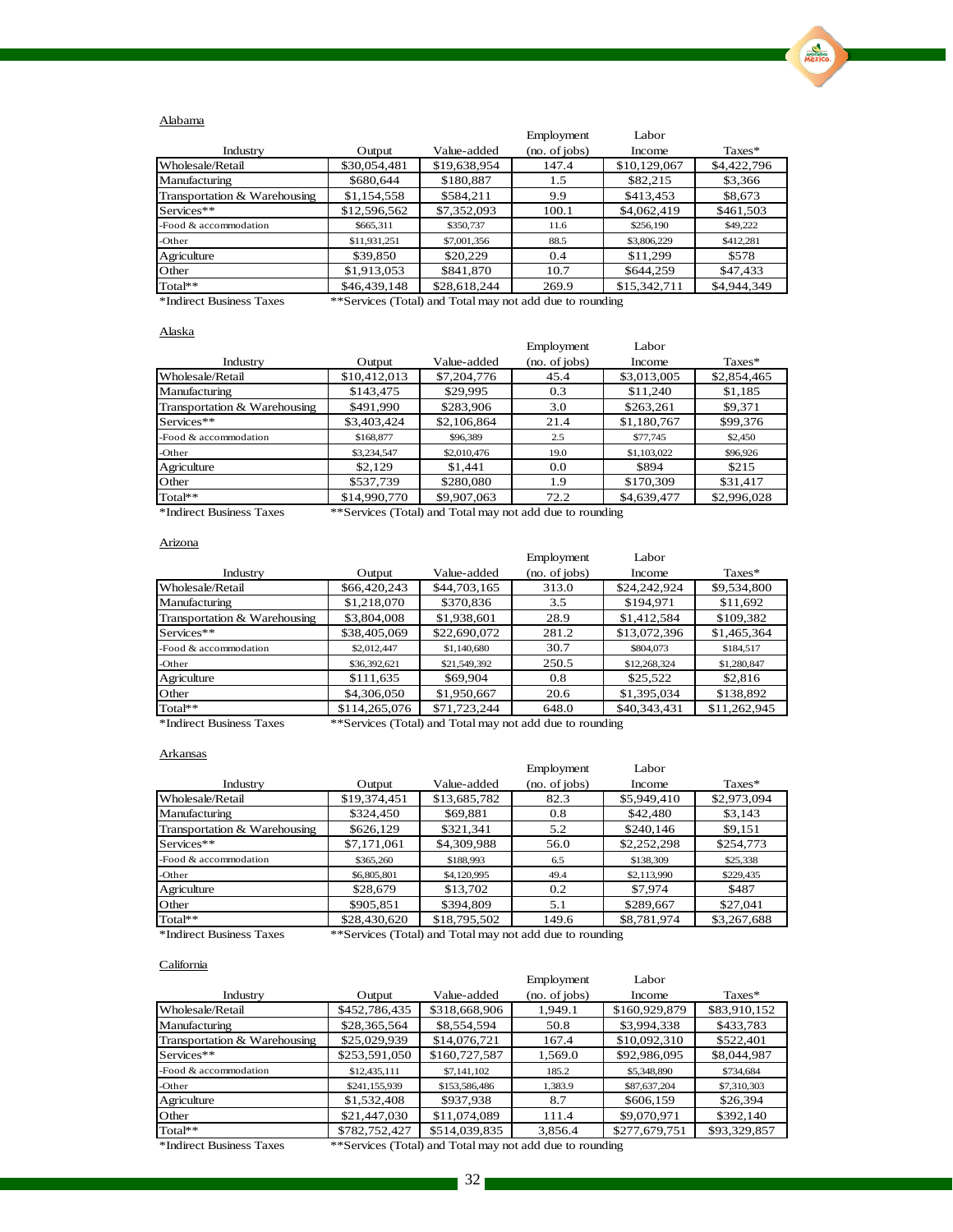#### Colorado

|                              |               |              | Employment    | Labor        |             |
|------------------------------|---------------|--------------|---------------|--------------|-------------|
| Industry                     | Output        | Value-added  | (no. of jobs) | Income       | $Taxes*$    |
| Wholesale/Retail             | \$71,209,212  | \$48,164,610 | 333.9         | \$28,524,679 | \$6,728,753 |
| Manufacturing                | \$2,498,441   | \$743,086    | 5.5           | \$365,382    | \$28,308    |
| Transportation & Warehousing | \$3,895,927   | \$2,050,739  | 27.6          | \$1,430,677  | \$82,796    |
| Services**                   | \$44,661,597  | \$26,809,671 | 296.7         | \$15,478,924 | \$1,480,415 |
| -Food & accommodation        | \$2,270,369   | \$1,267,181  | 35.3          | \$927,655    | \$150,306   |
| -Other                       | \$42,391,228  | \$25,542,490 | 261.4         | \$14,551,268 | \$1,330,109 |
| Agriculture                  | \$203,759     | \$112,170    | 1.4           | \$56,109     | \$5,100     |
| Other                        | \$4,917,684   | \$2,310,350  | 25.0          | \$1,857,827  | \$111,257   |
| Total**                      | \$127,386,620 | \$80,190,626 | 690.0         | \$47,713,597 | \$8,436,630 |

\*Indirect Business Taxes \*\*Services (Total) and Total may not add due to rounding

#### **Connecticutt**

|                              |              |              | Employment    | Labor        |             |
|------------------------------|--------------|--------------|---------------|--------------|-------------|
| Industry                     | Output       | Value-added  | (no. of jobs) | Income       | Taxes*      |
| Wholesale/Retail             | \$23,302,518 | \$17,389,180 | 88.4          | \$8,945,725  | \$2,175,492 |
| Manufacturing                | \$263,958    | \$100,373    | 0.7           | \$61,701     | \$5,486     |
| Transportation & Warehousing | \$806,875    | \$491,640    | 5.6           | \$253,689    | \$16,225    |
| Services**                   | \$11,034,494 | \$7,341,564  | 62.0          | \$4,118,650  | \$466,494   |
| -Food & accommodation        | \$471,455    | \$262,831    | 7.1           | \$197,513    | \$23,675    |
| -Other                       | \$10,563,038 | \$7,078,733  | 54.9          | \$3,921,138  | \$442,818   |
| Agriculture                  | \$8,591      | \$5,877      | 0.1           | \$2,580      | \$148       |
| Other                        | \$1,194,897  | \$578,082    | 5.7           | \$442,869    | \$46,231    |
| Total**                      | \$36,611,332 | \$25,906,715 | 162.6         | \$13,825,214 | \$2,710,075 |

\*Indirect Business Taxes \*\*Services (Total) and Total may not add due to rounding

#### Delaware

|                              |              |             | Employment    | Labor       |             |
|------------------------------|--------------|-------------|---------------|-------------|-------------|
| Industry                     | Output       | Value-added | (no. of jobs) | Income      | Taxes*      |
| Wholesale/Retail             | \$7,526,338  | \$5,340,264 | 32.2          | \$3,003,104 | \$859,128   |
| Manufacturing                | \$111,351    | \$17,110    | 0.1           | \$8,875     | \$1,296     |
| Transportation & Warehousing | \$270,742    | \$142,250   | 2.3           | \$111,405   | \$1,406     |
| Services**                   | \$3,572,347  | \$2,421,965 | 21.5          | \$1,247,984 | \$140,192   |
| -Food & accommodation        | \$180,072    | \$99,622    | 2.9           | \$72,377    | \$12,013    |
| -Other                       | \$3,392,275  | \$2,322,343 | 18.6          | \$1,175,608 | \$128,179   |
| Agriculture                  | \$5,810      | \$2,886     | 0.0           | \$1,587     | \$38        |
| Other                        | \$312,168    | \$152,831   | 1.8           | \$121,476   | \$5,315     |
| Total**                      | \$11,798,756 | \$8,077,306 | 57.9          | \$4,494,431 | \$1,007,375 |

\*Indirect Business Taxes \*\*Services (Total) and Total may not add due to rounding

#### District of Columbia

|                              |              |              | Employment    | Labor         |             |
|------------------------------|--------------|--------------|---------------|---------------|-------------|
| Industry                     | Output       | Value-added  | (no. of jobs) | <b>Income</b> | $Taxes*$    |
| Wholesale/Retail             | \$12,758,295 | \$9,360,472  | 48.1          | \$6,079,204   | \$1,433,854 |
| Manufacturing                | \$5,286      | \$2,136      | 0.0           | \$1,760       | \$242       |
| Transportation & Warehousing | \$225,689    | \$69,540     | 2.2           | \$187,377     | $-$1,119$   |
| Services**                   | \$3,800,512  | \$2,707,273  | 18.4          | \$1,683,415   | \$108,279   |
| -Food & accommodation        | \$166,176    | \$107.501    | 2.0           | \$77,733      | \$10,048    |
| -Other                       | \$3,634,336  | \$2,599,772  | 16.4          | \$1,605,682   | \$98,231    |
| Agriculture                  | \$0          | \$0          | 0.0           | \$0           | \$0         |
| Other                        | \$423,452    | \$250,478    | 1.6           | \$180,513     | \$17,701    |
| Total**                      | \$17,213,234 | \$12,389,899 | 70.3          | \$8,132,269   | \$1,558,957 |

\*Indirect Business Taxes \*\*Services (Total) and Total may not add due to rounding

#### Florida

| гюна                         |               |               |               |              |              |
|------------------------------|---------------|---------------|---------------|--------------|--------------|
|                              |               |               | Employment    | Labor        |              |
| Industry                     | Output        | Value-added   | (no. of jobs) | Income       | $Taxes*$     |
| Wholesale/Retail             | \$141,258,934 | \$97,329,116  | 640.8         | \$49,300,883 | \$20,268,702 |
| Manufacturing                | \$3,352,014   | \$982,266     | 10.0          | \$565,617    | \$45,888     |
| Transportation & Warehousing | \$8,497,018   | \$4,212,917   | 64.9          | \$2,927,382  | \$178,925    |
| Services**                   | \$85,132,842  | \$49,746,437  | 624.8         | \$29,003,642 | \$3,585,932  |
| -Food & accommodation        | \$4,194,505   | \$2,386,789   | 63.7          | \$1,715,654  | \$297,466    |
| -Other                       | \$80,938,337  | \$47,359,648  | 561.1         | \$27,287,988 | \$3,288,467  |
| Agriculture                  | \$262,205     | \$179,976     | 2.7           | \$86,213     | \$5,447      |
| Other                        | \$8,522,976   | \$4,201,747   | 42.2          | \$2,819,528  | \$435,732    |
| $Total**$                    | \$247,025,988 | \$156,652,458 | 1,385.3       | \$84,703,266 | \$24,520,626 |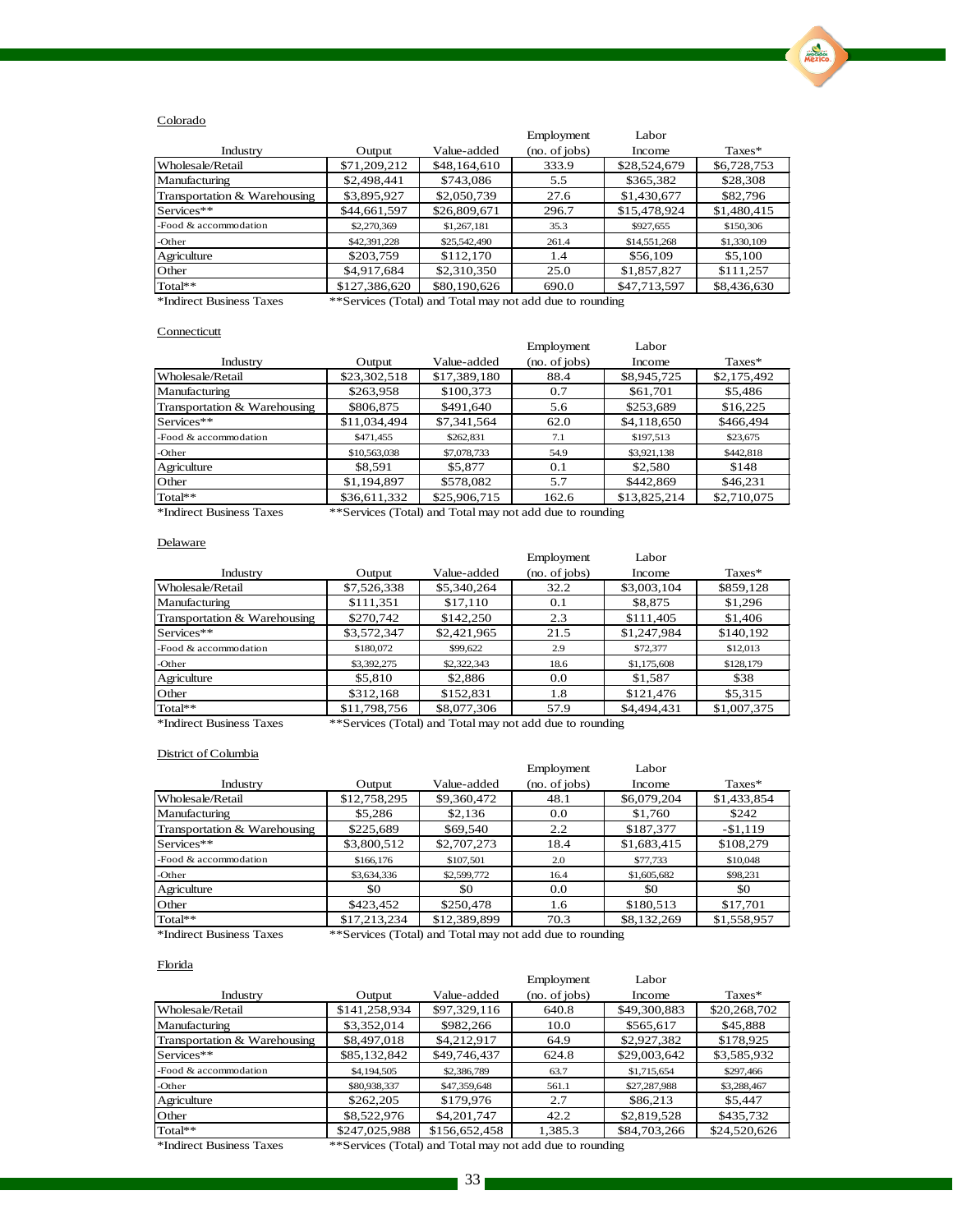#### Georgia

|                              |               |              | Employment    | Labor        |              |
|------------------------------|---------------|--------------|---------------|--------------|--------------|
| Industry                     | Output        | Value-added  | (no. of jobs) | Income       | $Taxes*$     |
| Wholesale/Retail             | \$80,676,704  | \$56,561,079 | 355.0         | \$29,382,201 | \$9,931,574  |
| Manufacturing                | \$2,251,085   | \$727,465    | 6.1           | \$384,608    | \$31,609     |
| Transportation & Warehousing | \$3,944,318   | \$2,144,945  | 27.4          | \$1,434,662  | \$76,810     |
| Services**                   | \$45,759,697  | \$27,318,190 | 322.2         | \$15,839,725 | \$1,440,740  |
| -Food & accommodation        | \$2,247,384   | \$1,224,498  | 37.0          | \$907,599    | \$149,036    |
| -Other                       | \$43,512,314  | \$26,093,691 | 285.3         | \$14,932,127 | \$1,291,703  |
| Agriculture                  | \$169,125     | \$93,259     | 1.1           | \$85,939     | \$1,762      |
| Other                        | \$3,977,862   | \$1,879,621  | 22.8          | \$1,361,256  | \$157,732    |
| Total**                      | \$136,778,792 | \$88,724,558 | 734.7         | \$48,488,391 | \$11,640,226 |

\*Indirect Business Taxes \*\*Services (Total) and Total may not add due to rounding

#### **Hawaii**

|                              |              |              | Employment    | Labor       |             |
|------------------------------|--------------|--------------|---------------|-------------|-------------|
| Industry                     | Output       | Value-added  | (no. of jobs) | Income      | Taxes*      |
| Wholesale/Retail             | \$17,761,348 | \$10,740,431 | 96.1          | \$5,622,414 | \$2,814,856 |
| Manufacturing                | \$405,183    | \$58,871     | 0.8           | \$38,971    | \$1,967     |
| Transportation & Warehousing | \$899,033    | \$556,856    | 5.0           | \$371,848   | \$75,148    |
| Services**                   | \$8,188,067  | \$4,955,473  | 56.2          | \$2,729,552 | \$346,354   |
| -Food & accommodation        | \$428,682    | \$248,438    | 6.2           | \$184,268   | \$17,568    |
| -Other                       | \$7,759,385  | \$4,707,035  | 50.0          | \$2,545,284 | \$328,786   |
| Agriculture                  | \$16,560     | \$10,530     | 0.5           | \$9,338     | \$297       |
| Other                        | \$579,367    | \$277,213    | 3.2           | \$238,674   | \$987       |
| Total**                      | \$27,849,558 | \$16,599,374 | 161.7         | \$9,010,797 | \$3,239,611 |

\*Indirect Business Taxes \*\*Services (Total) and Total may not add due to rounding

#### Idaho

|                              |              |              | Employment    | Labor         |             |
|------------------------------|--------------|--------------|---------------|---------------|-------------|
| Industry                     | Output       | Value-added  | (no. of jobs) | <b>Income</b> | Taxes*      |
| Wholesale/Retail             | \$14,563,991 | \$9,079,451  | 76.7          | \$4,848,458   | \$1,928,786 |
| Manufacturing                | \$210,506    | \$48,340     | 0.7           | \$32,434      | \$2,144     |
| Transportation & Warehousing | \$676,887    | \$323,313    | 5.4           | \$219,323     | \$9,736     |
| Services**                   | \$6,344,694  | \$3,460,925  | 52.1          | \$1,924,276   | \$204,633   |
| -Food & accommodation        | \$332,002    | \$165,377    | 6.0           | \$125,210     | \$16,679    |
| -Other                       | \$6,012,692  | \$3,295,548  | 46.1          | \$1,799,066   | \$187,954   |
| Agriculture                  | \$33,016     | \$19,268     | 0.2           | \$12,987      | \$543       |
| Other                        | \$712,591    | \$286,326    | 4.1           | \$238,396     | \$11,237    |
| Total**                      | \$22,541,686 | \$13,217,623 | 139.1         | \$7,275,873   | \$2,157,080 |

\*Indirect Business Taxes \*\*Services (Total) and Total may not add due to rounding

#### Illinois

|                              |               |              | Employment    | Labor         |              |
|------------------------------|---------------|--------------|---------------|---------------|--------------|
| Industry                     | Output        | Value-added  | (no. of jobs) | <b>Income</b> | $Taxes*$     |
| Wholesale/Retail             | \$80,053,937  | \$56,749,310 | 342.9         | \$31,122,558  | \$8,258,998  |
| Manufacturing                | \$3,298,522   | \$1,058,151  | 6.3           | \$536,081     | \$27,859     |
| Transportation & Warehousing | \$4,017,788   | \$2,159,306  | 28.2          | \$1,548,431   | \$82,951     |
| Services**                   | \$45,829,449  | \$29,009,054 | 291.2         | \$16,605,361  | \$1,845,905  |
| -Food & accommodation        | \$2,241,039   | \$1,265,540  | 34.3          | \$928,355     | \$150,914    |
| -Other                       | \$43,588,410  | \$27,743,514 | 256.9         | \$15,677,006  | \$1,694,991  |
| Agriculture                  | \$72,478      | \$39,741     | 0.5           | \$27,473      | \$318        |
| Other                        | \$4,245,590   | \$2,035,647  | 23.2          | \$1,697,374   | \$178,173    |
| Total**                      | \$137,517,764 | \$91,051,209 | 692.3         | \$51,537,278  | \$10,394,203 |

\*Indirect Business Taxes \*\*Services (Total) and Total may not add due to rounding

#### Indiana

| пыша                         |              |              | Employment    | Labor        |             |
|------------------------------|--------------|--------------|---------------|--------------|-------------|
| Industry                     | Output       | Value-added  | (no. of jobs) | Income       | Taxes*      |
| Wholesale/Retail             | \$34,504,459 | \$22,361,575 | 172.5         | \$12,376,572 | \$3,927,655 |
| Manufacturing                | \$1,281,392  | \$456,343    | 2.7           | \$182,156    | \$7,325     |
| Transportation & Warehousing | \$1,512,274  | \$758,351    | 12.8          | \$560,080    | \$25,435    |
| Services**                   | \$15,432,260 | \$9,216,879  | 117.5         | \$5,108,872  | \$617,652   |
| -Food & accommodation        | \$897,085    | \$449,681    | 16.1          | \$339,850    | \$48,382    |
| -Other                       | \$14,535,176 | \$8,767,197  | 101.4         | \$4,769,022  | \$569,270   |
| Agriculture                  | \$44,971     | \$23,479     | 0.3           | \$15,779     | \$260       |
| Other                        | \$1,763,147  | \$789,918    | 9.7           | \$645,743    | \$25,724    |
| Total**                      | \$54,538,503 | \$33,606,545 | 315.5         | \$18,889,201 | \$4,604,051 |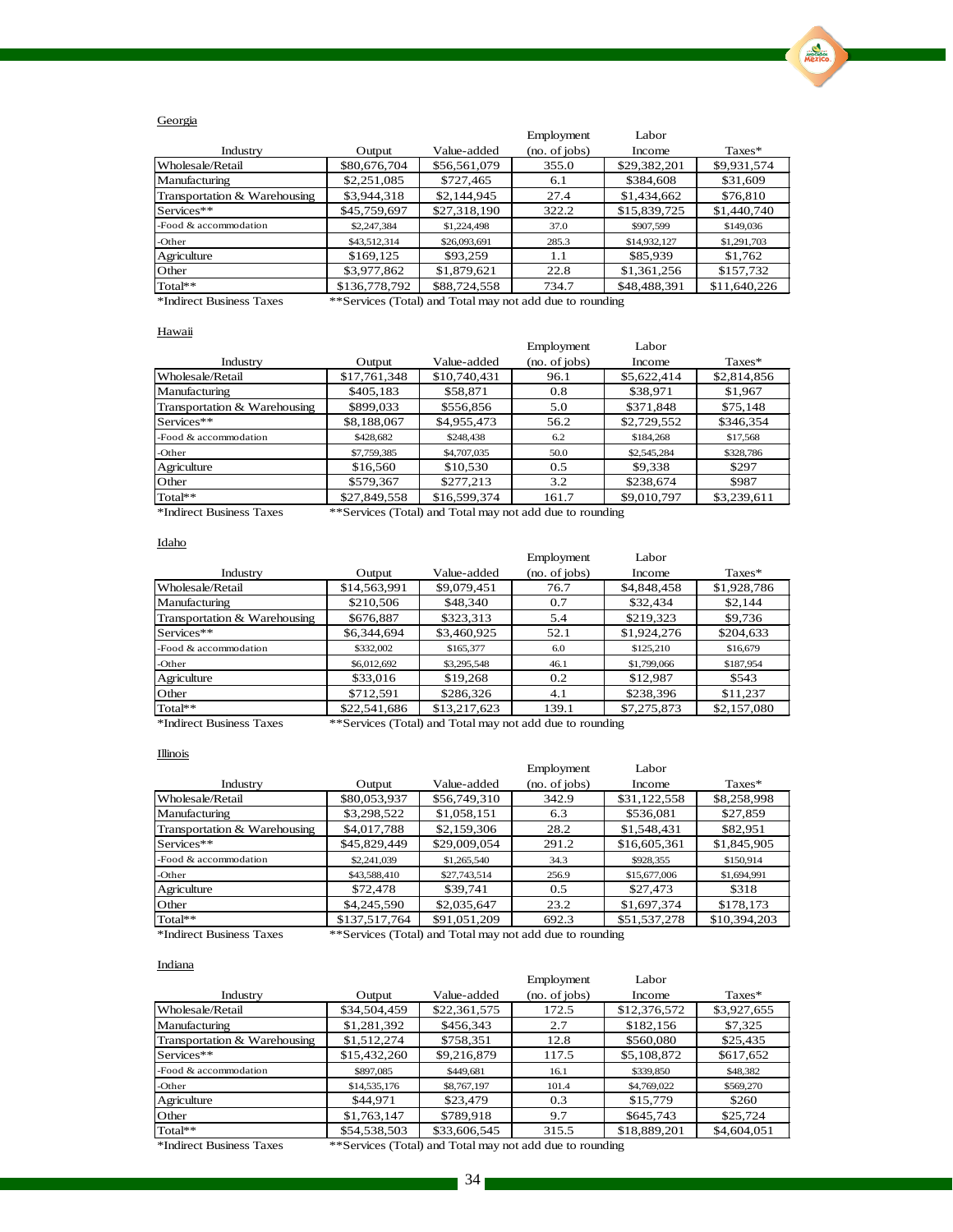#### Iowa

|                              |              |              | Employment    | Labor         |             |
|------------------------------|--------------|--------------|---------------|---------------|-------------|
| Industry                     | Output       | Value-added  | (no. of jobs) | <b>Income</b> | Taxes*      |
| Wholesale/Retail             | \$21,629,408 | \$14,149,767 | 106.4         | \$7,720,083   | \$2,485,079 |
| Manufacturing                | \$394,038    | \$115,857    | 1.2           | \$78,937      | \$3,745     |
| Transportation & Warehousing | \$797,447    | \$403.231    | 7.0           | \$321,169     | \$10,053    |
| Services**                   | \$9,142,593  | \$5,393,675  | 68.0          | \$2,886,193   | \$398,544   |
| -Food & accommodation        | \$453,714    | \$219,086    | 8.4           | \$163,945     | \$24,532    |
| -Other                       | \$8,688,879  | \$5,174,588  | 59.6          | \$2,722,248   | \$374,012   |
| Agriculture                  | \$40,137     | \$20,163     | 0.2           | \$13,043      | \$495       |
| Other                        | \$1,026,520  | \$451,833    | 5.9           | \$354,894     | \$12,106    |
| Total**                      | \$33,030,143 | \$20,534,524 | 188.7         | \$11,374,318  | \$2,910,022 |

\*Indirect Business Taxes \*\*Services (Total) and Total may not add due to rounding

#### Kansas

|                                                                                                                       |              |              | Employment    | Labor       |             |
|-----------------------------------------------------------------------------------------------------------------------|--------------|--------------|---------------|-------------|-------------|
| Industry                                                                                                              | Output       | Value-added  | (no. of jobs) | Income      | Taxes*      |
| Wholesale/Retail                                                                                                      | \$18,048,791 | \$12,213,995 | 83.7          | \$6,348,698 | \$1,848,451 |
| Manufacturing                                                                                                         | \$561,368    | \$156,070    | 1.1           | \$82,882    | \$3,892     |
| Transportation & Warehousing                                                                                          | \$735,251    | \$422,103    | 5.8           | \$375,928   | \$12,544    |
| Services**                                                                                                            | \$7,871,659  | \$4,578,777  | 57.8          | \$2,579,126 | \$315,848   |
| -Food & accommodation                                                                                                 | \$411,715    | \$218,946    | 6.9           | \$162,823   | \$28,705    |
| -Other                                                                                                                | \$7,459,944  | \$4,359,832  | 50.9          | \$2,416,303 | \$287,144   |
| Agriculture                                                                                                           | \$24,385     | \$11,632     | 0.1           | \$5,585     | \$631       |
| Other                                                                                                                 | \$898.519    | \$384,800    | 5.3           | \$334,098   | \$7,567     |
| Total**                                                                                                               | \$28,139,973 | \$17,767,378 | 153.9         | \$9,726,318 | \$2,188,934 |
| $\mathbf{a} \cdot \mathbf{v} = \mathbf{a} \cdot \mathbf{v} = \mathbf{a} \cdot \mathbf{v}$<br>$\overline{\phantom{a}}$ | $-11.11.001$ |              |               | $\cdot$     |             |

\*Indirect Business Taxes \*\*Services (Total) and Total may not add due to rounding

#### Kentucky

|                                                                                      |              |              | Employment    | Labor        |             |  |
|--------------------------------------------------------------------------------------|--------------|--------------|---------------|--------------|-------------|--|
| Industry                                                                             | Output       | Value-added  | (no. of jobs) | Income       | Taxes*      |  |
| Wholesale/Retail                                                                     | \$20,623,862 | \$14,090,500 | 93.9          | \$6,430,457  | \$3,314,847 |  |
| Manufacturing                                                                        | \$468,189    | \$140.381    | 1.3           | \$75,139     | \$7,120     |  |
| Transportation & Warehousing                                                         | \$850,274    | \$477,362    | 6.5           | \$356,191    | \$9,230     |  |
| Services**                                                                           | \$8,226,844  | \$4,754,259  | 65.1          | \$2,785,368  | \$296,583   |  |
| -Food & accommodation                                                                | \$447,619    | \$235,511    | 7.8           | \$178,886    | \$26,245    |  |
| -Other                                                                               | \$7,779,224  | \$4,518,747  | 57.3          | \$2,606,482  | \$270,338   |  |
| Agriculture                                                                          | \$22,167     | \$11,504     | 0.3           | \$4,545      | \$362       |  |
| Other                                                                                | \$1,131,218  | \$495,775    | 6.0           | \$379,422    | \$19,865    |  |
| Total**                                                                              | \$31,322,554 | \$19,969,781 | 173.1         | \$10,031,122 | \$3,648,007 |  |
| *Indirect Business Taxes<br>**Services (Total) and Total may not add due to rounding |              |              |               |              |             |  |

#### Louisiana

|                              |              |              | Employment    | Labor        |             |
|------------------------------|--------------|--------------|---------------|--------------|-------------|
| Industry                     | Output       | Value-added  | (no. of jobs) | Income       | Taxes*      |
| Wholesale/Retail             | \$38,336,660 | \$26,014,353 | 176.1         | \$13,169,169 | \$6,137,390 |
| Manufacturing                | \$1,081,899  | \$281,816    | 1.6           | \$93,890     | \$6,525     |
| Transportation & Warehousing | \$1,745,102  | \$940.989    | 12.3          | \$661,380    | \$19,924    |
| Services**                   | \$16,325,573 | \$9,620,907  | 126.7         | \$5,559,036  | \$640,235   |
| -Food & accommodation        | \$951.101    | \$508,072    | 15.7          | \$378,116    | \$56,757    |
| -Other                       | \$15,374,472 | \$9,112,836  | 111.0         | \$5,180,920  | \$583,478   |
| Agriculture                  | \$37,575     | \$20,598     | 0.4           | \$18,031     | \$763       |
| Other                        | \$2,119,693  | \$1,025,330  | 11.0          | \$711,806    | \$30,385    |
| Total**                      | \$59,646,503 | \$37,903,993 | 328.1         | \$20,213,312 | \$6,835,222 |

\*Indirect Business Taxes \*\*Services (Total) and Total may not add due to rounding

#### Maine

| <u><b>Mann</b></u>           |             |             | Employment    | Labor         |             |
|------------------------------|-------------|-------------|---------------|---------------|-------------|
| Industry                     | Output      | Value-added | (no. of jobs) | <b>Income</b> | Taxes*      |
| Wholesale/Retail             | \$5,498,660 | \$3,570,340 | 27.5          | \$1,842,065   | \$957,734   |
| Manufacturing                | \$81,551    | \$22,718    | 0.3           | \$13,985      | \$1,455     |
| Transportation & Warehousing | \$302,979   | \$153,602   | 2.4           | \$110,752     | \$6,346     |
| Services**                   | \$2,754,053 | \$1,605,400 | 20.4          | \$911,024     | \$119,515   |
| -Food & accommodation        | \$143,798   | \$78,451    | 2.4           | \$57,673      | \$9,964     |
| -Other                       | \$2,610,255 | \$1,526,949 | 18.1          | \$853,351     | \$109,551   |
| Agriculture                  | \$10,077    | \$6,553     | 0.1           | \$3,598       | \$139       |
| Other                        | \$313,530   | \$140,841   | 1.8           | \$109,694     | \$8,635     |
| Total**                      | \$8,960,850 | \$5,499,455 | 52.6          | \$2,991,120   | \$1,093,824 |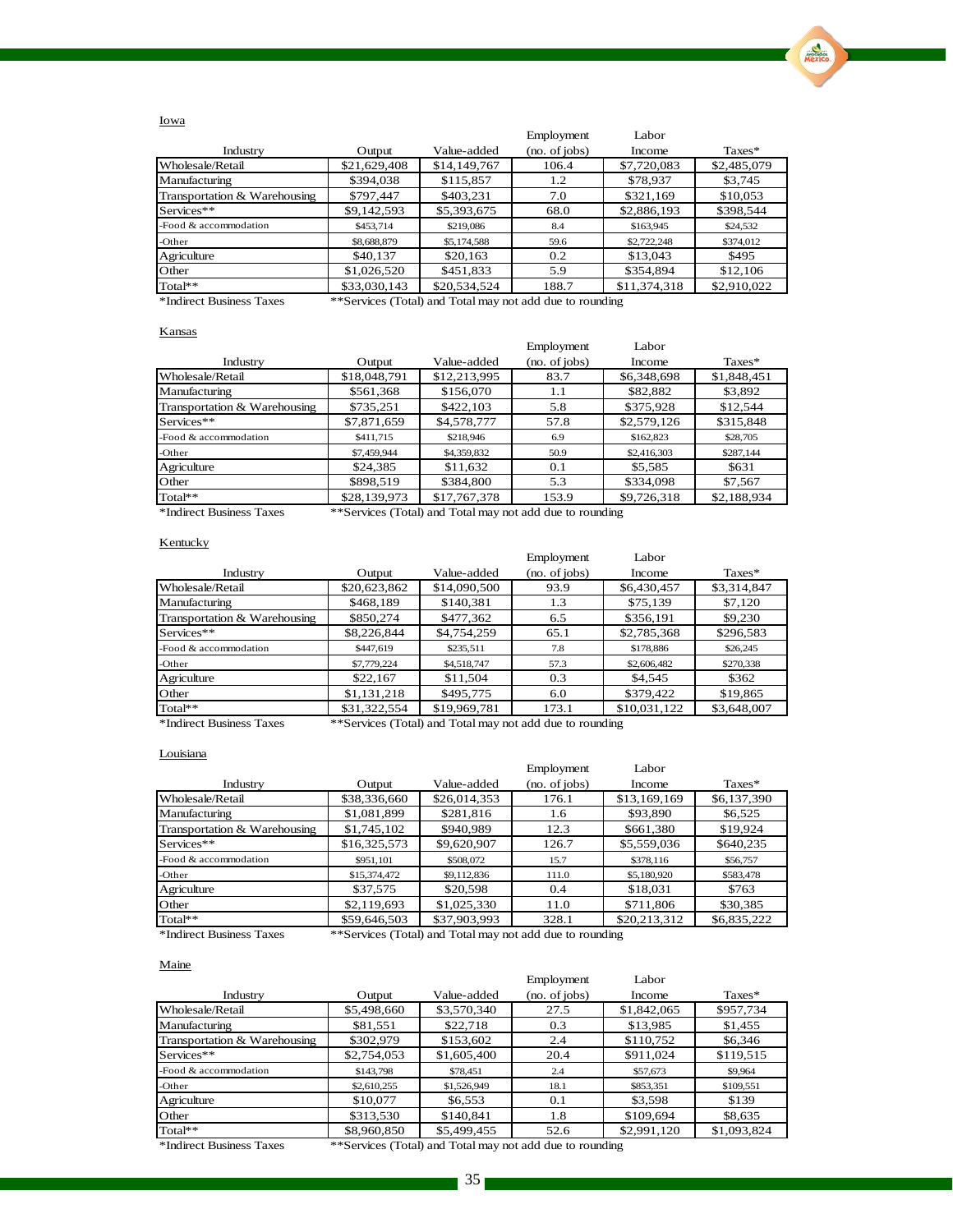#### Maryland

|                              |              |              | Employment    | Labor        |             |
|------------------------------|--------------|--------------|---------------|--------------|-------------|
| Industry                     | Output       | Value-added  | (no. of jobs) | Income       | $Taxes*$    |
| Wholesale/Retail             | \$40,383,883 | \$27,938,357 | 179.4         | \$15,258,466 | \$6,300,029 |
| Manufacturing                | \$524,896    | \$164,887    | 1.4           | \$90,311     | \$5,666     |
| Transportation & Warehousing | \$1,951,771  | \$1,054,367  | 15.0          | \$763,139    | \$33,005    |
| Services**                   | \$20,102,974 | \$12,896,264 | 124.2         | \$7,122,299  | \$724,438   |
| -Food & accommodation        | \$950,043    | \$546,246    | 14.3          | \$398,174    | \$70,911    |
| -Other                       | \$19,152,931 | \$12,350,018 | 109.9         | \$6,724,125  | \$653,527   |
| Agriculture                  | \$21,783     | \$11,368     | 0.2           | \$7,090      | \$252       |
| Other                        | \$2,023,571  | \$1,001,088  | 10.1          | \$807,678    | \$64,209    |
| Total**                      | \$65,008,878 | \$43,066,332 | 330.4         | \$24,048,982 | \$7,127,599 |

\*Indirect Business Taxes \*\*Services (Total) and Total may not add due to rounding

#### **Massachusetts**

|                              |              |                                                                                                    | Employment    | Labor        |             |
|------------------------------|--------------|----------------------------------------------------------------------------------------------------|---------------|--------------|-------------|
| Industry                     | Output       | Value-added                                                                                        | (no. of jobs) | Income       | Taxes*      |
| Wholesale/Retail             | \$47,460,448 | \$33,535,011                                                                                       | 204.1         | \$20,374,018 | \$5,029,504 |
| Manufacturing                | \$1,095,628  | \$408,566                                                                                          | 2.9           | \$227,809    | \$13,322    |
| Transportation & Warehousing | \$2,269,580  | \$1,270,110                                                                                        | 15.8          | \$885,078    | \$41,540    |
| Services**                   | \$27,073,201 | \$17,454,660                                                                                       | 154.7         | \$10,292,286 | \$841,962   |
| -Food & accommodation        | \$1,239,601  | \$706,780                                                                                          | 18.3          | \$520,970    | \$75,509    |
| -Other                       | \$25,833,600 | \$16,747,881                                                                                       | 136.3         | \$9,771,316  | \$766,453   |
| Agriculture                  | \$19,135     | \$13.927                                                                                           | 0.4           | \$7.483      | \$414       |
| <b>Other</b>                 | \$2,089,489  | \$1,103,035                                                                                        | 11.4          | \$907,365    | \$18,740    |
| Total**                      | \$80,007,481 | \$53,785,309                                                                                       | 389.1         | \$32,694,039 | \$5,945,482 |
| $+1$ $+1$ $+1$ $+1$          |              | $-4.40$ . The $\sqrt{m}$ set $N = 1$ and $\sqrt{m}$ set $-1$ such that $-1$ is $-1$ such that $-1$ |               |              |             |

\*Indirect Business Taxes \*\*Services (Total) and Total may not add due to rounding

#### Michigan

|                                                                                      |              |              | Employment    | Labor        |             |  |
|--------------------------------------------------------------------------------------|--------------|--------------|---------------|--------------|-------------|--|
| Industry                                                                             | Output       | Value-added  | (no. of jobs) | Income       | Taxes*      |  |
| Wholesale/Retail                                                                     | \$48,895,451 | \$33,689,482 | 221.0         | \$17,693,228 | \$5,333,562 |  |
| Manufacturing                                                                        | \$1,504,717  | \$416,260    | 3.5           | \$235,738    | \$12,700    |  |
| Transportation & Warehousing                                                         | \$2,217,629  | \$1,199,099  | 15.7          | \$811,576    | \$46,267    |  |
| Services**                                                                           | \$24,648,558 | \$14,843,137 | 178.8         | \$8,312,546  | \$1,009,120 |  |
| -Food & accommodation                                                                | \$1,243,359  | \$628,890    | 21.6          | \$468,384    | \$71,923    |  |
| -Other                                                                               | \$23,405,199 | \$14,214,247 | 157.2         | \$7,844,162  | \$937,197   |  |
| Agriculture                                                                          | \$90,826     | \$54,709     | 0.9           | \$31.424     | \$1,264     |  |
| Other                                                                                | \$2,592,185  | \$1,191,473  | 13.8          | \$921,100    | \$91,587    |  |
| Total**                                                                              | \$79,949,365 | \$51,394,160 | 433.7         | \$28,005,612 | \$6,494,499 |  |
| **Services (Total) and Total may not add due to rounding<br>*Indirect Business Taxes |              |              |               |              |             |  |

#### Minnesota

|                              |              |              | Employment    | Labor        |             |
|------------------------------|--------------|--------------|---------------|--------------|-------------|
| Industry                     | Output       | Value-added  | (no. of jobs) | Income       | Taxes*      |
| Wholesale/Retail             | \$40,949,356 | \$28,111,325 | 188.0         | \$16,646,918 | \$3,982,827 |
| Manufacturing                | \$2,154,497  | \$670,234    | 4.9           | \$363,639    | \$15,819    |
| Transportation & Warehousing | \$1,772,349  | \$874,995    | 13.9          | \$635,876    | \$38,011    |
| Services**                   | \$23,479,819 | \$14,355,737 | 159.2         | \$8,486,102  | \$955,981   |
| -Food & accommodation        | \$1,129,500  | \$596,203    | 18.7          | \$426,103    | \$89,635    |
| -Other                       | \$22,350,319 | \$13,759,534 | 140.6         | \$8,059,998  | \$866,346   |
| Agriculture                  | \$127,650    | \$64,180     | 0.7           | \$58,185     | \$904       |
| Other                        | \$2,714,569  | \$1,193,652  | 14.3          | \$899,622    | \$42,421    |
| Total**                      | \$71,198,240 | \$45,270,122 | 381.1         | \$27,090,342 | \$5,035,962 |

\*Indirect Business Taxes \*\*Services (Total) and Total may not add due to rounding

#### Mississippi

|                              |              |              | Employment    | Labor       |             |
|------------------------------|--------------|--------------|---------------|-------------|-------------|
| Industry                     | Output       | Value-added  | (no. of jobs) | Income      | $Taxes*$    |
| Wholesale/Retail             | \$15,780,845 | \$10,248,904 | 77.7          | \$4,971,804 | \$2,859,358 |
| Manufacturing                | \$317,075    | \$58,267     | 0.6           | \$30,249    | \$2,029     |
| Transportation & Warehousing | \$617,439    | \$307,286    | 5.4           | \$230,607   | \$7,809     |
| Services**                   | \$5,676,954  | \$3,217,849  | 47.3          | \$1,799,037 | \$267,881   |
| -Food & accommodation        | \$320,632    | \$165,721    | 5.6           | \$121,819   | \$22,521    |
| -Other                       | \$5,356,322  | \$3,052,127  | 41.7          | \$1,677,218 | \$245,360   |
| Agriculture                  | \$25,570     | \$13,087     | 0.2           | \$9,636     | \$355       |
| Other                        | \$834,944    | \$381,431    | 4.6           | \$270,245   | \$17,244    |
| Total**                      | \$23,252,827 | \$14,226,823 | 135.8         | \$7,311,578 | \$3,154,676 |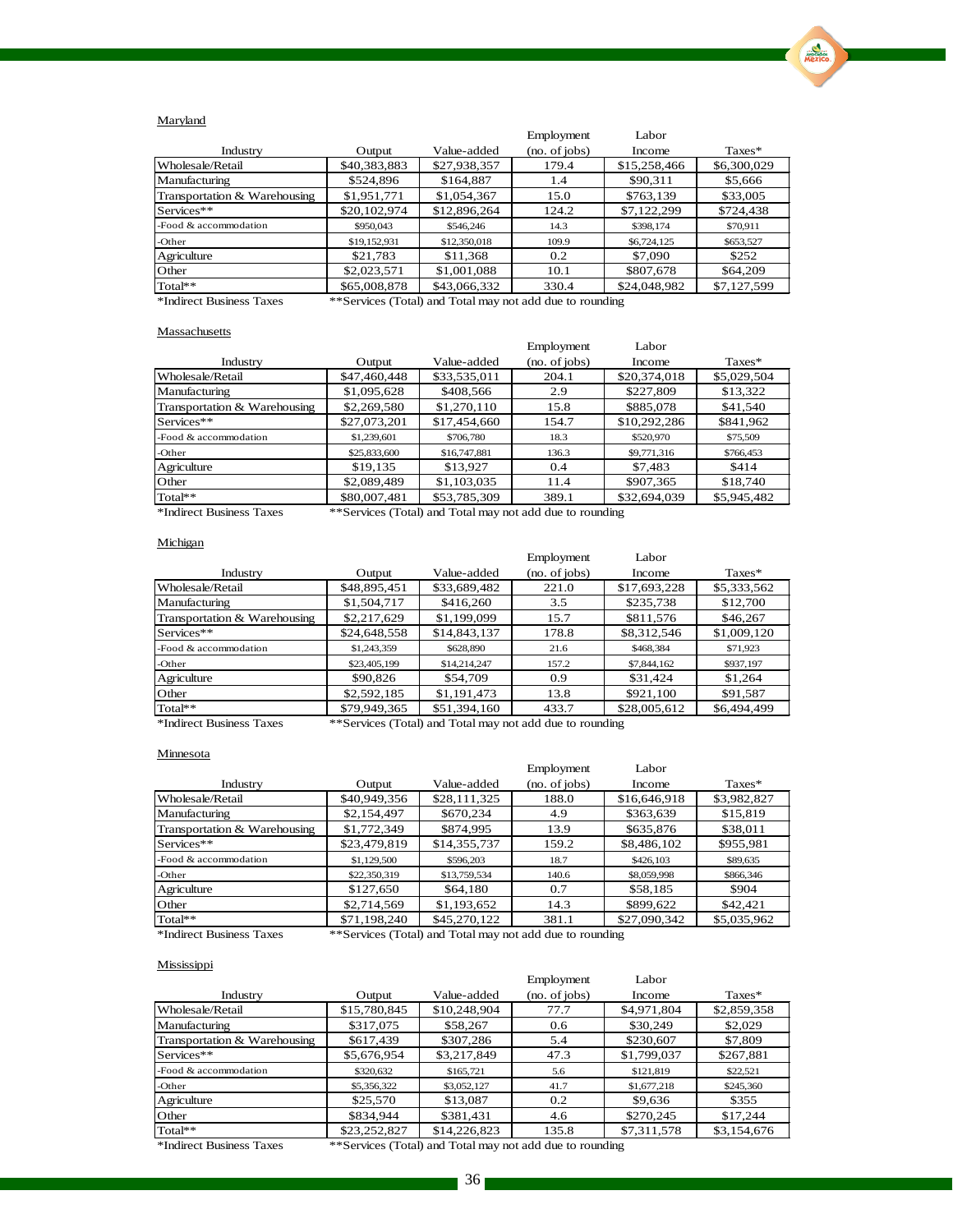#### Missouri

|                              |              |              | Employment    | Labor        |             |
|------------------------------|--------------|--------------|---------------|--------------|-------------|
| Industry                     | Output       | Value-added  | (no. of jobs) | Income       | $Taxes*$    |
| Wholesale/Retail             | \$35,281,053 | \$23,199,779 | 173.3         | \$12,868,064 | \$3,565,498 |
| Manufacturing                | \$897,799    | \$286,538    | 2.4           | \$149,608    | \$11,433    |
| Transportation & Warehousing | \$1,657,199  | \$844,909    | 13.4          | \$613,809    | \$29,293    |
| Services**                   | \$19,357,339 | \$11,567,257 | 138.3         | \$6,797,274  | \$647,873   |
| -Food & accommodation        | \$997.154    | \$516,305    | 17.2          | \$391,667    | \$53,154    |
| -Other                       | \$18,360,185 | \$11,050,952 | 121.1         | \$6,405,607  | \$594,719   |
| Agriculture                  | \$46,854     | \$24,693     | 0.5           | \$8,630      | \$675       |
| Other                        | \$2,202,426  | \$1,007,291  | 11.0          | \$764,318    | \$51,297    |
| Total**                      | \$59,442,669 | \$36,930,467 | 339.0         | \$21,201,702 | \$4,306,068 |

\*Indirect Business Taxes \*\*Services (Total) and Total may not add due to rounding

#### Montana

|                              |              |             | Employment    | Labor       |             |
|------------------------------|--------------|-------------|---------------|-------------|-------------|
| Industry                     | Output       | Value-added | (no. of jobs) | Income      | Taxes*      |
| Wholesale/Retail             | \$9,739,888  | \$6,219,070 | 49.6          | \$3,161,473 | \$1,519,058 |
| Manufacturing                | \$238,271    | \$38,623    | 0.4           | \$17,305    | \$1,363     |
| Transportation & Warehousing | \$385,900    | \$190,324   | 3.2           | \$132,867   | \$7,568     |
| Services**                   | \$3,990,967  | \$2,216,531 | 33.1          | \$1,199,954 | \$132,797   |
| -Food & accommodation        | \$234,428    | \$113.129   | 4.2           | \$90,525    | \$3,449     |
| -Other                       | \$3,756,539  | \$2,103,401 | 28.9          | \$1,109,429 | \$129,348   |
| Agriculture                  | \$11,715     | \$6,771     | 0.1           | \$4,607     | \$195       |
| Other                        | \$545,357    | \$221,811   | 2.8           | \$179,987   | \$6,371     |
| Total**                      | \$14,912,097 | \$8,893,129 | 89.2          | \$4,696,193 | \$1,667,353 |

\*Indirect Business Taxes \*\*Services (Total) and Total may not add due to rounding

#### Nebraska

|                              |              |              | Employment    | Labor       |             |
|------------------------------|--------------|--------------|---------------|-------------|-------------|
| Industry                     | Output       | Value-added  | (no. of jobs) | Income      | Taxes*      |
| Wholesale/Retail             | \$13,938,360 | \$9,082,000  | 69.0          | \$4,960,952 | \$1,574,951 |
| Manufacturing                | \$237,388    | \$75,223     | 0.7           | \$47,914    | \$1,884     |
| Transportation & Warehousing | \$489,409    | \$242,044    | 4.3           | \$182,552   | \$6,952     |
| Services**                   | \$6,748,044  | \$3,898,911  | 48.5          | \$2,248,340 | \$238,426   |
| -Food & accommodation        | \$333,649    | \$166,017    | 5.9           | \$122,148   | \$20,495    |
| -Other                       | \$6,414,395  | \$3,732,894  | 42.6          | \$2,126,191 | \$217.931   |
| Agriculture                  | \$32,061     | \$16,295     | 0.1           | \$10,691    | \$824       |
| Other                        | \$745,463    | \$365,907    | 3.9           | \$275,520   | $-$12,165$  |
| Total**                      | \$22,190,725 | \$13,680,380 | 126.6         | \$7,725,969 | \$1,810,873 |
|                              |              |              |               |             |             |

\*Indirect Business Taxes \*\*Services (Total) and Total may not add due to rounding

#### Nevada

|                              |              |              | Employment    | Labor         |             |
|------------------------------|--------------|--------------|---------------|---------------|-------------|
| Industry                     | Output       | Value-added  | (no. of jobs) | <b>Income</b> | $Taxes*$    |
| Wholesale/Retail             | \$31,881,080 | \$20,991,304 | 154.8         | \$11,479,010  | \$5,148,845 |
| Manufacturing                | \$265,780    | \$83,875     | 1.0           | \$58,387      | \$2,598     |
| Transportation & Warehousing | \$1,873,906  | \$1,133,698  | 12.0          | \$720,123     | \$79,092    |
| Services**                   | \$16,238,666 | \$9,730,047  | 115.3         | \$5,192,507   | \$747,525   |
| -Food & accommodation        | \$1,084,452  | \$677,021    | 13.6          | \$438,606     | \$120,496   |
| -Other                       | \$15,154,214 | \$9,053,026  | 101.7         | \$4,753,901   | \$627,029   |
| Agriculture                  | \$8,261      | \$5,778      | 0.1           | \$3,081       | \$154       |
| Other                        | \$1,539,600  | \$758,146    | 6.7           | \$520,972     | \$51,600    |
| Total**                      | \$51,807,294 | \$32,702,847 | 289.9         | \$17,974,080  | \$6,029,815 |

\*Indirect Business Taxes \*\*Services (Total) and Total may not add due to rounding

#### New Hampshire

|                              |              |             | Employment    | Labor       |           |
|------------------------------|--------------|-------------|---------------|-------------|-----------|
| Industry                     | Output       | Value-added | (no. of jobs) | Income      | Taxes*    |
| Wholesale/Retail             | \$7,317,994  | \$4,949,937 | 34.6          | \$3,094,472 | \$706,141 |
| Manufacturing                | \$80,167     | \$25,634    | 0.3           | \$17,867    | \$1,734   |
| Transportation & Warehousing | \$311,563    | \$166,831   | 2.5           | \$122,914   | \$5,824   |
| Services**                   | \$3,925,103  | \$2,426,763 | 26.3          | \$1,369,331 | \$163,620 |
| -Food & accommodation        | \$203,413    | \$109,052   | 3.3           | \$86,358    | \$6,614   |
| -Other                       | \$3,721,690  | \$2,317,710 | 23.0          | \$1,282,973 | \$157,005 |
| Agriculture                  | \$4,358      | \$2,756     | 0.1           | \$1,410     | \$84      |
| Other                        | \$377,432    | \$176,975   | 2.1           | \$141,599   | \$16,689  |
| Total**                      | \$12,016,616 | \$7,748,896 | 65.9          | \$4,747,594 | \$894,092 |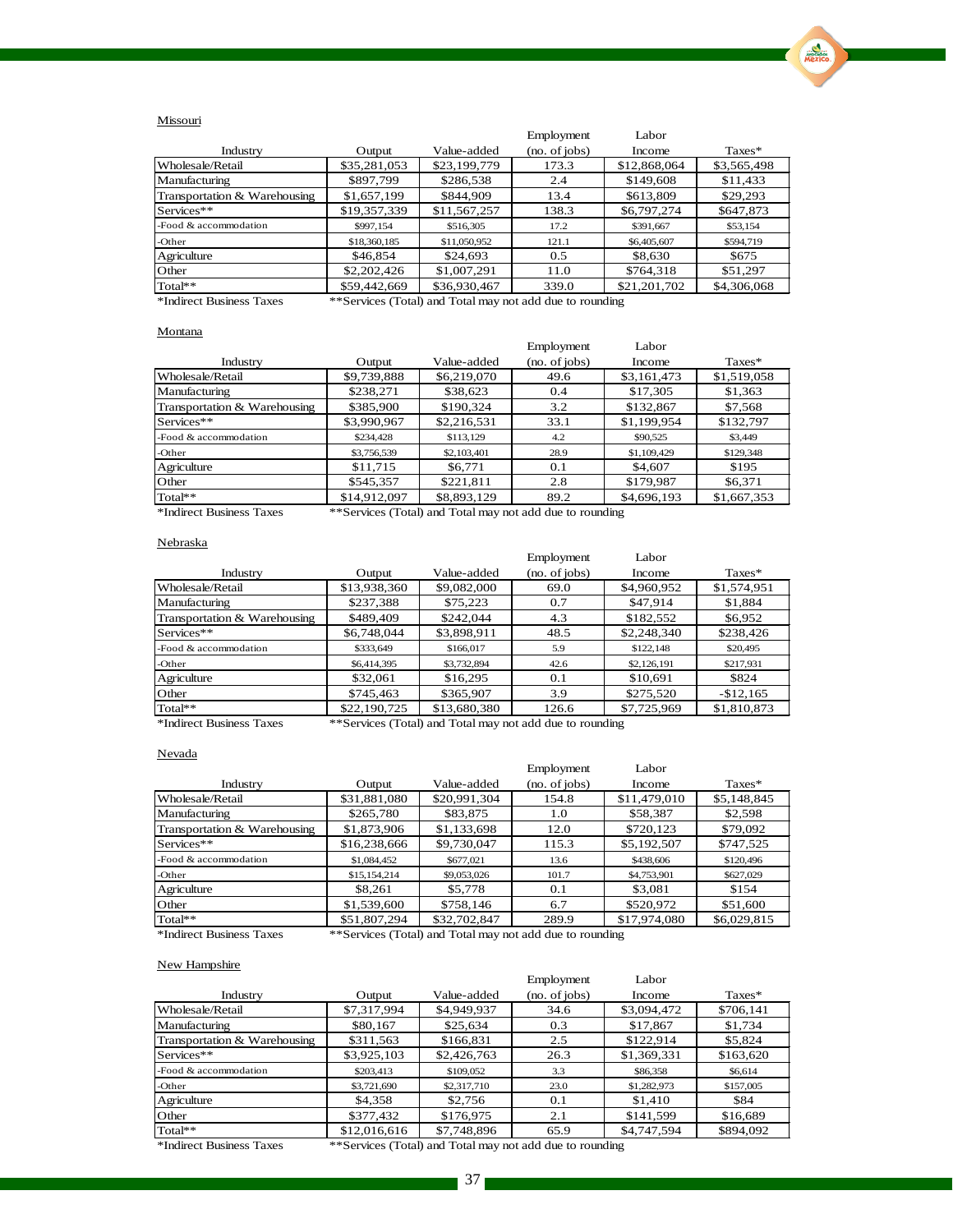#### New Jersey

|                              |              |              | Employment    | Labor        |             |
|------------------------------|--------------|--------------|---------------|--------------|-------------|
| Industry                     | Output       | Value-added  | (no. of jobs) | Income       | Taxes*      |
| Wholesale/Retail             | \$53,248,540 | \$38,919,986 | 212.5         | \$21,068,273 | \$7,306,869 |
| Manufacturing                | \$1,415,710  | \$411,766    | 2.6           | \$236,903    | \$18,759    |
| Transportation & Warehousing | \$2,530,908  | \$1,422,038  | 17.6          | \$1,009,331  | \$61,146    |
| Services**                   | \$27,235,553 | \$17,886,685 | 162.4         | \$10,320,382 | \$1,163,299 |
| -Food & accommodation        | \$1,123,249  | \$610,654    | 17.2          | \$483,717    | \$26,733    |
| -Other                       | \$26,112,304 | \$17,276,031 | 145.3         | \$9,836,665  | \$1,136,567 |
| Agriculture                  | \$18,933     | \$14,160     | 0.3           | \$9,024      | \$336       |
| Other                        | \$2,233,119  | \$1,209,732  | 12.8          | \$971,707    | \$73,847    |
| $Total**$                    | \$86,682,762 | \$59,864,366 | 408.2         | \$33,615,622 | \$8,624,256 |

\*Indirect Business Taxes \*\*Services (Total) and Total may not add due to rounding

#### New Mexico

|                                                                                                                                                                                                                                                                                                                                                    |              |              | Employment                                | Labor       |             |
|----------------------------------------------------------------------------------------------------------------------------------------------------------------------------------------------------------------------------------------------------------------------------------------------------------------------------------------------------|--------------|--------------|-------------------------------------------|-------------|-------------|
| Industry                                                                                                                                                                                                                                                                                                                                           | Output       | Value-added  | (no. of jobs)                             | Income      | Taxes*      |
| Wholesale/Retail                                                                                                                                                                                                                                                                                                                                   | \$19,473,977 | \$11,807,972 | 105.7                                     | \$5,807,436 | \$3,559,779 |
| Manufacturing                                                                                                                                                                                                                                                                                                                                      | \$360,310    | \$63,378     | 0.5                                       | \$25,945    | \$1,730     |
| Transportation & Warehousing                                                                                                                                                                                                                                                                                                                       | \$831,596    | \$457,820    | 6.2                                       | \$299,075   | \$13,147    |
| Services**                                                                                                                                                                                                                                                                                                                                         | \$7,485,311  | \$4,408,144  | 56.6                                      | \$2,192,391 | \$373,408   |
| -Food & accommodation                                                                                                                                                                                                                                                                                                                              | \$437,282    | \$229,517    | 7.5                                       | \$174,421   | \$23,228    |
| -Other                                                                                                                                                                                                                                                                                                                                             | \$7,048,029  | \$4,178,628  | 49.1                                      | \$2,017,970 | \$350,180   |
| Agriculture                                                                                                                                                                                                                                                                                                                                        | \$16,055     | \$10,167     | 0.1                                       | \$8,745     | \$327       |
| Other                                                                                                                                                                                                                                                                                                                                              | \$1,268,320  | \$556,078    | 6.2                                       | \$396,471   | \$41,308    |
| Total**                                                                                                                                                                                                                                                                                                                                            | \$29,435,569 | \$17,303,561 | 175.4                                     | \$8,730,063 | \$3,989,698 |
| $\mathbf{A}$ $\mathbf{I}$ $\mathbf{I}$ $\mathbf{I}$ $\mathbf{I}$ $\mathbf{I}$ $\mathbf{I}$ $\mathbf{I}$ $\mathbf{I}$ $\mathbf{I}$ $\mathbf{I}$ $\mathbf{I}$ $\mathbf{I}$ $\mathbf{I}$ $\mathbf{I}$ $\mathbf{I}$ $\mathbf{I}$ $\mathbf{I}$ $\mathbf{I}$ $\mathbf{I}$ $\mathbf{I}$ $\mathbf{I}$ $\mathbf{I}$ $\mathbf{I}$ $\mathbf{$<br>$\mathbf{r}$ |              |              | $\sim$ $\sim$ $\sim$ $\sim$ $\sim$ $\sim$ |             |             |

\*Indirect Business Taxes \*\*Services (Total) and Total may not add due to rounding

#### New York

|                                                                                      |               |               | Employment    | Labor        |              |  |
|--------------------------------------------------------------------------------------|---------------|---------------|---------------|--------------|--------------|--|
| Industry                                                                             | Output        | Value-added   | (no. of jobs) | Income       | Taxes*       |  |
| Wholesale/Retail                                                                     | \$137,938,116 | \$99,019,244  | 566.1         | \$52,302,940 | \$21,184,986 |  |
| Manufacturing                                                                        | \$2,306,867   | \$804.839     | 5.8           | \$408,266    | \$104,463    |  |
| Transportation & Warehousing                                                         | \$5,702,866   | \$3,097,362   | 40.6          | \$2,358,299  | \$130,746    |  |
| Services**                                                                           | \$69,182,850  | \$47,200,203  | 376.2         | \$27,072,031 | \$2,955,594  |  |
| -Food & accommodation                                                                | \$3,121,398   | \$1,887,957   | 42.3          | \$1,315,363  | \$287,326    |  |
| -Other                                                                               | \$66,061,452  | \$45,312,246  | 333.9         | \$25,756,668 | \$2,668,268  |  |
| Agriculture                                                                          | \$113,951     | \$68,213      | 1.0           | \$35,663     | \$1,534      |  |
| Other                                                                                | \$6,618,002   | \$3,196,016   | 31.2          | \$2,595,111  | \$142,501    |  |
| Total**                                                                              | \$221,862,653 | \$153,385,877 | 1,021.0       | \$84,772,310 | \$24,519,824 |  |
| **Services (Total) and Total may not add due to rounding<br>*Indirect Business Taxes |               |               |               |              |              |  |

#### North Carolina

|                              |              |              | Employment    | Labor        |             |
|------------------------------|--------------|--------------|---------------|--------------|-------------|
| Industry                     | Output       | Value-added  | (no. of jobs) | Income       | $Taxes*$    |
| Wholesale/Retail             | \$55,906,049 | \$36,706,938 | 275.2         | \$20,599,054 | \$6,912,779 |
| Manufacturing                | \$2,007,354  | \$749.199    | 4.6           | \$287,891    | \$55,655    |
| Transportation & Warehousing | \$2,782,946  | \$1,456,647  | 21.3          | \$972,191    | \$69,311    |
| Services**                   | \$29,589,173 | \$17,843,475 | 217.1         | \$10,062,513 | \$1,080,283 |
| -Food & accommodation        | \$1,534,219  | \$791.114    | 26.8          | \$617,697    | \$56,554    |
| -Other                       | \$28,054,954 | \$17,052,361 | 190.2         | \$9,444,816  | \$1,023,729 |
| Agriculture                  | \$129,359    | \$73.811     | 0.7           | \$45,822     | \$1,537     |
| <b>Other</b>                 | \$2,703,147  | \$1,356,083  | 17.6          | \$1,028,553  | \$73,466    |
| Total**                      | \$93,118,028 | \$58,186,153 | 536.5         | \$32,996,024 | \$8,193,032 |

\*Indirect Business Taxes \*\*Services (Total) and Total may not add due to rounding

#### North Dakota

|                              |             |             | Employment    | Labor       |             |
|------------------------------|-------------|-------------|---------------|-------------|-------------|
| Industry                     | Output      | Value-added | (no. of jobs) | Income      | Taxes*      |
| Wholesale/Retail             | \$6,292,710 | \$4,411,810 | 27.0          | \$2,206,439 | \$958,393   |
| Manufacturing                | \$87,037    | \$13,946    | 0.1           | \$7,724     | \$188       |
| Transportation & Warehousing | \$168,063   | \$108,895   | 1.0           | \$52,777    | \$1,870     |
| Services**                   | \$2,107,237 | \$1,220,452 | 15.0          | \$669,446   | \$73,127    |
| -Food & accommodation        | \$115,459   | \$59,209    | 1.9           | \$42,567    | \$7,530     |
| -Other                       | \$1,991,778 | \$1,161,244 | 13.1          | \$626,878   | \$65,597    |
| Agriculture                  | \$6,162     | \$3,614     | 0.0           | \$4,898     | \$50        |
| Other                        | \$322,556   | \$128,436   | 1.5           | \$96,204    | $-$14,557$  |
| Total**                      | \$8,983,765 | \$5,887,153 | 44.7          | \$3,037,488 | \$1,019,071 |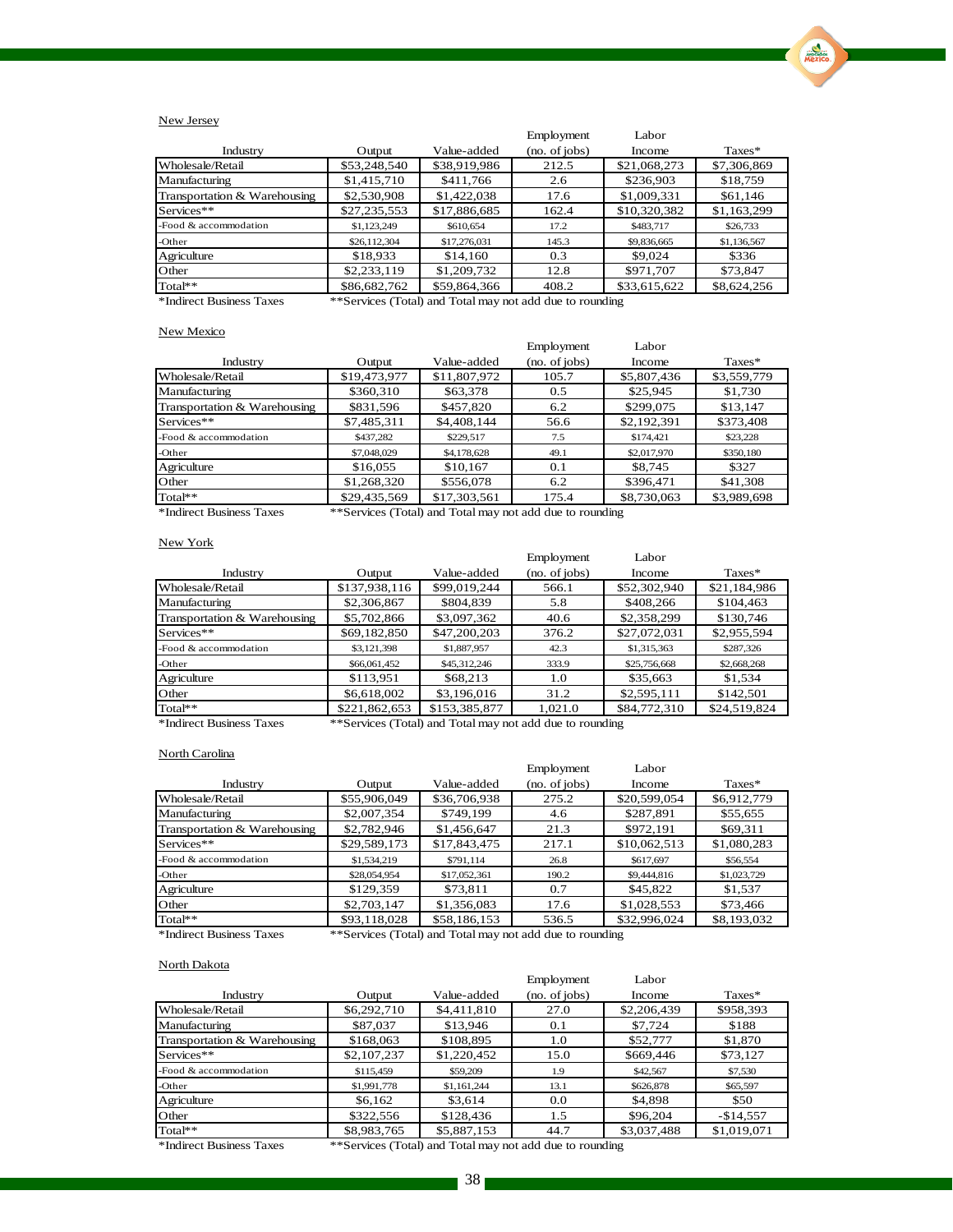#### Ohio

|                              |               |              | Employment    | Labor        |             |
|------------------------------|---------------|--------------|---------------|--------------|-------------|
| Industry                     | Output        | Value-added  | (no. of jobs) | Income       | Taxes*      |
| Wholesale/Retail             | \$63,379,823  | \$42,306,797 | 304.0         | \$23,015,308 | \$7,247,418 |
| Manufacturing                | \$2,737,581   | \$877,050    | 5.6           | \$368,226    | \$40,212    |
| Transportation & Warehousing | \$3,164,459   | \$1,712,455  | 23.8          | \$1,129,774  | \$59,406    |
| Services**                   | \$35,283,987  | \$21,409,481 | 246.7         | \$12,219,122 | \$1,291,604 |
| -Food & accommodation        | \$1,757,386   | \$901.881    | 30.8          | \$701,008    | \$75,419    |
| -Other                       | \$33,526,601  | \$20,507,600 | 215.9         | \$11,518,114 | \$1,216,185 |
| Agriculture                  | \$97,311      | \$49,705     | 1.0           | \$28,117     | \$498       |
| Other                        | \$3,680,367   | \$1,797,986  | 19.7          | \$1,305,369  | \$94,419    |
| Total**                      | \$108,343,528 | \$68,153,473 | 600.8         | \$38,065,917 | \$8,733,556 |

\*Indirect Business Taxes \*\*Services (Total) and Total may not add due to rounding

#### Oklahoma

|                                                                                                                                                   |                            |              | Employment        | Labor        |             |
|---------------------------------------------------------------------------------------------------------------------------------------------------|----------------------------|--------------|-------------------|--------------|-------------|
| Industry                                                                                                                                          | Output                     | Value-added  | (no. of jobs)     | Income       | Taxes*      |
| Wholesale/Retail                                                                                                                                  | \$29,538,368               | \$19,581,581 | 141.0             | \$9,564,746  | \$4,273,332 |
| Manufacturing                                                                                                                                     | \$745,395                  | \$165,410    | 1.3               | \$89,746     | \$5,116     |
| Transportation & Warehousing                                                                                                                      | \$1,177,411                | \$688,240    | 7.9               | \$357,711    | \$14,692    |
| $S$ ervices $**$                                                                                                                                  | \$13,139,419               | \$7,638,154  | 98.5              | \$4,362,323  | \$436,714   |
| -Food & accommodation                                                                                                                             | \$660,057                  | \$348,433    | 11.3              | \$269,918    | \$33,056    |
| -Other                                                                                                                                            | \$12,479,361               | \$7,289,721  | 87.2              | \$4,092,406  | \$403,658   |
| Agriculture                                                                                                                                       | \$27,718                   | \$15,611     | 0.3               | \$7,441      | \$519       |
| Other                                                                                                                                             | \$2,282,134                | \$1,041,543  | 10.7              | \$725,447    | \$33,079    |
| Total**                                                                                                                                           | \$46,910,444               | \$29,130,540 | 259.7             | \$15,107,415 | \$4,763,452 |
| $\mathbf{u}$ $\mathbf{r}$ $\mathbf{u}$ $\mathbf{r}$ $\mathbf{v}$ $\mathbf{r}$ $\mathbf{v}$ $\mathbf{r}$ $\mathbf{v}$ $\mathbf{r}$<br>$\mathbf{r}$ | also also affects the con- |              | $\cdots$ $\cdots$ |              |             |

\*Indirect Business Taxes \*\*Services (Total) and Total may not add due to rounding

#### Oregon

Industry Output Value-added Employment (no. of jobs) Labor Income Taxes\* Wholesale/Retail \$48,324,274 \$31,178,721 244.8 \$18,452,481 \$4,202,996 Manufacturing \$1,212,176 \$369,381 3.8 \$215,709 \$15,465<br>Transportation & Warehousing \$2,613,485 \$1,360,091 19.6 \$983,972 \$62,461 Transportation & Warehousing \$2,613,485 \$1,360,091 19.6 \$983,972 \$62,461<br>Services\*\* \$25,873,910 \$15,499,760 187.0 \$8,991,588 \$782,651 \$25,873,910 Food & accommodation \$1,369,462 \$714,031 22.8 \$575,950 \$21,093 -Other \$24,504,447 \$14,785,729 164.1 \$8,415,638 \$761,558 Agriculture **\$113,668** \$73,040 1.0 \$33,240 \$2,825 Other \$2,725,450 \$1,295,010 13.8 \$949,920 \$37,404 Total\*\* \$80,862,962 \$49,776,004 470.0 \$29,626,910 \$5,103,802

\*Indirect Business Taxes \*\*Services (Total) and Total may not add due to rounding

#### Pennsylvania

|                              |               |              | <b>ЕЛИРЮ УПЕЛЕ</b> | Lavu         |              |
|------------------------------|---------------|--------------|--------------------|--------------|--------------|
| Industry                     | Output        | Value-added  | (no. of jobs)      | Income       | Taxes*       |
| Wholesale/Retail             | \$67,738,868  | \$46,747,834 | 306.7              | \$25,642,787 | \$9,056,946  |
| Manufacturing                | \$2,448,032   | \$622,510    | 5.1                | \$345,274    | \$16,517     |
| Transportation & Warehousing | \$3,369,430   | \$1,805,653  | 26.1               | \$1,307,944  | \$39,789     |
| Services**                   | \$36,492,458  | \$23,051,173 | 233.4              | \$13,635,190 | \$1,474,077  |
| -Food & accommodation        | \$1,686,980   | \$879,646    | 27.8               | \$662,670    | \$86,941     |
| -Other                       | \$34,805,478  | \$22,171,527 | 205.6              | \$12,972,520 | \$1,387,135  |
| Agriculture                  | \$105,889     | \$58,189     | 1.0                | \$28,840     | \$1,272      |
| <b>Other</b>                 | \$3,827,201   | \$1,864,352  | 21.3               | \$1,501,052  | \$106,225    |
| Total**                      | \$113,981,878 | \$74,149,711 | 593.6              | \$42,461,088 | \$10,694,826 |

Employment

Labor

\*Indirect Business Taxes \*\*Services (Total) and Total may not add due to rounding

#### Rhodel Island

|                              |             |             | Employment    | Labor         |             |
|------------------------------|-------------|-------------|---------------|---------------|-------------|
| Industry                     | Output      | Value-added | (no. of jobs) | <b>Income</b> | Taxes*      |
| Wholesale/Retail             | \$5,338,458 | \$3,648,497 | 24.3          | \$2,021,148   | \$946,240   |
| Manufacturing                | \$52,525    | \$15,808    | 0.2           | \$12,135      | \$714       |
| Transportation & Warehousing | \$224,837   | \$126,233   | 1.7           | \$83,299      | \$4,563     |
| Services**                   | \$2,843,866 | \$1,830,680 | 18.1          | \$1,011,066   | \$122,581   |
| -Food & accommodation        | \$136,857   | \$75,225    | 2.1           | \$53,156      | \$10,583    |
| -Other                       | \$2,707,009 | \$1,755,455 | 15.9          | \$957,910     | \$111,998   |
| Agriculture                  | \$1,148     | \$738       | 0.0           | \$357         | \$18        |
| <b>Other</b>                 | \$236,221   | \$123,237   | 1.3           | \$92,158      | \$10,004    |
| Total**                      | \$8,697,056 | \$5,745,192 | 45.6          | \$3,220,163   | \$1,084,121 |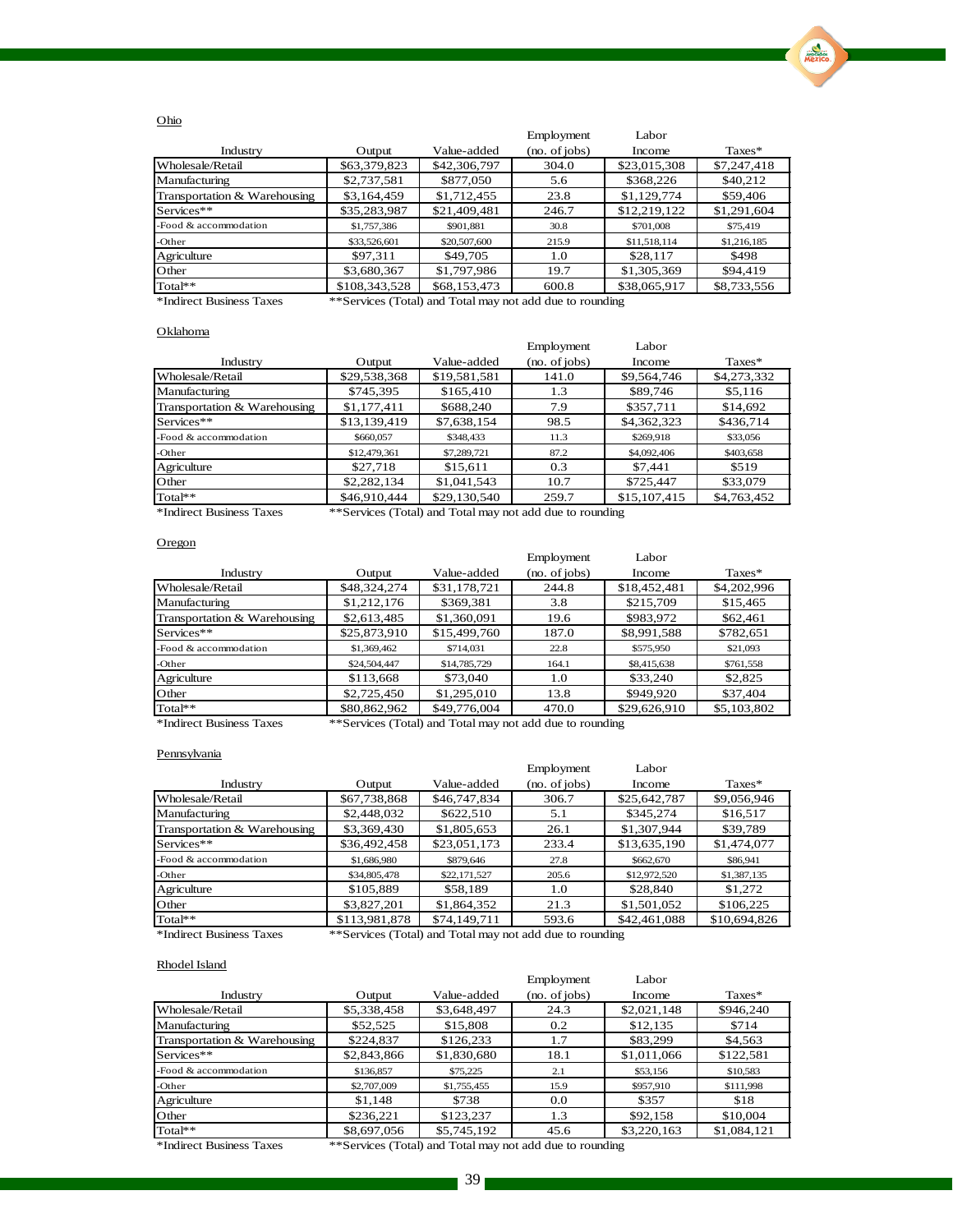#### South Carolina

|                              |              |              | Employment    | Labor        |             |
|------------------------------|--------------|--------------|---------------|--------------|-------------|
| Industry                     | Output       | Value-added  | (no. of jobs) | Income       | $Taxes*$    |
| Wholesale/Retail             | \$31,349,442 | \$20,930,327 | 149.3         | \$10,336,378 | \$5,633,258 |
| Manufacturing                | \$541,734    | \$161,171    | 1.6           | \$92,174     | \$8,365     |
| Transportation & Warehousing | \$1,357,650  | \$670,834    | 11.8          | \$521,637    | \$16,655    |
| Services**                   | \$13,800,275 | \$7,946,484  | 108.8         | \$4,487,060  | \$524,706   |
| -Food & accommodation        | \$808,910    | \$424,781    | 13.7          | \$314.931    | \$47,840    |
| -Other                       | \$12,991,366 | \$7,521,703  | 95.0          | \$4,172,129  | \$476,866   |
| Agriculture                  | \$32,372     | \$18,462     | 0.4           | \$10.452     | \$445       |
| Other                        | \$1,678,690  | \$783,433    | 9.5           | \$589,586    | \$38,909    |
| Total**                      | \$48,760,162 | \$30,510,712 | 281.4         | \$16,037,287 | \$6,222,338 |

\*Indirect Business Taxes \*\*Services (Total) and Total may not add due to rounding

#### South Dakota

|                              |             |             | Employment    | Labor       |             |
|------------------------------|-------------|-------------|---------------|-------------|-------------|
| Industry                     | Output      | Value-added | (no. of jobs) | Income      | Taxes*      |
| Wholesale/Retail             | \$5,691,656 | \$3,749,822 | 27.5          | \$1,883,118 | \$766.561   |
| Manufacturing                | \$74,886    | \$23,070    | 0.4           | \$20,232    | \$585       |
| Transportation & Warehousing | \$202,522   | \$100,933   | 1.7           | \$70,457    | \$2,346     |
| Services**                   | \$2,265,995 | \$1,304,376 | 16.5          | \$690,487   | \$92,708    |
| -Food & accommodation        | \$119,522   | \$57,110    | 2.2           | \$42,192    | \$6,119     |
| -Other                       | \$2,146,473 | \$1,247,265 | 14.3          | \$648,296   | \$86,590    |
| Agriculture                  | \$8,429     | \$4,446     | 0.0           | \$3,467     | \$254       |
| <b>Other</b>                 | \$281,526   | \$101,155   | 1.7           | \$90,758    | $-$ \$9,472 |
| Total**                      | \$8,525,014 | \$5,283,802 | 47.7          | \$2,758,519 | \$852,981   |

\*Indirect Business Taxes \*\*Services (Total) and Total may not add due to rounding

#### Tennessee

|                                                                                      |              |              | Employment    | Labor        |             |  |
|--------------------------------------------------------------------------------------|--------------|--------------|---------------|--------------|-------------|--|
| Industry                                                                             | Output       | Value-added  | (no. of jobs) | Income       | Taxes*      |  |
| Wholesale/Retail                                                                     | \$35,767,088 | \$24,043,870 | 168.7         | \$12,260,739 | \$5,111,612 |  |
| Manufacturing                                                                        | \$879,618    | \$269,937    | 2.2           | \$135,872    | \$8,260     |  |
| Transportation & Warehousing                                                         | \$1,730,261  | \$962,960    | 12.4          | \$695,919    | \$33,587    |  |
| Services**                                                                           | \$17,736,048 | \$10,706,988 | 128.5         | \$6,498,307  | \$807,805   |  |
| -Food & accommodation                                                                | \$930,682    | \$506,622    | 15.5          | \$370.231    | \$70,185    |  |
| -Other                                                                               | \$16,805,366 | \$10,200,365 | 113.0         | \$6,128,076  | \$737,620   |  |
| Agriculture                                                                          | \$32,300     | \$17.564     | 0.6           | \$5,384      | \$592       |  |
| Other                                                                                | \$2,351,262  | \$1,004,549  | 12.4          | \$796,109    | \$24,637    |  |
| Total**                                                                              | \$58,496,578 | \$37,005,867 | 324.9         | \$20,392,331 | \$5,986,493 |  |
| *Indirect Business Taxes<br>**Services (Total) and Total may not add due to rounding |              |              |               |              |             |  |

#### Texas

| ------                       |               |               | Employment    | Labor         |              |
|------------------------------|---------------|---------------|---------------|---------------|--------------|
| Industry                     | Output        | Value-added   | (no. of jobs) | Income        | Taxes*       |
| Wholesale/Retail             | \$268,747,909 | \$191,699,336 | 1,132.6       | \$100,987,712 | \$28,402,852 |
| Manufacturing                | \$13,714,007  | \$3,999,132   | 24.6          | \$1,691,747   | \$101,596    |
| Transportation & Warehousing | \$12,285,054  | \$6,529,572   | 86.7          | \$4,315,458   | \$252,323    |
| Services**                   | \$138,257,178 | \$82,552,156  | 980.0         | \$49,282,363  | \$6,032,573  |
| -Food & accommodation        | \$7,296,374   | \$4,031,520   | 115.1         | \$2,894,496   | \$580,107    |
| -Other                       | \$130,960,804 | \$78,520,636  | 864.8         | \$46,387,867  | \$5,452,467  |
| Agriculture                  | \$677,530     | \$334,481     | 7.7           | \$170.914     | \$12,153     |
| <b>Other</b>                 | \$18,033,861  | \$9,464,378   | 81.0          | \$5,935,050   | \$517,408    |
| Total**                      | \$451,715,540 | \$294,579,055 | 2,312.6       | \$162,383,244 | \$35,318,904 |

\*Indirect Business Taxes \*\*Services (Total) and Total may not add due to rounding

#### Utah

|                              |              |              | Employment    | Labor        |             |
|------------------------------|--------------|--------------|---------------|--------------|-------------|
| Industry                     | Output       | Value-added  | (no. of jobs) | Income       | Taxes*      |
| Wholesale/Retail             | \$34,167,766 | \$22,167,931 | 171.4         | \$12,529,013 | \$4,349,499 |
| Manufacturing                | \$1,791,183  | \$455,749    | 3.4           | \$198,241    | \$11,006    |
| Transportation & Warehousing | \$1,719,745  | \$843,768    | 13.6          | \$863,976    | \$47,863    |
| Services**                   | \$19,531,740 | \$11,138,682 | 145.4         | \$5,991,316  | \$624,244   |
| -Food & accommodation        | \$886,780    | \$461,018    | 15.3          | \$355,223    | \$46,153    |
| -Other                       | \$18,644,960 | \$10,677,664 | 130.1         | \$5,636,093  | \$578,091   |
| Agriculture                  | \$54,467     | \$32,309     | 0.5           | \$8,992      | \$1,372     |
| Other                        | \$2,068,902  | \$964,864    | 10.4          | \$778,568    | \$72,904    |
| Total**                      | \$59,333,803 | \$35,603,304 | 344.7         | \$20,370,106 | \$5,106,888 |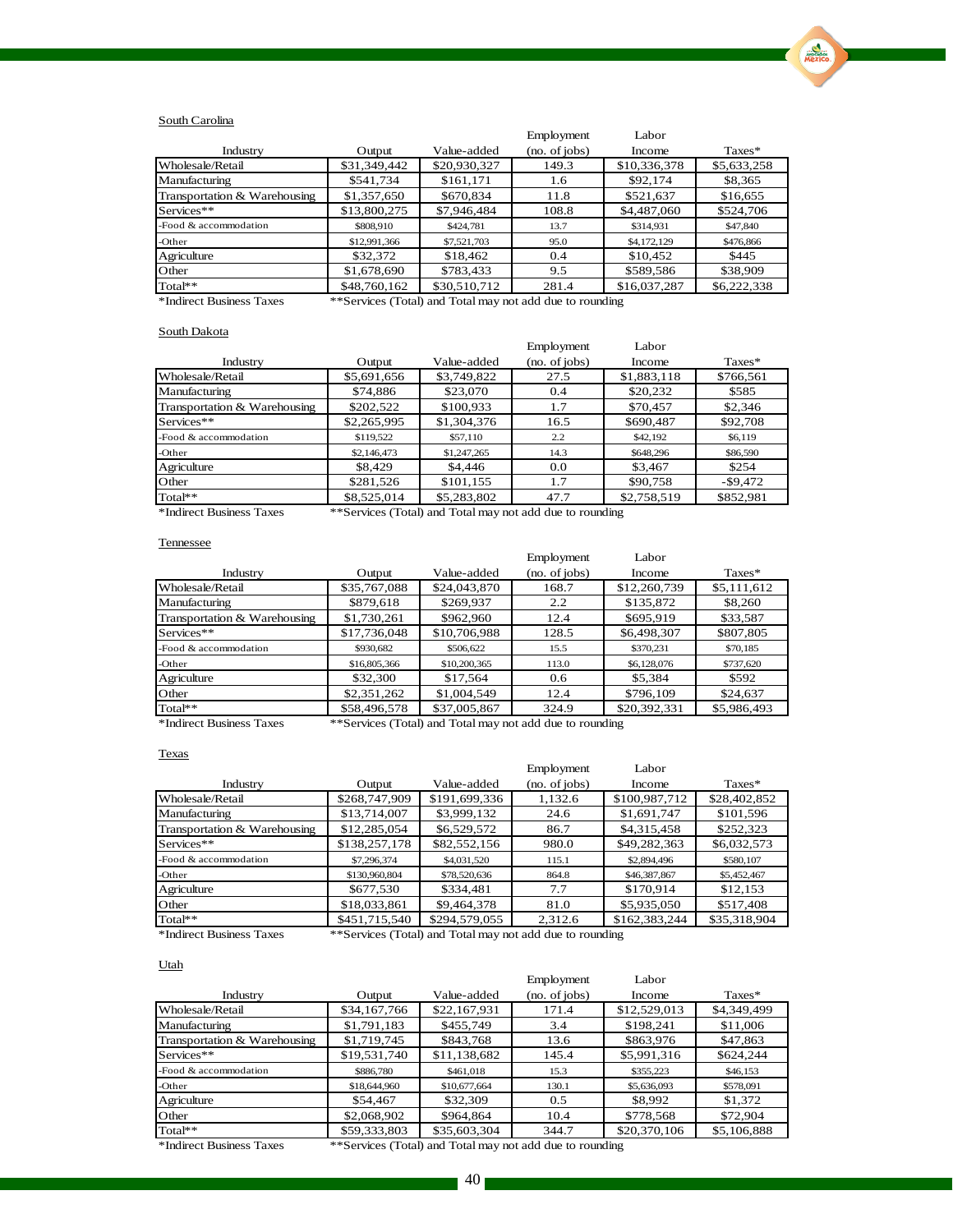#### Vermont

|                              |             |             | Employment    | Labor       |           |
|------------------------------|-------------|-------------|---------------|-------------|-----------|
| Industry                     | Output      | Value-added | (no. of jobs) | Income      | Taxes*    |
| Wholesale/Retail             | \$2,839,389 | \$1,799,028 | 14.6          | \$949,432   | \$517,800 |
| Manufacturing                | \$31,539    | \$7,447     | 0.1           | \$6,120     | \$448     |
| Transportation & Warehousing | \$133,791   | \$70,262    | 1.1           | \$52,481    | \$1,933   |
| Services**                   | \$1,284,957 | \$757,427   | 9.2           | \$397,871   | \$58,017  |
| -Food & accommodation        | \$65,313    | \$34,528    | 1.1           | \$26,004    | \$3,518   |
| -Other                       | \$1,219,644 | \$722,900   | 8.2           | \$371,867   | \$54,499  |
| Agriculture                  | \$3,058     | \$1,695     | 0.0           | \$779       | \$48      |
| Other                        | \$137,941   | \$61,816    | 0.8           | \$53,342    | \$4,022   |
| Total**                      | \$4,430,676 | \$2,697,676 | 25.9          | \$1,460,025 | \$582,269 |

\*Indirect Business Taxes \*\*Services (Total) and Total may not add due to rounding

#### Virginia

|                              |                                                          |              | Employment    | Labor        |             |  |  |
|------------------------------|----------------------------------------------------------|--------------|---------------|--------------|-------------|--|--|
| Industry                     | Output                                                   | Value-added  | (no. of jobs) | Income       | Taxes*      |  |  |
| Wholesale/Retail             | \$52,279,395                                             | \$35,515,638 | 241.6         | \$19,999,512 | \$6,930,459 |  |  |
| Manufacturing                | \$925,428                                                | \$332,409    | 2.6           | \$150,608    | \$39,230    |  |  |
| Transportation & Warehousing | \$2,332,935                                              | \$1,275,016  | 17.3          | \$798,162    | \$45,444    |  |  |
| Services**                   | \$26,790,656                                             | \$16,719,918 | 169.5         | \$9,585,898  | \$903,215   |  |  |
| -Food & accommodation        | \$1,248,996                                              | \$680,043    | 20.7          | \$513,838    | \$65,466    |  |  |
| -Other                       | \$25,541,660                                             | \$16,039,875 | 148.8         | \$9,072,060  | \$837,749   |  |  |
| Agriculture                  | \$54,727                                                 | \$29,864     | 0.7           | \$12,212     | \$1,121     |  |  |
| <b>Other</b>                 | \$3,319,827                                              | \$1,575,777  | 17.0          | \$1,188,888  | \$91,941    |  |  |
| Total**                      | \$85,702,969                                             | \$55,448,622 | 448.6         | \$31,735,280 | \$8,011,411 |  |  |
| *Indirect Business Taxes     | **Services (Total) and Total may not add due to rounding |              |               |              |             |  |  |

#### Washington

|                              |               |               | Employment    | Labor        |              |
|------------------------------|---------------|---------------|---------------|--------------|--------------|
| Industry                     | Output        | Value-added   | (no. of jobs) | Income       | $Taxes*$     |
| Wholesale/Retail             | \$103,656,000 | \$72,623,570  | 449.1         | \$37,238,194 | \$18,558,283 |
| Manufacturing                | \$3,925,645   | \$951,895     | 7.0           | \$451,987    | \$37,285     |
| Transportation & Warehousing | \$4,998,809   | \$2,879,255   | 31.5          | \$2,007,273  | \$110,646    |
| Services**                   | \$49,606,093  | \$30,792,014  | 308.1         | \$16,781,294 | \$2,400,003  |
| -Food & accommodation        | \$2,580,516   | \$1,528,717   | 36.4          | \$1,062,261  | \$258,245    |
| -Other                       | \$47,025,577  | \$29,263,297  | 271.7         | \$15,719,033 | \$2,141,758  |
| Agriculture                  | \$252,514     | \$153,639     | 2.0           | \$86,527     | \$3,722      |
| Other                        | \$5,921,221   | \$2,823,423   | 29.1          | \$2,174,643  | \$151,071    |
| Total**                      | \$168,360,282 | \$110,223,797 | 826.8         | \$58,739,918 | \$21,261,009 |

\*Indirect Business Taxes \*\*Services (Total) and Total may not add due to rounding

#### West Virginia

| $\sim$                       |              |             | Employment    | Labor         |             |
|------------------------------|--------------|-------------|---------------|---------------|-------------|
| Industry                     | Output       | Value-added | (no. of jobs) | <b>Income</b> | Taxes*      |
| Wholesale/Retail             | \$7,783,086  | \$5,029,653 | 38.6          | \$2,433,648   | \$1,434,543 |
| Manufacturing                | \$62,882     | \$14,386    | 0.2           | \$9,930       | \$233       |
| Transportation & Warehousing | \$267,820    | \$134,625   | 2.4           | \$101,033     | \$2,764     |
| Services**                   | \$2,752,770  | \$1,612,134 | 21.4          | \$916,228     | \$111,146   |
| -Food & accommodation        | \$155,905    | \$80,362    | 2.8           | \$58,947      | \$10,877    |
| -Other                       | \$2,596,865  | \$1,531,772 | 18.7          | \$857.281     | \$100.269   |
| Agriculture                  | \$3,829      | \$1,920     | 0.1           | \$140         | \$45        |
| <b>Other</b>                 | \$381,540    | \$171,224   | 2.3           | \$141,229     | \$8,921     |
| Total**                      | \$11,251,927 | \$6,963,942 | 65.0          | \$3,602,209   | \$1,557,653 |

\*Indirect Business Taxes \*\*Services (Total) and Total may not add due to rounding

#### Wisconsin

|                              |              |              | Employment    | Labor        |             |
|------------------------------|--------------|--------------|---------------|--------------|-------------|
| Industry                     | Output       | Value-added  | (no. of jobs) | Income       | Taxes*      |
| Wholesale/Retail             | \$31,448,923 | \$20,363,097 | 158.3         | \$11,647,323 | \$3,719,115 |
| Manufacturing                | \$1,160,907  | \$387,785    | 3.9           | \$259,378    | \$10,835    |
| Transportation & Warehousing | \$1,468,020  | \$787,039    | 11.6          | \$565,798    | \$27,219    |
| Services**                   | \$16,211,943 | \$9,716,584  | 115.3         | \$5,381,464  | \$701,091   |
| -Food & accommodation        | \$825,495    | \$402,060    | 14.7          | \$305,713    | \$38,179    |
| -Other                       | \$15,386,448 | \$9,314,524  | 100.6         | \$5,075,751  | \$662,912   |
| Agriculture                  | \$77,557     | \$44,621     | 0.6           | \$22,697     | \$1,165     |
| Other                        | \$1,801,773  | \$828,446    | 9.9           | \$650,173    | \$45,024    |
| Total**                      | \$52,169,125 | \$32,127,574 | 299.6         | \$18,526,834 | \$4,504,450 |